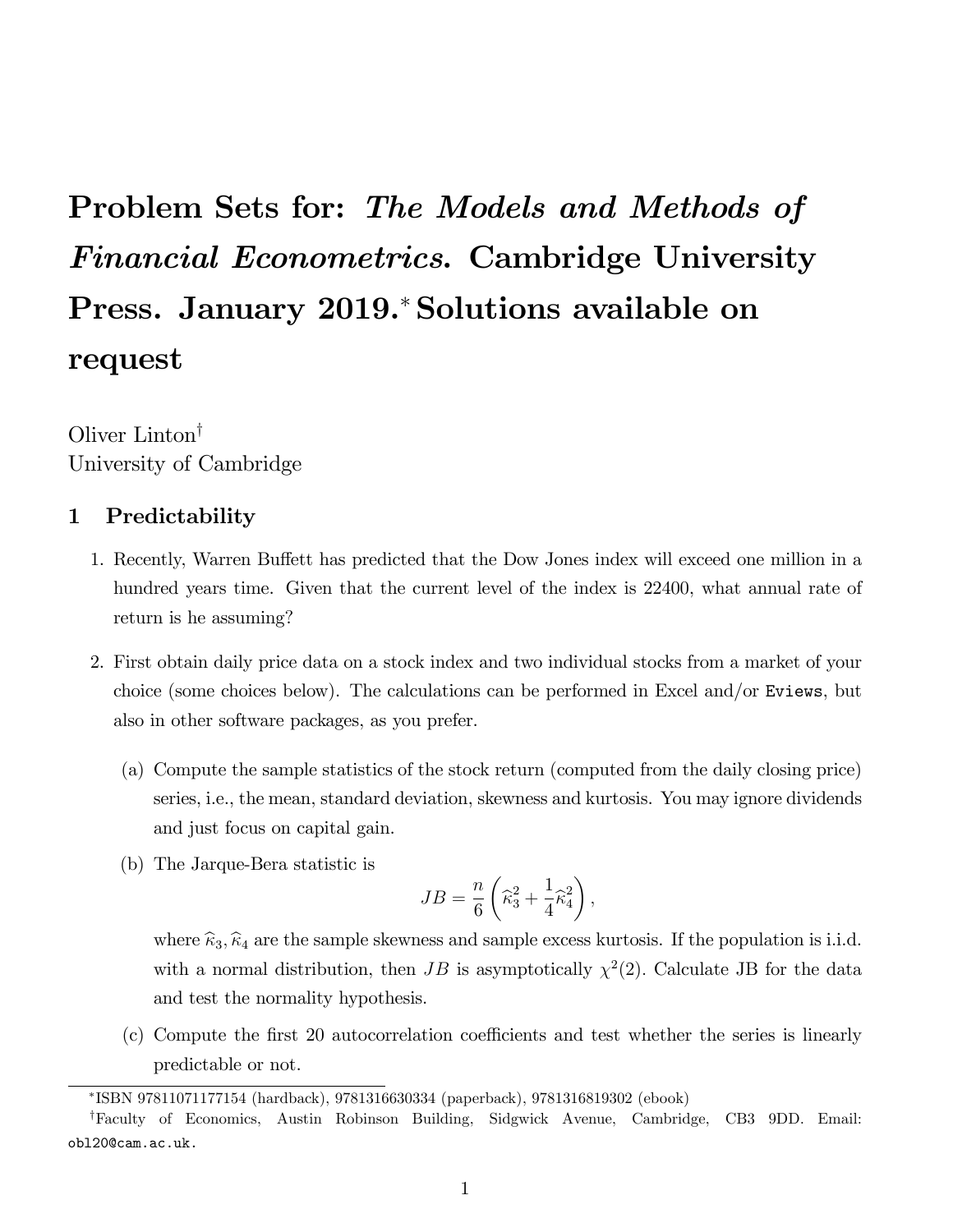- (d) Does it make a difference whether you compute returns using log price differences or as actual return?
- 3. The (equal weighted) moving average filter of a series  $X_t$  is defined as

$$
SMA_t^k = \frac{X_t + X_{t-1} + \ldots + X_{t-k}}{k},
$$

where  $k$  is the number of lags to include, sometimes called a bandwidth parameter. For daily stock prices, common values include 5, 10, 20, 50, 100, and 200. Compute the SMA for the series. The exponential weighted average is defined as

$$
EWMA_t = \alpha X_t + (1 - \alpha) EWMA_{t-1},
$$

where  $EWMA_1 = X_1$  and  $\alpha \in (0,1)$ . Can relate  $\alpha = 2/(k+1)$ , where k is number of time periods. These smoothed values are often used in trading strategies of the contrarian type, that is: buy when  $X_t < SMA_t^k$  and sell when

- 4.  $X_t > SM A_t^k$ , or moment type trading strategies, that is, buy when  $X_t > SM A_t^k$  and sell when  $X_t \leq \mathcal{S} M A_t^k$ . Comment on the efficacy of these trading strategies for your dataset, Faber (2013).
- 5. The so-called Bollinger bands (http://en.wikipedia.org/wiki/Bollinger\_Bands) are a modification of the moving average rules that allow a margin of safety by allowing for time varying volatility. They are defined as follows:

$$
BB_t^U = SMA_t^k + 2\sigma_t
$$
  
\n
$$
BB_t^L = SMA_t^k - 2\sigma_t
$$
  
\n
$$
\sigma_t = std(X_t, X_{t-1}, \dots, X_{t-k})
$$

Compute the Bollinger bands for your data series and compare the trading strategies: buy when  $X_t < BB_t^L$  and sell when  $X_t > BB_t^L$ , or moment type, that is, buy when  $X_t > BB_t^U$  and sell when  $X_t < BB_t^L$ .

- 6. Generate data from a random walk with normal increments and from a random walk with Cauchy increments. Graph the resulting time series and comment on its behavior.
- 7. Determine whether the following processes  $\{y_t\}$  are: (a) uncorrelated sequences; (b) martingale difference sequences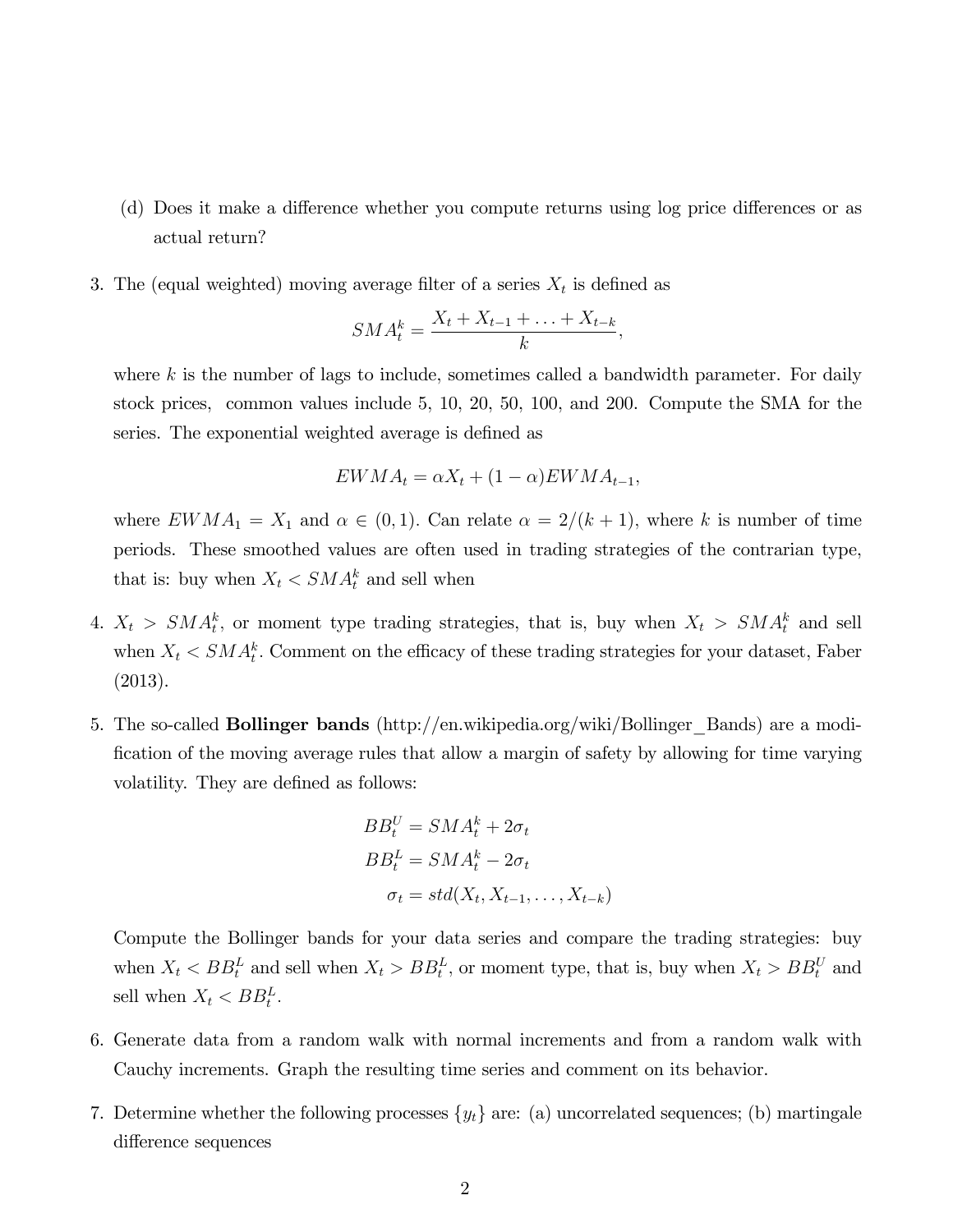- (a)  $y_t = \varepsilon_t + \theta \varepsilon_{t-1}$ , where  $\varepsilon_t$  is iid with mean zero and finite variance
- (b)  $y_t = \varepsilon_t \varepsilon_{t-1}$ , where  $\varepsilon_t$  is iid with mean zero and finite variance
- (c)  $y_t = s_t \varepsilon_t$ , where  $\varepsilon_t$  is iid with mean zero and finite variance and  $s_t$  is a deterministic sequence
- (d)  $y_t = s_t \varepsilon_t$ , where  $\varepsilon_t$  is iid with mean zero and finite variance and  $s_t$  is a stochastic sequence with mean one and the process  $\{s_t\}$  is independent of the process  $\{\varepsilon_t\}$
- (e)  $y_t = s_t \varepsilon_t$ , where  $\varepsilon_t$  is iid with mean zero and finite variance and  $s_t$  is a stochastic sequence that depends only on past values of y, i.e.,  $y_{t-1}, y_{t-2}, \ldots$
- (f)  $y_t = 1$  if  $\varepsilon_t > 0$  and  $y_t = -1$  if  $\varepsilon_t \leq 0$ , where  $\varepsilon_t$  is i.i.d. with mean zero.
- 8. Suppose that we observe  $\{Y_1, \ldots, Y_T\}$  from a stationary series. Consider the following alternative estimators of the autocorrelation function:

$$
\widehat{\rho}_{1}(j) = \frac{\sum_{t=j+1}^{T} (Y_{t} - \overline{Y}) (Y_{t-j} - \overline{Y})}{\sum_{t=j+1}^{T} (Y_{t} - \overline{Y})^{2}}
$$

$$
\widehat{\rho}_{2}(j) = \frac{\sum_{t=j+1}^{T} (Y_{t} - \overline{Y}) (Y_{t-j} - \overline{Y})}{\sqrt{\sum_{t=j+1}^{T} (Y_{t} - \overline{Y})^{2} \sum_{t=j+1}^{T} (Y_{t-j} - \overline{Y})^{2}}}
$$

$$
\widehat{\rho}_{3}(j) = \frac{\sum_{t=j+1}^{T} (Y_{t} - \overline{Y}) (Y_{t-j} - \overline{Y})}{\sum_{t=1}^{T} (Y_{t} - \overline{Y})^{2}}
$$

$$
\widehat{\rho}_{4}(j) = \frac{\frac{1}{T-j} \sum_{t=j+1}^{T} (Y_{t} - \overline{Y}) (Y_{t-j} - \overline{Y})}{\frac{1}{T} \sum_{t=1}^{T} (Y_{t} - \overline{Y})^{2}}.
$$

Here,  $\overline{Y} = \sum_{t=1}^{T} Y_t / T$ . Compare the properties of  $\widehat{\rho}_h(j)$ ,  $h = 1, 2, 3, 4$ .

9. Give an outline argument for the large sample properties of the sample autocovariance

$$
\widehat{\gamma}(j) = \frac{1}{T} \sum_{t=j+1}^{T} (Y_t - \overline{Y}) (Y_{t-j} - \overline{Y})
$$

under the assumption that  $Y_t$  is i.i.d. with finite fourth moment.

10. Consider the  $VR(q)$  test with  $q = 3$ . Find a time series process that is not i.i.d. but for which  $VR(3) = 1.$  Comment on the properties of the test in this case.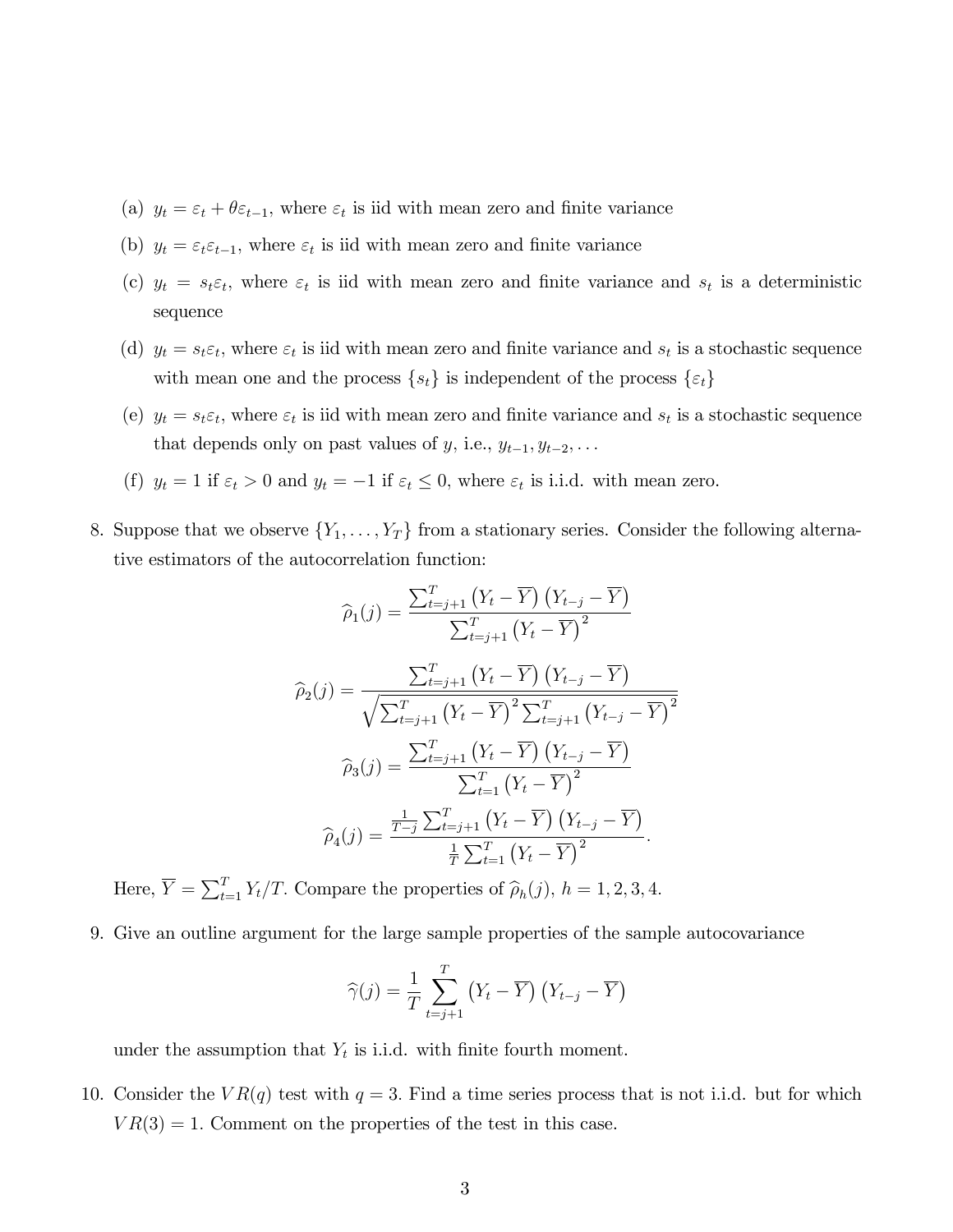11. The Chinese Zodiac is an annually changing 12 year cycle. The mean and standard deviation of the return (in percentages) on the US market over 1927-2015 divided by Chinese star sign is given below

| Statistic     | Rabbit | Dragon | Snake  | Horse |      | Goat Monkey | Rooster | $\log$ Pig |      | Rat  | O <sub>X</sub> | Tiger |
|---------------|--------|--------|--------|-------|------|-------------|---------|------------|------|------|----------------|-------|
| Mean          | 12.9   | 8.4    | $-1.4$ | 5.4   | 6.0  | 9.4         | 9.8     | 6.2        | 12.0 | 5.4  | 4.6            | 13.1  |
| Std Deviation | 10.5   | 13.0   | 13.2   | 20.8  | 33.9 | 5.5         | 30.8    | 16.9       | 19.2 | 20.6 | 27.5           | 19.8  |

- (a) Carry out a test of the null hypothesis that the returns are equal across sign versus the hypothesis that they are different.
- (b) How would you carry out a test of the null hypothesis that the Sharpe ratios are the same (what additional information would you need or what additional assumptions).
- 12. Suppose that you have a panel dataset of stock returns observed at the daily frequency. Let  $\hat{\rho}_{ij}(k)$  denote the sample cross-autocorrelation from i, j at lag  $k \neq 0$ , that is,

$$
\widehat{\rho}_{ij}(k) = \frac{\sum_{t=k+1}^{T} (R_{it} - \overline{R}_{i}) (R_{j,t-k} - \overline{R}_{j})}{\sqrt{\sum_{t=k+1}^{T} (R_{it} - \overline{R}_{i})^{2} \sum_{t=k+1}^{T} (R_{j,t-k} - \overline{R}_{j})^{2}}}.
$$

Let

$$
\tau_{ij} = \widehat{\rho}_{ij}(k) - \widehat{\rho}_{ji}(k).
$$

- (a) What is the meaning of  $\tau_{ij}$ ?
- (b) Suppose that returns are iid. What is the large sample distribution of  $\tau_{ij}$ ?
- 13. Suppose that you have a cross sections of stock returns observed at the daily frequency. Consider the test statistics

$$
\tau(p,k) = \sum_{j=1}^{k} \sum_{i=1}^{p} \widehat{\rho}_{i}^{2}(j), \quad VR(p,k) = 1 + \sum_{i=1}^{p} \sum_{j=1}^{k} \left(1 - \frac{j}{k}\right) \widehat{\rho}_{i}(j)
$$

where  $\hat{\rho}_i(k)$  is the sample autocorrelation for the  $i^{th}$  stock computed from a sample of size T. Suppose that stock returns  $R_{it}$  are i.i.d. with mean zero and variance  $\sigma_i^2$  across time and are mutually independent.

(a) Show that  $\tau(p, k)$  is approximately  $\chi^2_{pk}$  distributed for each k and p.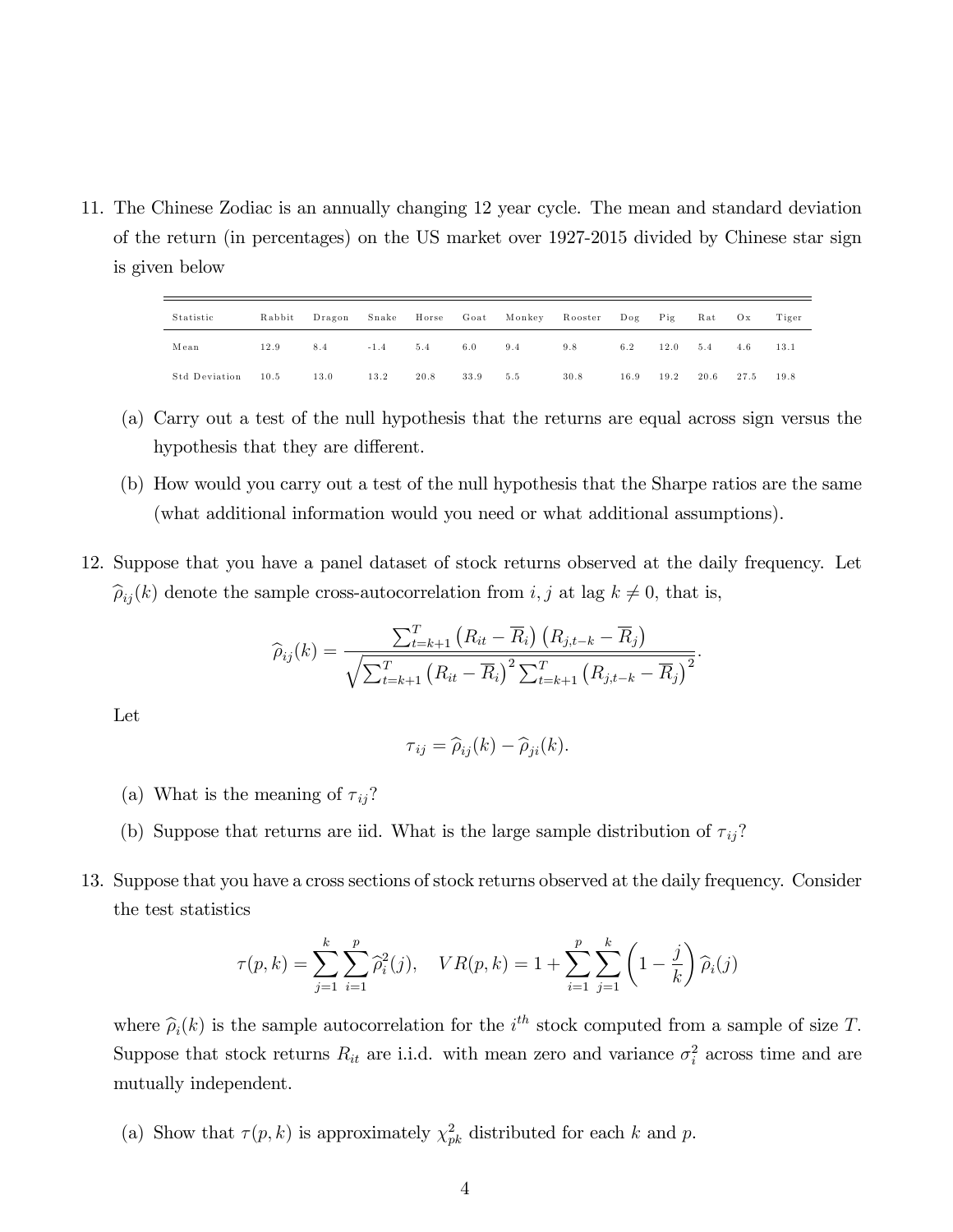- (b) Show that  $VR(p, k)$  is approximately normally distributed for each k and p. Calculate the approximate variance.
- (c) Suppose now that returns are correlated contemporaneously with

$$
cov(R_{it}, R_{js}) = \begin{cases} \sigma_{ij} & \text{if } t = s \\ 0 & \text{if } t \neq s. \end{cases}
$$

What is the large sample distribution of  $\tau(p, k)$ ?

14. For the sample of Dow Jones stocks compute the momentum portfolios weights

$$
w_{it}(j) = \frac{1}{n} (r_{i,t-j} - \overline{r}_{t-j})
$$

for each period t and realize the return at period  $t+K$ . Do this for each time period t for which  $t-j$  and  $t+K$  observations are available and report the realized profit over the sample period. What can you say about the profits of the corresponding contrarian portfolio? Now consider the portfolio weights  $w_{it} = \sum_{j=1}^{J} w_{it}(j)$  for integer J and calculate its profits.

15. Suppose that

$$
p_t = \mu + p_{t-1} + \varepsilon_t,
$$

where  $\varepsilon_t$  is i.i.d. with mean zero and variance  $\sigma^2$ . Suppose that we observe the log prices on non-holidays, e.g.,  $p_1, \ldots, p_5, p_8, \ldots$ . Define the imputed Saturday and Sunday prices as

$$
p_6^I = p_5 + \frac{p_8 - p_5}{3}
$$
;  $p_7^I = p_5 + \frac{2(p_8 - p_5)}{3}$ .

(a) Show that

$$
E(p6I|p5,...)=p5 + \mu
$$
  

$$
E(p7I|p5,...)=p5 + 2\mu,
$$

which is consistent with the Martingale Difference Sequence (MDS) hypothesis, but that

$$
E(p_7^I|p_6^I,p_5,\ldots)=2(p_6^I-p_5)+p_5=2p_6^I-p_5\neq p_6^I.
$$

16. Suppose that stock returns satisfy

$$
E(R_t|\mathcal{F}_{t-1}) = R_{ft} + \pi_t = R_{ft} + \pi(X_{t-1})
$$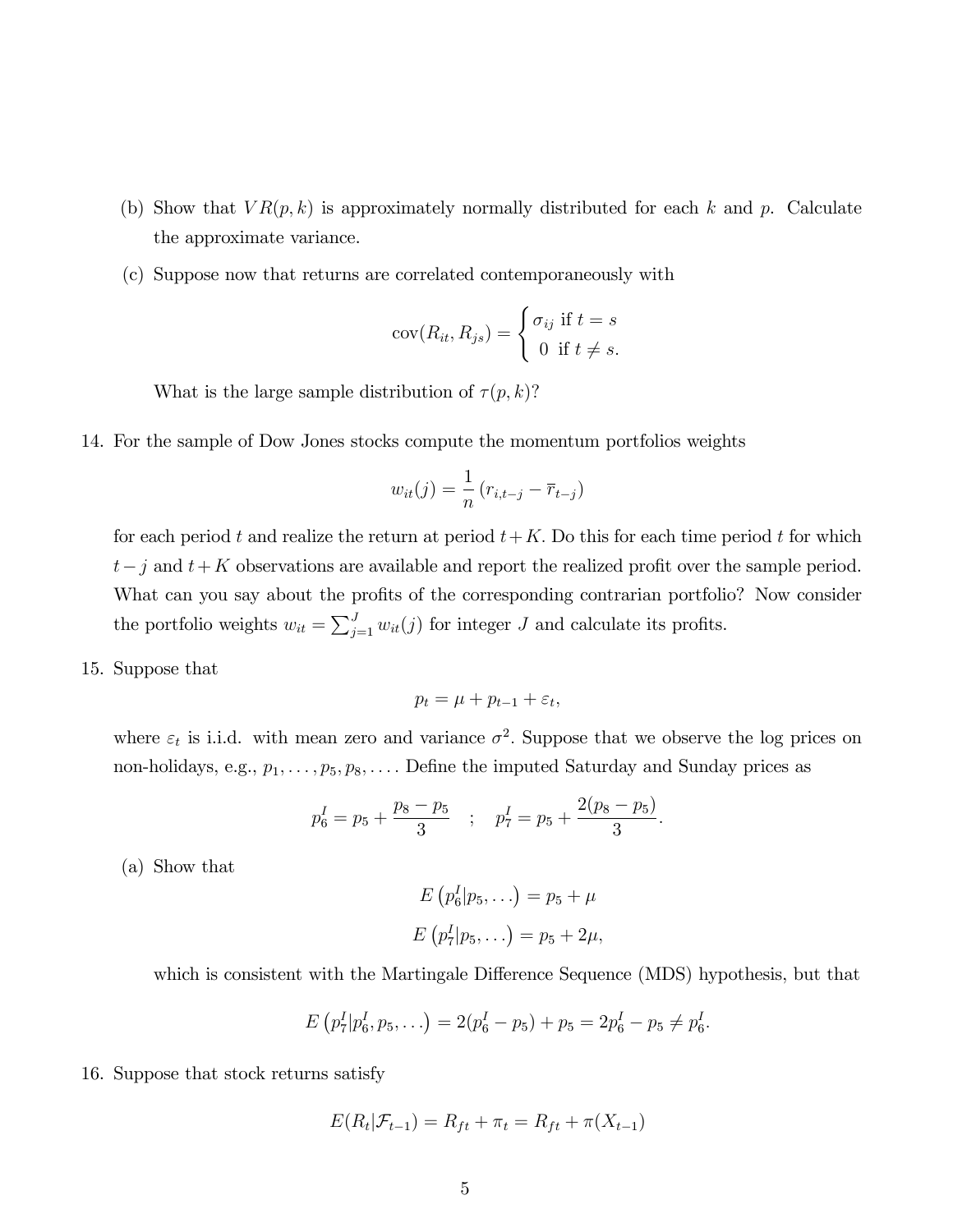for some variable  $X_{t-1}$  in the market wide information set  $\mathcal{F}_{t-1}$ , where  $R_{ft}$  is the risk free rate. Therefore, write

$$
R_t - R_{ft} = \pi(X_{t-1}) + \varepsilon_t,
$$

where  $E(\varepsilon_t|\mathcal{F}_{t-1}) = 0$ . Now suppose that  $X_t$  is i.i.d. and the process  $\{X_t\}$  is independent of  $\{\varepsilon_t\}.$ 

- (a) What does the weak form efficient markets hypothesis say about the autocorrelation of returns?
- 17. Suppose that

$$
R_t = \mu_t(\theta) + \varepsilon_t,
$$

where  $\varepsilon_t$  are i.i.d. with mean zero and finite variance, while  $\mu_t(\theta)$  is some nonlinear time varying mean depending smoothly on parameters  $\theta \in \mathbb{R}^p$ . Suppose that you have an estimator  $\hat{\theta}$  that satisfies

$$
\widehat{\theta} - \theta = \frac{1}{T} \sum_{t=1}^{T} \psi_t + \Re_T,
$$

where  $\psi_t$  are i.i.d. with mean zero and finite variance, and  $\sqrt{T} \mathfrak{R}_T \stackrel{P}{\longrightarrow} 0$ .

 $(a)$  What is the limiting distribution of the sample autocorrelation coefficient based on the residuals, i.e.,

$$
\widehat{\gamma}(j) = \frac{1}{T} \sum_{t=j+1}^{T} \left( R_t - \mu_t(\widehat{\theta}) \right) \left( R_{t-j} - \mu_{t-j}(\widehat{\theta}) \right).
$$

in this case? State clearly what additional assumptions you need to make.

18. The semivariogram, which is widely used in spatial statistics, can also be used to test the EMH. This is defined as follows for each  $j$ 

$$
\widetilde{sv}(j) = \frac{1}{2(T-j)} \sum_{t=j+1}^{T} (Y_t - Y_{t-j})^2.
$$

(a) Show that this statistic is an unbiased estimator of

$$
sv(j) = E [(Y_t - Y_{t-j})^2] = \gamma(0) - \gamma(j)
$$

for all j. Under the EMH,  $sv(j) = \gamma(0)$  for all j. For example, we may test the hypothesis that  $sv(1) - sv(2) = 0$  by looking at  $\widetilde{sv}(1) - \widetilde{sv}(2)$ .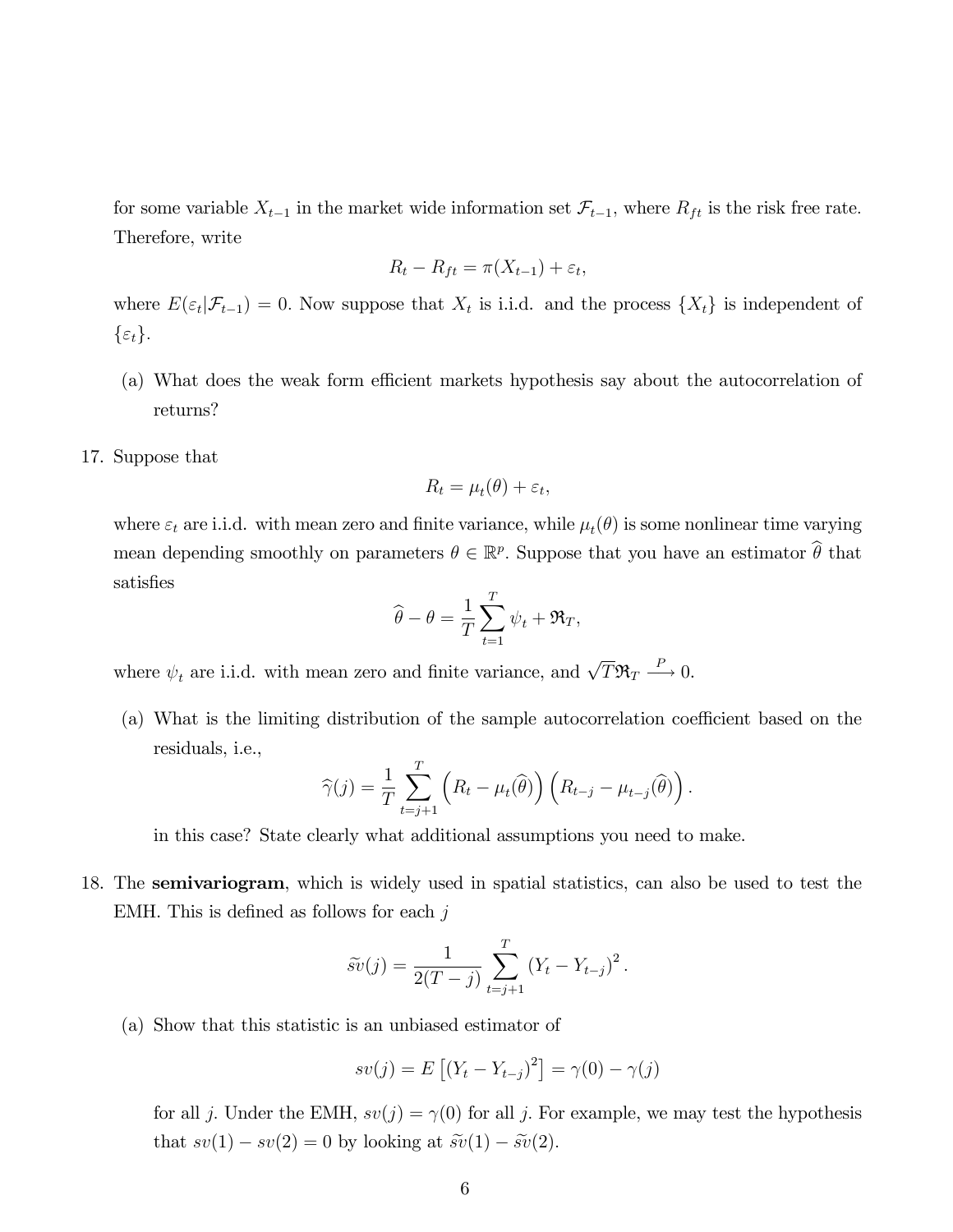- (b) What is the limiting distribution of this test statistic under rw1?
- 19. Explain what you think of the following statements regarding the Efficient Markets Hypothesis (EMH)
	- (a) Although the EMH claims investors cannot outperform the market, analysts such as Warren Buffet have done exactly that. Hence the EMH must be incorrect.
	- (b) According to the weak form of the EMH, technical analysis is useless in predicting future stock returns. Yet Önancial analysts are not driven out of the market, so their services must be useful. Hence, the EMH must be incorrect.
	- (c) The EMH must be incorrect because stock prices are constantly fluctuating randomly.
	- (d) If the EMH holds, then all investors must be able to collect, analyze and interpret new information to correctly adjust stock prices. However, most investors are not trained financial experts. Therefore, the EMH must be false.
- 20. Suppose that the Calendar Time hypothesis holds and that we observe closing stock prices  $P_t$ at roughly 255 days in the calendar year, which excludes all weekends, and public holidays, which can fall on any day Monday to Friday. Explain how you can carry out variance ratio tests of EMH with this data.
- 21. Suppose log prices have a permanent/transitory decomposition:

$$
p_t = p_t^* + u_t
$$
  

$$
p_t^* = \mu + p_{t-1}^* + \varepsilon_t, \varepsilon_t \sim IID(0, \sigma^2)
$$

where  $u_t$  is i.i.d. and independent of  $\varepsilon_t$ , while  $p_t^*$  is a random walk plus drift.

- (a) Calculate  $VR(q)$  in this case based on the observed returns  $r_t = p_t p_{t-1}$ .
- 22. Consider the following simple Trading Strategy: if  $r_t > \overline{r}$  (mean value), then buy one unit, i.e.,  $Q_t = +1$ . If  $r_t < \overline{r}$  (mean value), then sell one unit, i.e.,  $Q_t = -1$ . Rebalance every day at the close.
	- (a) What is the realized profit per day?
	- (b) What is the expected profit per day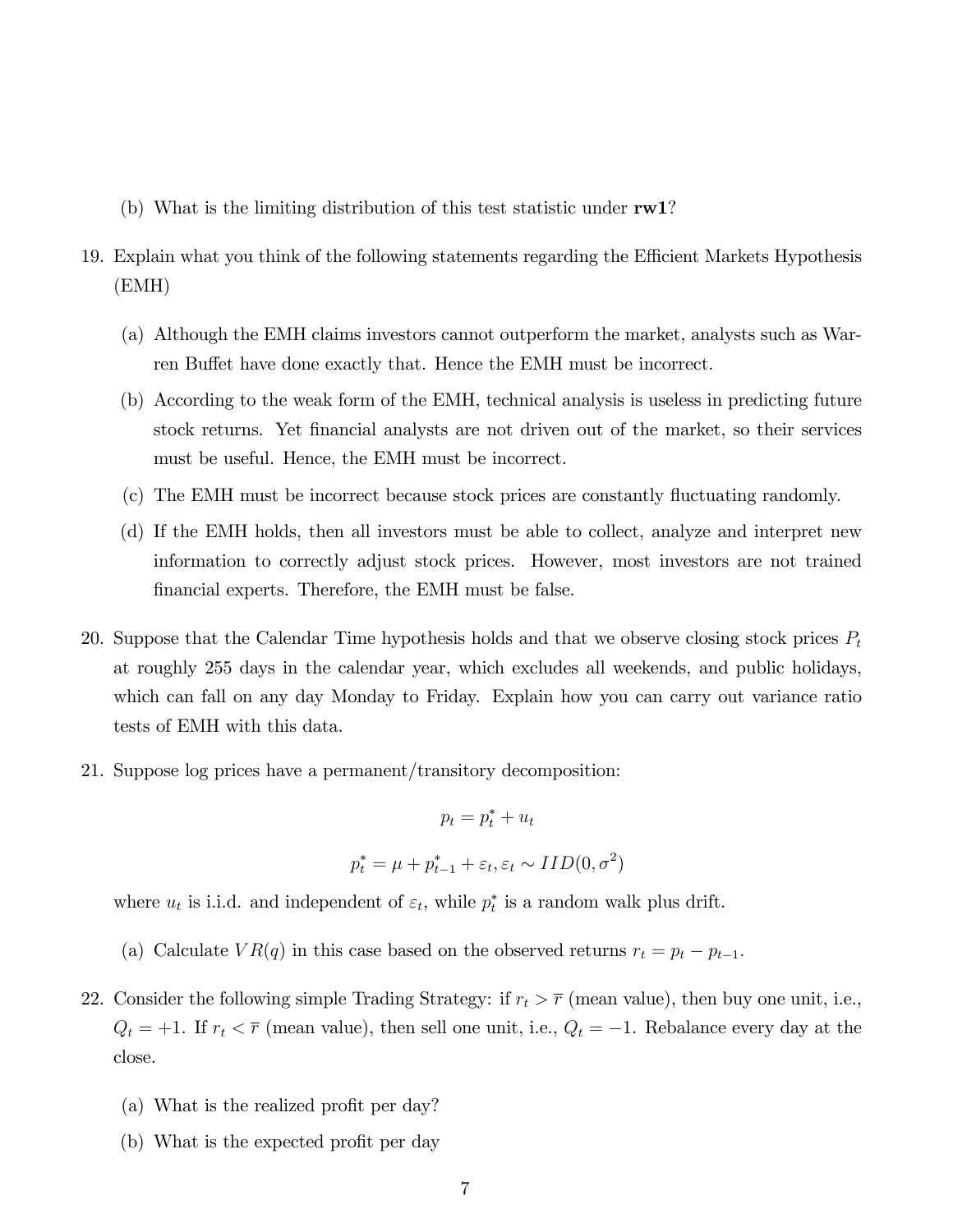- i. if returns are iid
- ii. if returns are AR(1) process.
- $(c)$  Carry out this strategy for the daily returns on the S&P500 index and calculate the profit of this strategy and compare it with the buy and hold strategy.
- 23. Consider the regression model for daily stock returns

$$
R_t = \alpha + \beta^{\mathsf{T}} D_t + \varepsilon_t,
$$

where  $E(\varepsilon_t|D_t) = 0$ . Suppose that  $D_t$  is a set of daily dummy variables for Monday, Tuesday, Wednesday, Thursday, and Friday, that is,  $D_{1t} = 1$  if day t is Monday and zero otherwise,  $D_{2t} = 1$  if day t is Tuesday and zero otherwise, etc.

- (a) What does the EMH predict about the coefficients  $\beta$ ?
- (b) Consider now the regressions

$$
R_t = \sum_{j=1}^{5} b_j D_{jt} + \varepsilon_t
$$

$$
R_t = \alpha + \sum_{j=1}^{4} \beta_j D_{jt} + \varepsilon_t
$$

:

What restrictions does the EMH make on  $b_j$ ?

24. Consider the following model for daily stock return data

$$
R_t = \beta^{\mathsf{T}} X_t + \varepsilon_t, \quad t = 1, \dots, T
$$

where  $X_t$  contains: daily dummies, monthly dummies and yearly dummies, that is

$$
X_t = (D_t^d, D_t^m, D_t^y), \ D_t^d = (D_{1t}^d, \dots, D_{5t}^d), \ D_t^m = (D_{1t}^m, \dots, D_{12t}^m), \ D_t^y = (D_{1t}^y, \dots, D_{nt}^y),
$$

where  $D_{1t}^d = 1$  if day t is Monday and zero otherwise,  $D_{2t}^d = 1$  if day t is Tuesday and zero otherwise etc.,  $D_{1t}^m = 1$  if day t is in January etc., and  $D_{1t}^y = 1$  if day t is in year one of the sample and zero otherwise etc. That is,  $D_t^d$  is  $T \times 5$ ,  $D_t^m$  is  $T \times 12$ , and  $D_t^y$  $_t^y$  is  $T \times n$ , where  $n$  is the number of years in the sample (Peress, J., and D. Schmidt (2020). Glued to the TV: Distracted Noise Traders and Stock Market Liquidity. Journal of Finance forthcoming)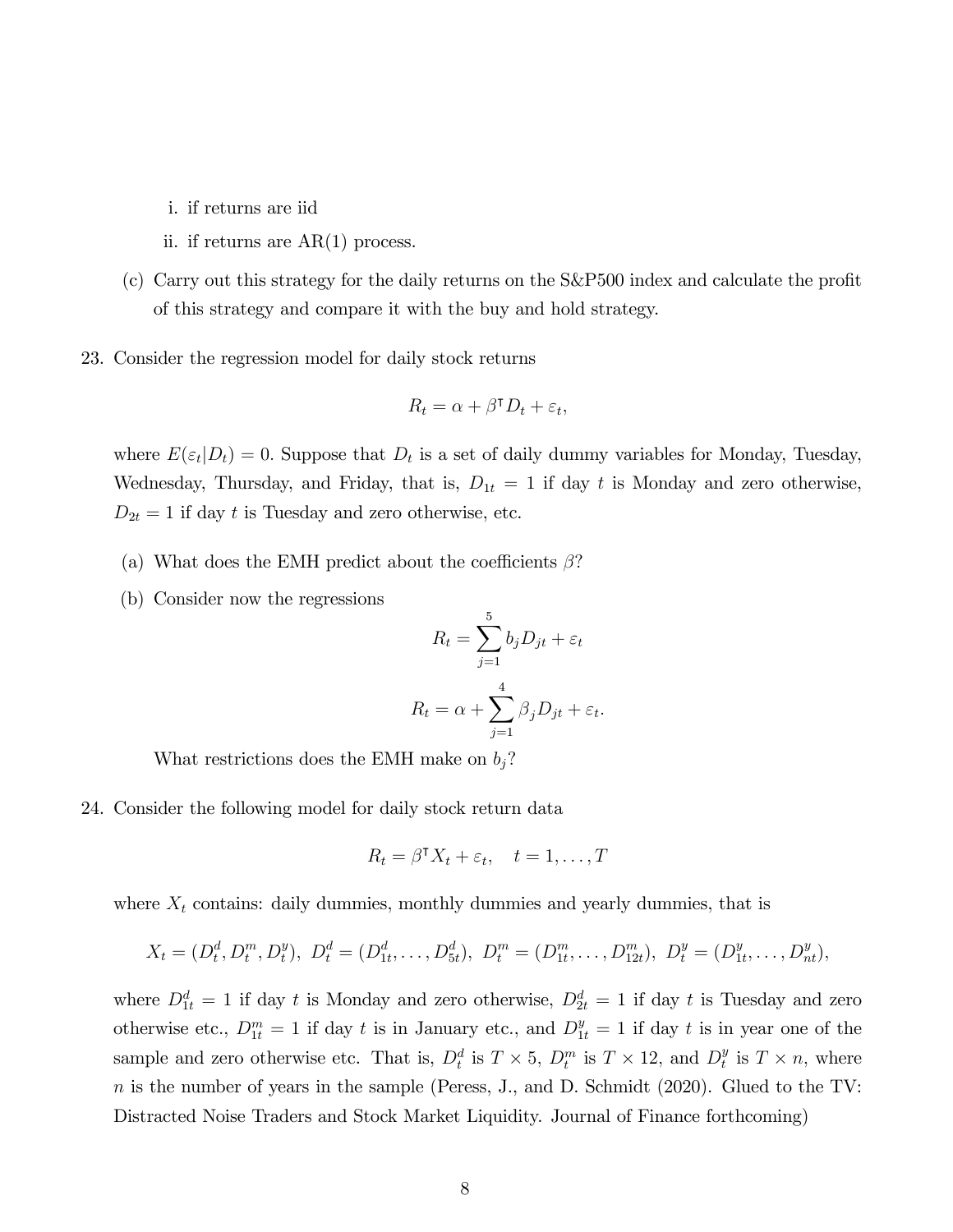- (a) First suppose that  $X_t = D_t^d$ . What does the matrix  $X^{\dagger} X$  look like? Fit this regression model to daily returns on the S&P500. Likewise with  $X_t = D_t^m$  and  $X_t = D_t^y$  $_t^y$ .
- (b) Now suppose that  $X_t = (D_t^d, D_t^m)$ . What does the matrix  $X^{\dagger} X$  look like, i.e., what are the blocks  $(D_t^d)^\intercal D_t^d$ ,  $(D_t^d)^\intercal D_t^m$ , etc.? What further restrictions are needed to avoid multicollinearity in the regression? Fit the revised regression model to daily returns on the S&P500.
- (c) Now suppose that  $X_t = (D_t^d, D_t^m, D_t^y)$ . What does the matrix  $X^{\dagger}X$  look like? What further restrictions are needed to avoid multicollinearity in the regression? Fit the revised regression model to daily returns on the S&P500.
- (d) We may do a theoretical analysis of a regular version of this model with three categories of lengths  $n_1$ ,  $n_2$ , and  $n_3$ , where  $n_1 < n_2 < n_3$ . Theoretically, if  $T \to \infty$  then  $n/T \to 1/250$ . Show that even though the estimates of the  $\beta$  corresponding to  $D_t^y$  are inconsistent the estimates corresponding to  $D_t^d$  and  $D_t^m$  are consistent and that t-tests and Wald tests about these coefficients are consistent.
- 25. Suppose that you have a sample of monthly stock returns  $R_t$  and wish to test whether there is an annual cycle in the series. Consider the regression model

$$
R_t = \mu_0 + \mu_1 \sin(2\pi t/12) + \varepsilon_t.
$$

- (a) What are the meanings of the parameters  $\mu_0, \mu_1$
- (b) Estimate  $\mu_0, \mu_1$  from monthly data on the Fama French market return and test the hypothesis that  $\mu_1 = 0$ .
- (c) Now consider the model

$$
R_t = \mu_0 + \mu_1 \sin(2\pi t/12) + \mu_2 \cos(2\pi t/12) + \varepsilon_t.
$$

Compare the two models with regard to their predictions for monthly stock returns. Test the hypothesis that  $\mu_1 = \mu_2$ .

#### 2 Market Microstructure

1. Suppose that true returns  $r_1, \ldots, r_T$  are recorded as

$$
0, \ldots, 0, r_1 + \cdots + r_k, 0, \ldots, r_{k+1} + \cdots + r_{2k}, \ldots, 0, \ldots, 0, r_{T+1-k} + \cdots + r_T,
$$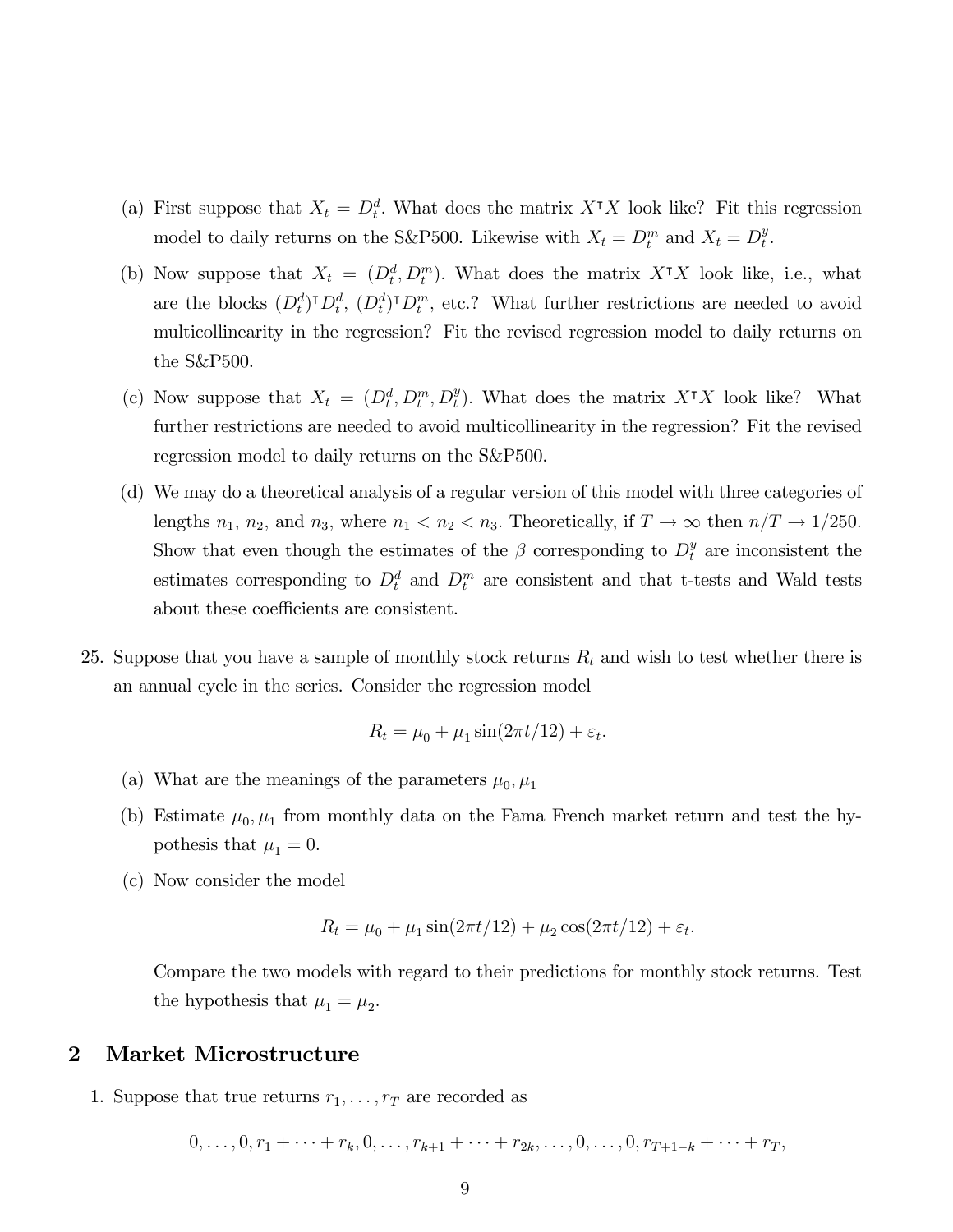where  $T = j \times k$ . Let  $\widetilde{r}_t$  denote the typical member of this sequence. Define:

$$
\overline{r} = \frac{1}{T} \sum_{t=1}^{T} r_t, \quad s_r^2 = \frac{1}{T-1} \sum_{t=1}^{T} (r_t - \overline{r})^2, \gamma_r(s) = \frac{1}{T-s} \sum_{t=s+1}^{T} (r_t - \overline{r})(r_{t-s} - \overline{r})
$$

$$
\frac{1}{T} \sum_{t=1}^{T} \widetilde{r}_t, \frac{1}{T-1} \sum_{t=1}^{T} (\widetilde{r}_t - \overline{\widetilde{r}})^2, \frac{1}{T-s} \sum_{t=s+1}^{T} (\widetilde{r}_t - \overline{\widetilde{r}})(\widetilde{r}_{t-s} - \overline{\widetilde{r}}).
$$

- (a) Compare the two return series. What can you say in general?
- (b) What happens when  $k = T$  and  $j = 1$ ?
- (c) How does this relate to the LM non trading model?
- 2. Consider the non-trading model of LM where a trade occurs in period t with probability  $1 \pi$ . Let  $d_t^*$  denote the duration (number of periods) of trading, i.e., if period  $t - k$  has no trade but each period  $t - k + 1, \ldots, t$  has a trade, then  $d_t^* = k$ . What are the properties of  $d_t^*$ , i.e., what is its mean and variance and evolution process.
- 3. Consider the following bivariate non-trading model for stocks i and j. Let  $\delta_{it}$  be the nontrade indicator for stock i, where  $\delta_{it} = 1$  means no trade and  $\delta_{it} = 0$  means a trade in stock i, where  $Pr(\delta_{it} = 1) = \pi_i$  and suppose further that these random variables are not independent in fact they are perfectly correlated meaning that  $\delta_{it} = 1$  if and only if  $\delta_{jt} = 1$ .
	- (a) What does this imply about  $\pi_i, \pi_j$ ?
	- (b) Suppose that the true returns have identical unit variances and contemporaneous covariance  $\rho$ . What is the contemporaneous covariance of observed returns?
- 4. Epps (1979) reported results showing that stock return cross correlations decrease as the sampling frequency of the data increases. Calculate the cross autocovariance for daily, weekly, and monthly data from individual stock return data and comment on your findings.
- 5. Nontrading model with stochastic volatility. Consider the non-trading model of Chapter 2. Suppose that we have a stationary stochastic volatility process  $\sigma_t$  independent of everything and

$$
r_t = \sigma_t \varepsilon_t,
$$

where  $\varepsilon_t$  is i.i.d. standard normal.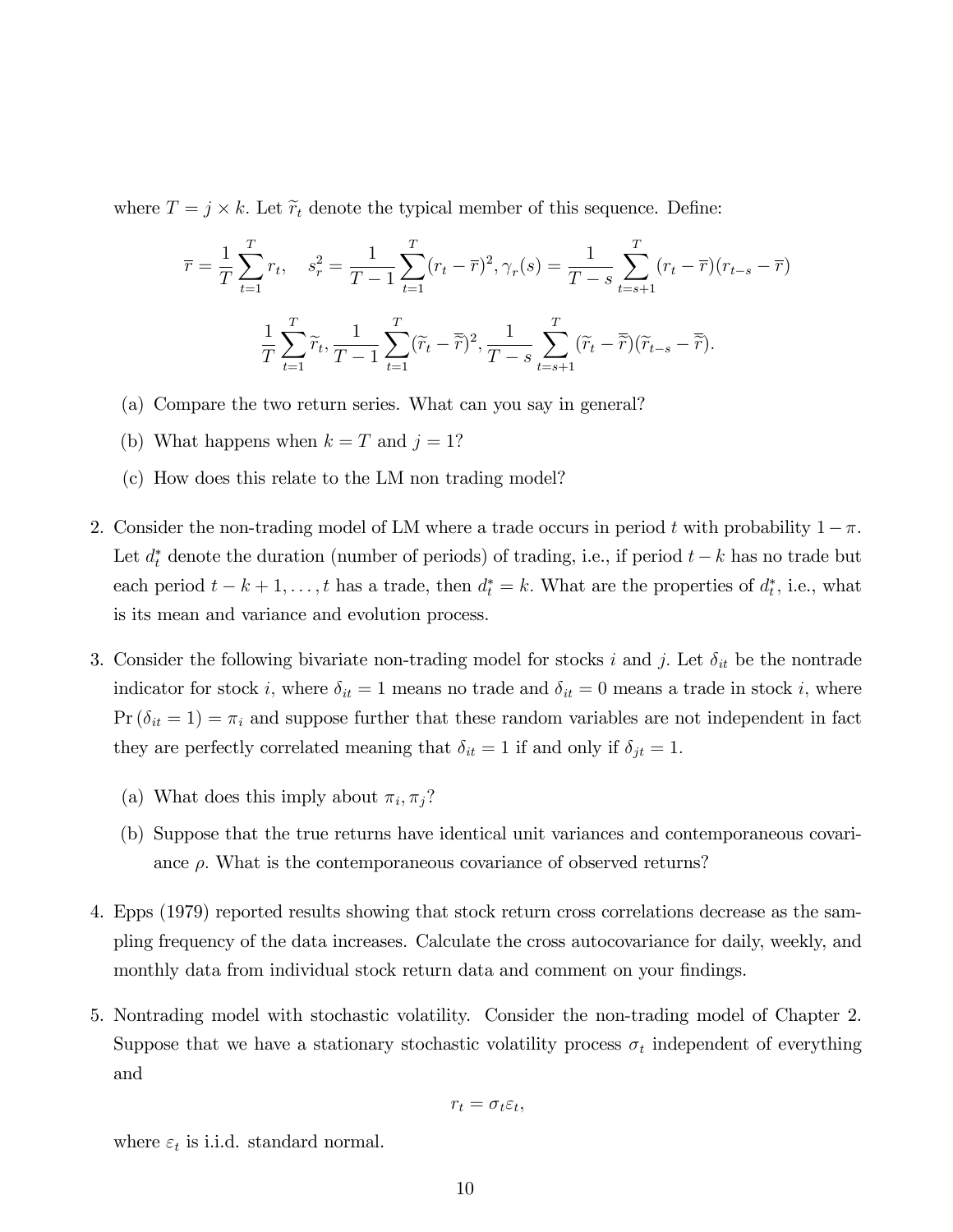- (a) Show that  $E((r_t^O)^2) = \sigma^2$
- (b) Derive  $cov((r_t^O)^2, (r_{t+1}^O)^2)$ .
- 6. Suppose that daily log stock prices follow the process

$$
p_t = a + p_t^* + \eta_t,
$$

where

$$
p_t^* = \mu + p_{t-1}^* + \varepsilon_t
$$

where  $\varepsilon_t \sim N(0, \sigma_{\varepsilon}^2)$  and  $\eta_t = \rho \eta_{t-1} + \zeta_t$  with  $\zeta_t \sim N(0, \sigma_{\zeta}^2)$  and  $\rho \in (0, 1)$  ( $\zeta_t$  and  $\varepsilon_s$  are independent for all  $t, s$ .

- (a) What is the interpretation of  $p_t^*$  and what are the properties of  $r_t^* = p_t^* p_{t-1}^*$ . What is the autocorrelation function of the return series  $p_t - p_{t-1}$ ?
- (b) Is the observed stock price process consistent with the empirical evidence on daily returns (as presented in Table 2.4 of Campbell, Lo and Mackinlay?
- (c) What are some market microstructure explanations for the Önding of negative autocorrelation in daily stock returns data?
- 7. The Roll model says that fundamental prices satisfy

$$
P_t^* = \mu + P_{t-1}^* + \varepsilon_t,
$$

where  $\varepsilon_t$  is an uncorrelated sequence. Observed prices satisfy

$$
P_t = P_t^* + \frac{1}{2}Q_ts
$$

where  $Q_t$  is the  $\pm 1$  trade indicator.

(a) Show in the Roll model with  $\mu = 0$  and  $\varepsilon_t$  i.i.d. with mean zero and variance  $\sigma_{\varepsilon}^2$  that

$$
cov((\Delta P_t)^2, (\Delta P_{t-1})^2) = 0.
$$

(b) How would you go about testing this implication of the Roll model?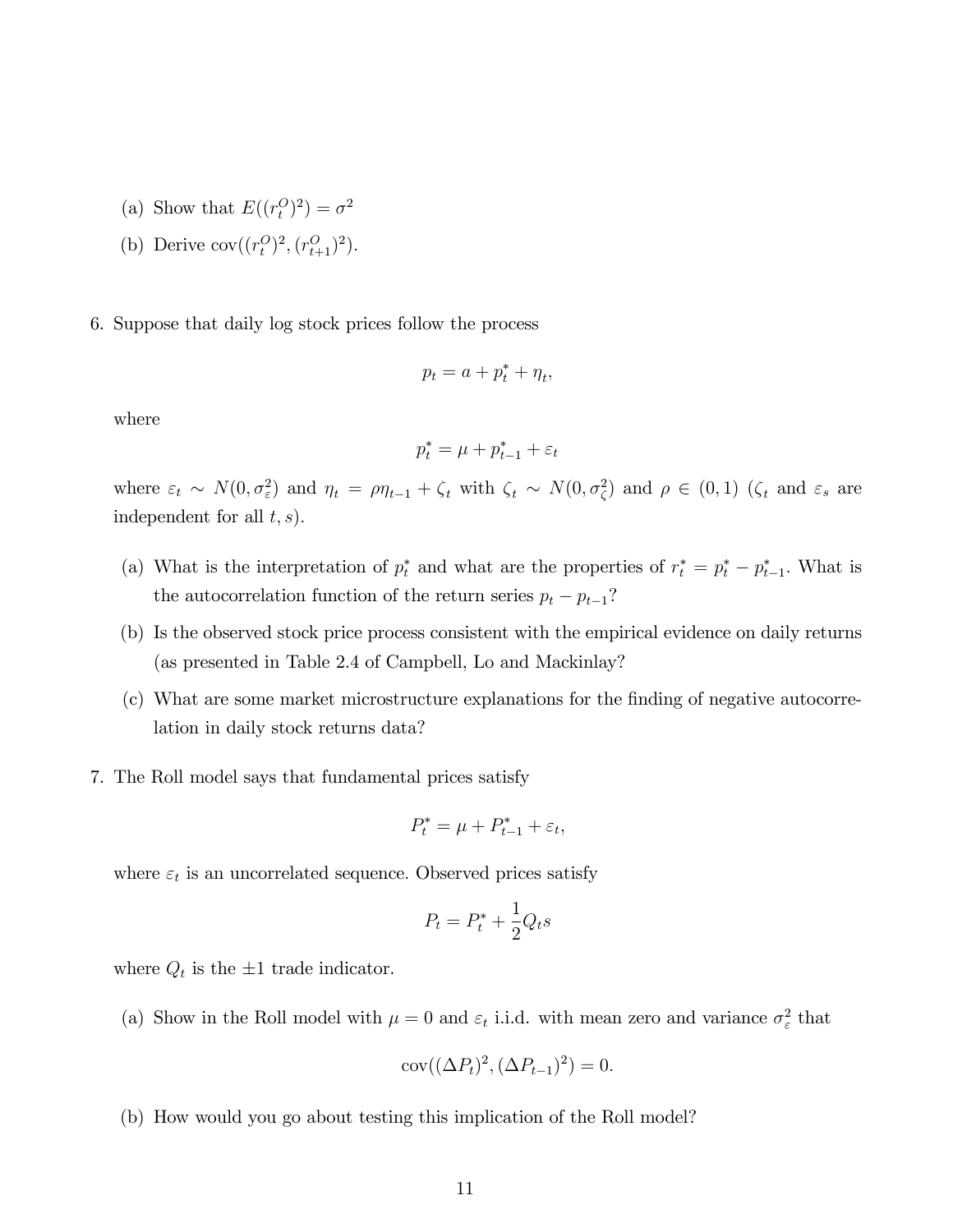- (c) For the data you obtained in the Örst exercise, check whether this implication seems reasonable when prices or log prices are used.
- 8. Extend the Roll model to allow the spread s to vary over time so that

$$
P_t = P_t^* + \frac{1}{2}Q_ts_t,
$$

where  $Q_t$  is as before. Suppose that  $s_1, \ldots, s_T$  are i.i.d. independent of  $Q_1, \ldots, Q_T$  with mean  $\mu_s$  and variance  $\sigma_s^2$ .

(a) Calculate

$$
cov((\Delta P_t, \Delta P_{t-1}) \quad ; \quad cov((\Delta P_t)^2, (\Delta P_{t-1})^2).
$$

(b) Now suppose that  $s_1, \ldots, s_T$  are deterministic. Show that

$$
cov((\Delta P_t, \Delta P_{t-1}) = -\frac{1}{4}s_{t-1}^2
$$

- (c) Typically, we expect spreads to widen at the open and the close of a market, what should this say about the predictability of returns during the day?
- 9. Suppose that fundamental prices satisfy

$$
P_t^* = \mu + P_{t-1}^* + \varepsilon_t,
$$

where  $\varepsilon_t$  is i.i.d. with mean zero and variance  $\sigma_{\varepsilon}^2$ . Observed prices satisfy

$$
P_t^O = \begin{cases} P_{t-1}^O & \text{if there is no trade at } t \text{ (i.e., } \delta_t = 1) \\ P_t^* + \frac{1}{2} Q_t s & \text{if there is a trade at } t \text{ (i.e., } \delta_t = 0), \end{cases}
$$

where  $Q_t$  is the  $\pm 1$  trade indicator (with  $Pr(Q_t = +1) = 1/2$ ), and

$$
\delta_t = \begin{cases} 1 \text{ (no quote update) with probability } \pi \\ 0 \text{ (quote update)} \quad \text{with probability } 1 - \pi. \end{cases}
$$

- (a) Derive the properties of  $P_t^O P_{t-1}^O$ .
- 10. What can explain the Önding of negative individual stock autocorrelation and positive portfolio or index autocorrelation?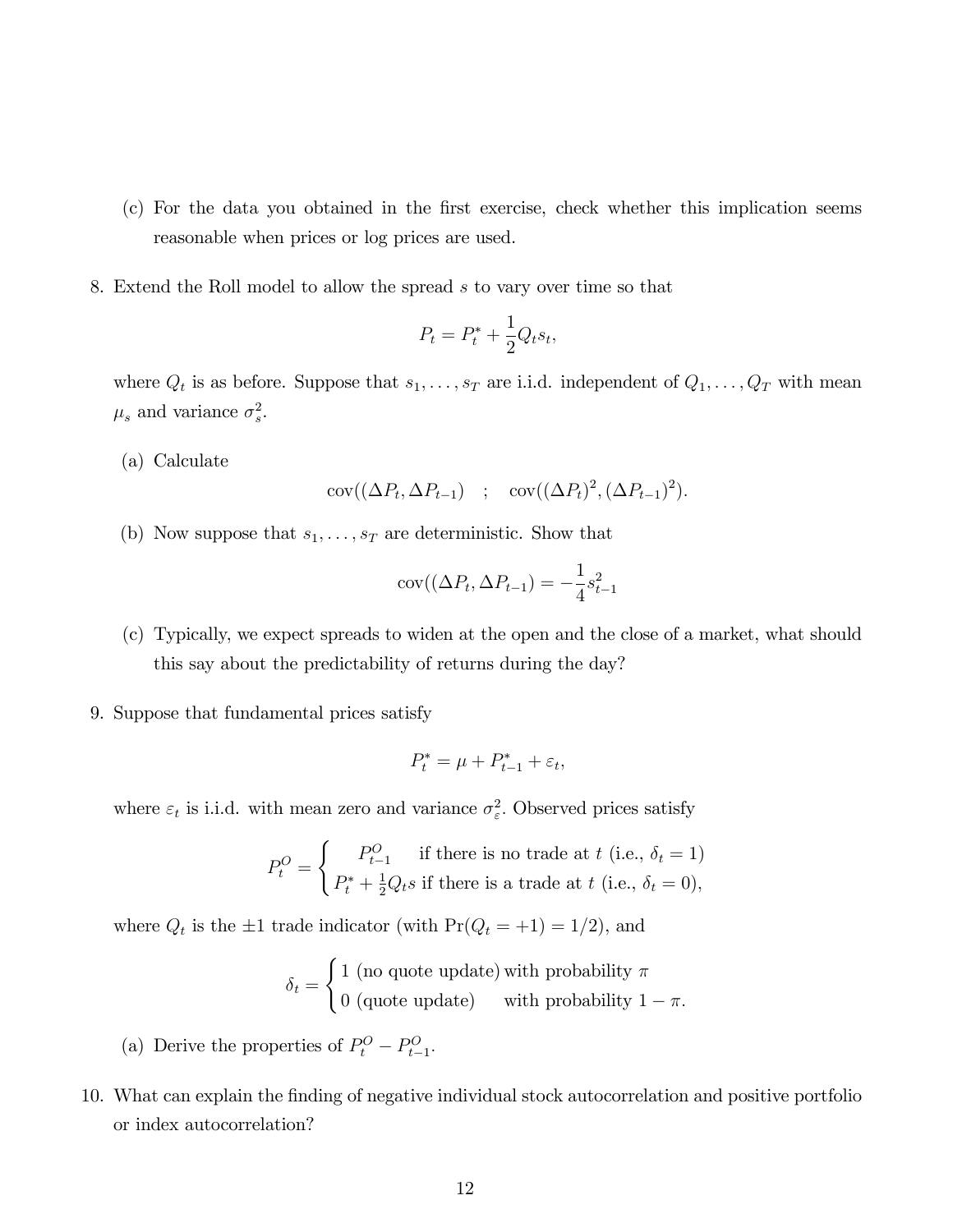- 11. The Roll model assumes that trade directions are uncorrelated with changes in the efficient price, i.e.,  $cov(Q_t, \varepsilon_t) = 0$ . Suppose that  $cov(Q_t, \varepsilon_t) = \rho$  where  $\rho \in (0, 1)$ . This reflects the notion that a buy order is associated with an increase in the security value.
	- (a) Calculate  $cov(\Delta P_t, \Delta P_{t-1})$  and  $var(\Delta P_t)$ .
	- (b) Show that the usual Roll model estimate of s is upward biased in this case.
- 12. Consider the Roll model with  $E(Q_t) = \vartheta \neq 0$ .
	- (a) Calculate  $E(\Delta P_t)$ ,  $E[(\Delta P_t)^2]$ , and  $E[\Delta P_t \Delta P_{t-1}]$ .
	- (b) Therefore determine  $\text{corr}(\Delta P_t, \Delta P_{t-1})$  and derive a formula for  $s^2$ .
- 13. Suppose that (logarithmic) returns  $r_t$  are observed at the daily frequency. Consider the (forward) aggregated returns, for  $K = 1, 2, \ldots$  and for  $t = 1, \ldots$

$$
r_{t,K} = r_t + r_{t+1} + \ldots + r_{t+K-1}.
$$

Suppose that daily returns are i.i.d. normally distributed with  $E(r_t) = \mu$  and  $var(r_t) =$  $\sigma^2$ . What are the properties of  $r_{t,K}$ ? In particular, calculate the mean, the variance and the autocovariance function. Suppose I compute the backward aggregation

$$
r_{t,-K} = r_t + r_{t-1} + \ldots + r_{t-K+1}.
$$

- (a) What is the cross covariation  $cov(r_{t,K}, r_{s,-K})$ ?
- (b) Suppose that

$$
r_{t+1} = \alpha + \beta x_t + \varepsilon_t
$$

where  $x_t, \varepsilon_t$  are i.i.d. and mutually independent. Then consider the regression

$$
r_{t+1,K} = a + bx_{t,K} + e_t
$$

What are the values of  $a, b$  and what are the properties of  $e_t$ ?

14. Consider the model

$$
p_t = p_{t-1} - \alpha \left( p_{t-1} - p_{t-1}^* \right) + \varepsilon_t
$$

$$
p_t^* = p_{t-1}^* + \eta_t.
$$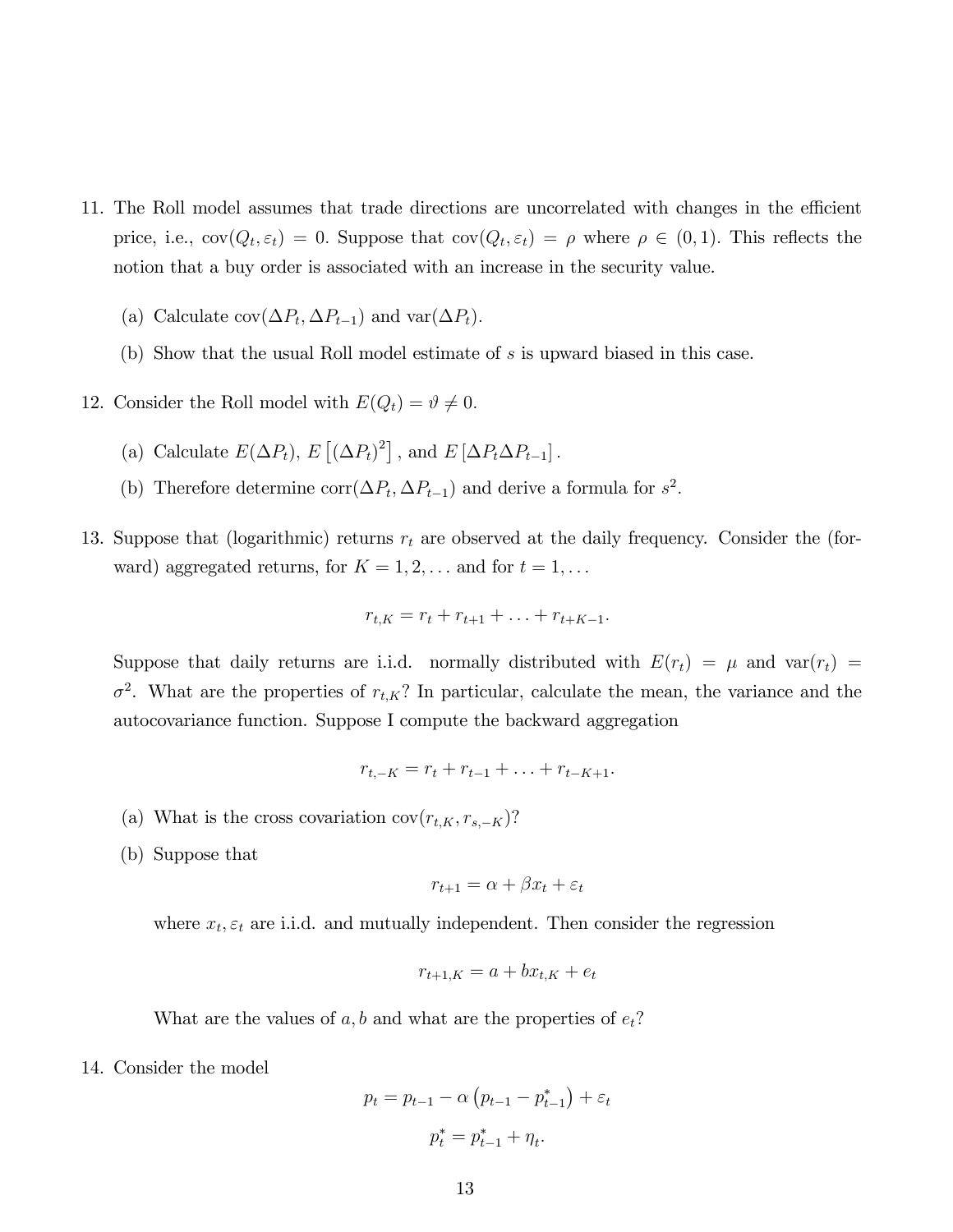- (a) Calculate the autocorrelation function of observed returns.
- (b) Relate this to the Roll model.
- 15. Suppose that the efficient price is affected by the order flow (adverse selection), i.e.,

$$
p_t = p_t^* + sQ_t + \varepsilon_t
$$

$$
p_t^* = p_{t-1}^* + \lambda Q_t + \eta_t,
$$

where  $\lambda$  measures the informativeness of the order flow.

- (a) What is the bid-ask spread at the time of the time  $t$  transaction?
- (b) What is  $cov(\Delta p_t, \Delta p_{t-1})$ ?
- (c) What is the Roll estimator of spread estimating in this case?
- 16. In the hedge fund industry, reported returns are often highly serially correlated. Suppose that true returns  $r_t$  are i.i.d. and normally distributed with  $E(r_t) = \mu$  and  $var(r_t) = \sigma^2$ . Suppose that reported returns  $r_t^o$  satisfy

$$
r_t^o = \alpha r_t + (1 - \alpha)r_{t-1}
$$

for some  $\alpha \in (1/2, 1)$ , that is, firms only report smoothed returns rather than actual returns.

- (a) Calculate the properties of  $r_t^o$  including the mean, the variance and  $cov(r_t^o, r_{t-s}^o)$ .
- (b) How could you estimate the true returns from data on observed returns? That is, given a sample  $\{r_1^o, \ldots, r_T^o\}$  how would you estimate  $\{r_1, \ldots, r_T\}$ ?
- 17. Suppose that true returns are i.i.d. normally distributed with  $E(r_t) = \mu$  and  $var(r_t) = \sigma^2$ . Suppose that reported returns  $r_t^o$  satisfy

$$
r_t^o = \begin{cases} r_t \text{ if } |r_t| > \alpha \\ 0 \quad \text{else,} \end{cases}
$$

where  $\alpha$  is some constant.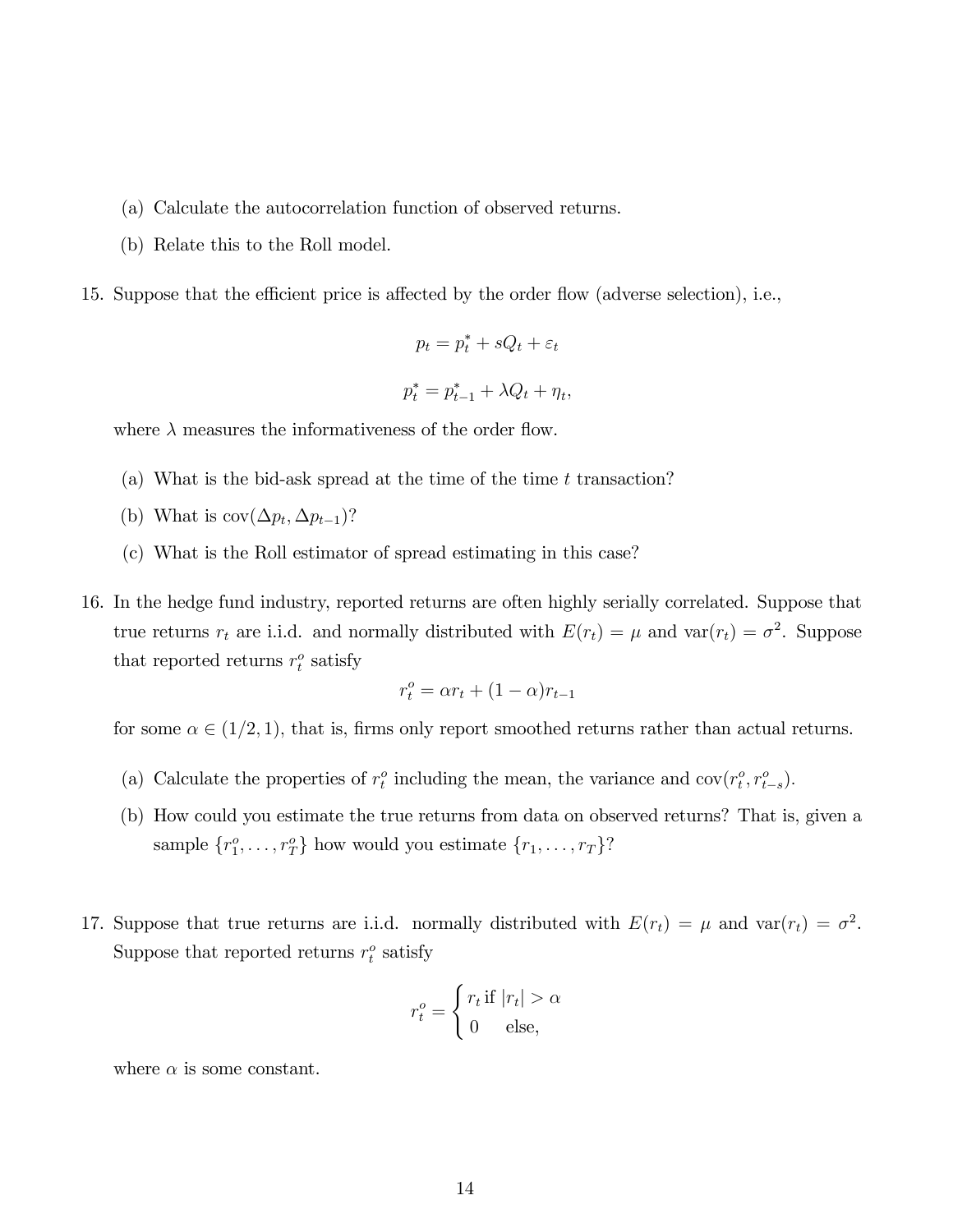(a) What are the properties of  $r_t^o$ , i.e., what is  $E(r_t^o)$ ,  $var(r_t^o)$  and  $cov(r_t^o, r_{t-s}^o)$ ? You may use the fact that for a standard normal density  $\phi$ 

$$
\int_0^a x \phi(x) dx =: \frac{1}{\sqrt{2\pi}} \left( 1 - e^{-\frac{1}{2}a^2} \right).
$$

If you cant give explicit expressions, say whether the quantity is smaller or larger than the corresponding quantity for the observed series.

18. Glosten Harris model with unbalanced uninformed traders. Suppose that Value V is chosen from the distribution

$$
V = \begin{cases} V_H \ with \ prob \ \frac{1}{2} \\ V_L \ with \ prob \ \frac{1}{2} \end{cases}
$$

Type of investor is chosen from

$$
T = \begin{cases} I & \text{withprob } \mu \\ U & \text{withprob } 1 - \mu \end{cases}
$$

Strategies: If informed (I), buy if value is high  $V_H$  and sell if value is low  $V_L$ ; If uninformed (U), buy with probability q or sell with probability  $p = 1 - q$ . The dealer observes order flow Let  $Q_1, \ldots, Q_t$ , where  $Q_t = +1$  if order is a buy order and  $Q_t = -1$  if order is a sell one.

- (a) Derive the distribution of value V given  $Q_1 = +1, \ldots, Q_t = +1$ , i.e, what is the probability that  $V = V_H$  given that the dealer observes t buy orders in a row?
- 19. Glosten Harris model with Value according to a Uniform distribution on  $[0, T]$ , i.e., V has density and cdf:  $f_V(V) = 1/T$ ,  $F_V(V) = V/T$ .
	- (a) Show that

$$
A = \begin{cases} T\left(\frac{1+\mu-\sqrt{1-\mu^2}}{2\mu}\right) & \text{if } \mu \neq 0\\ \frac{T}{2} & \text{if } \mu = 0 \end{cases}
$$

$$
B = T\frac{\left(\mu - 1 + \sqrt{1-\mu^2}\right)}{2\mu}
$$

Then

$$
A - B = \frac{\left(1 - \sqrt{1 - \mu^2}\right)}{\mu}T
$$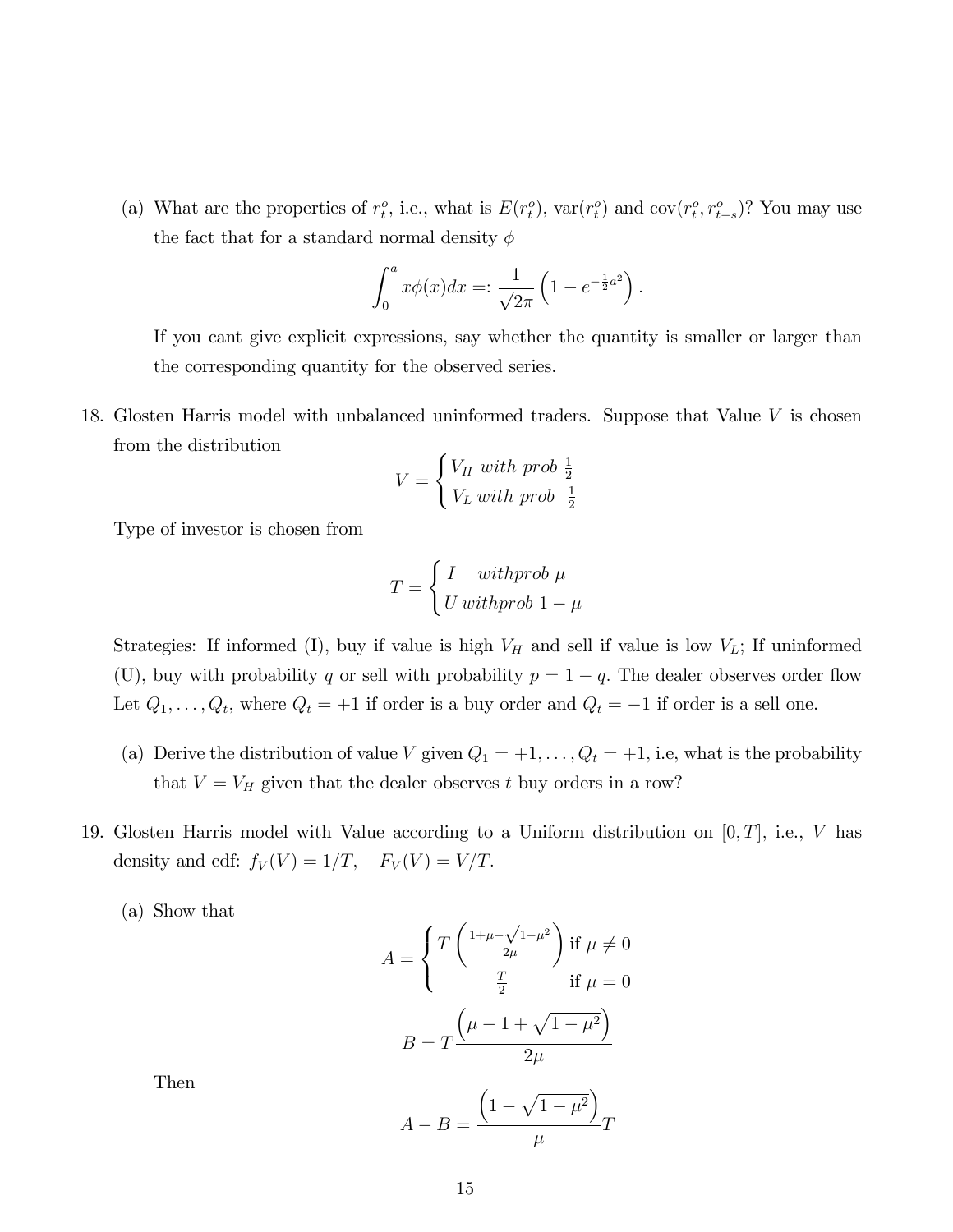- (b) What is the probability of nontrading?
- (c) How does this compare with the two point version?
- 20. Glosten Harris model with Value according to a t-distribution with degrees of freedom  $v = 2$ , i.e., V has density and cdf:

$$
f_V(V) = \frac{1}{2\sqrt{2}(1+\frac{V^2}{2})^{3/2}}, \quad F_V(V) = \frac{1}{2} + \frac{V}{2\sqrt{2}(1+\frac{V^2}{2})^{1/2}}.
$$

Note that the variance is infinite in this case.

(a) Show that

$$
A = \sqrt{\frac{2\mu^2}{1 - \mu^2}}.
$$

Likewise  $B = -A$  so that

$$
A - B = 2\sqrt{\frac{2\mu^2}{1 - \mu^2}}
$$

- (b) What is the probability of nontrading?
- (c) How does this compare with the two point version?
- 21. Suppose that a broker may buy x shares of stock at time 0 at price  $C$  per share. Each period  $i = 0, 1, 2, \ldots$  there arrives independently  $n_i$  customers with Poisson distribution with mean  $\mu$ who are willing to pay a price P for each unit. Let  $\pi_j = \Pr(n = j) = \mu^j \exp(-\mu)/j!$ ,  $j = 0, 1, \ldots$ How many shares should the broker buy?
- 22. Suppose that you have a time series of daily returns on a stock  $i$  that is traded in a different time zone from stock j. Specifically, the trading day for i is the first  $1/3$  of the day, and the trading day for j is the second third of the day. The final third of the day contains no trading. We observe the closing prices for each asset on their respective "trading days", which we denote by  $P_{i1}, P_{i4}, \ldots$ , and  $P_{j2}, P_{j5}, \ldots$  We want to calculate the contemporaneous return covariance. We assume that each stock has i.i.d. return and that the contemporaneous covariance between return on stock i and stock j is  $\gamma$ , that is,

$$
cov(P_{it} - P_{i,t-1}, P_{it+s} - P_{i,t+s-1}) = 0
$$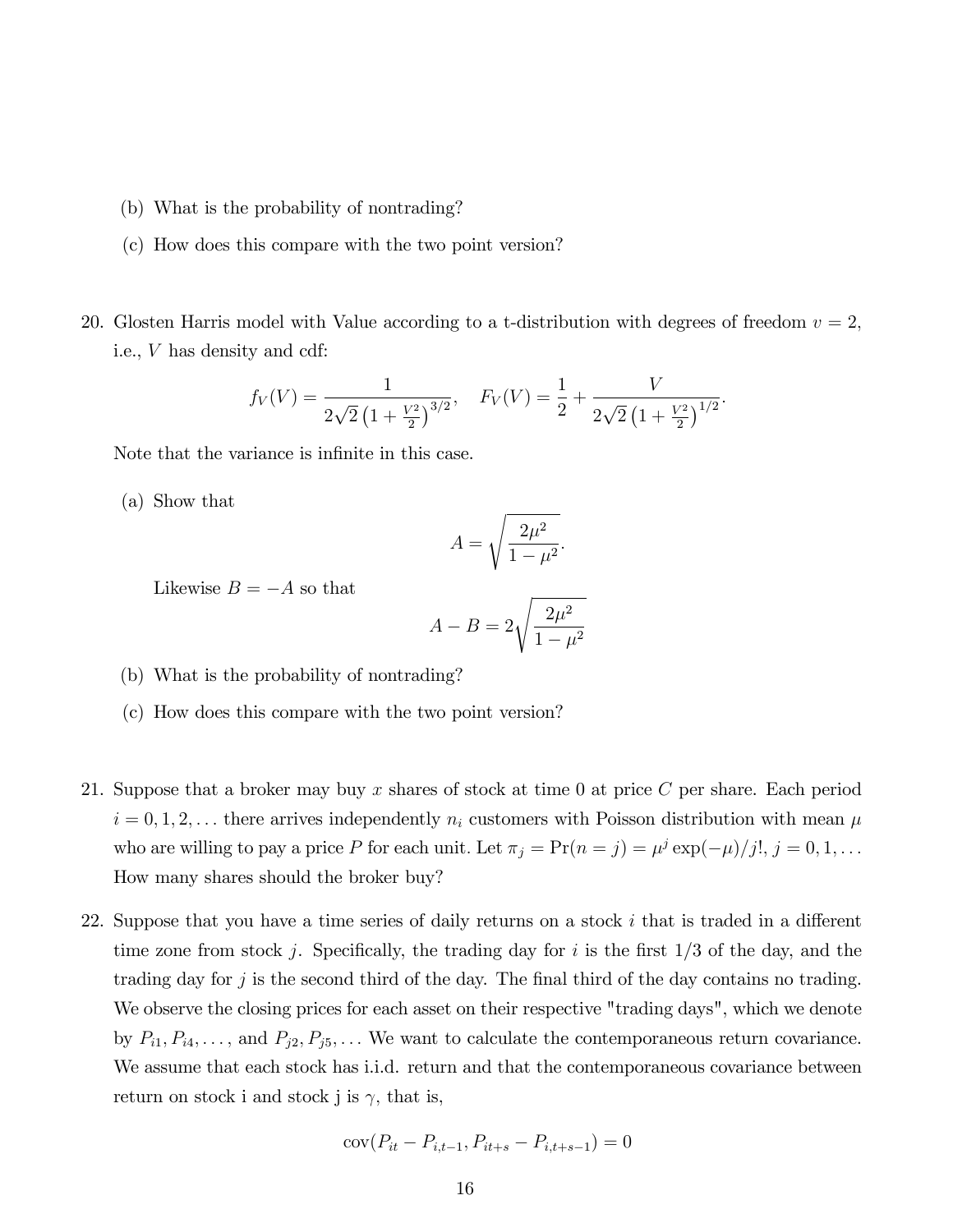$$
cov(P_{it} - P_{i,t-1}, P_{jt} - P_{j,t-1}) = \gamma.
$$

(a) Then show that

$$
cov(P_{i4} - P_{i1}, P_{j5} - P_{j2}) = cov(P_{i4} - P_{i2}, P_{j4} - P_{j2}) = 2cov(P_{i2} - P_{i1}, P_{j2} - P_{j1})
$$

- 23. Calculate the Amihud illiquidity measure for the S&P500 stock index using daily closing prices and daily volume obtained from Yahoo. Plot the time series and evaluate its time series properties, its mean, variance, autocovariance, trend line etc.
- 24. Calculate the monthly VWAP for the S&P500. If  $P_i$  is the closing price on day i and  $V_i$  is the trading volume for day  $i$ , then

$$
VWAP_t = \frac{\sum_{i \in month_t} P_iV_i}{\sum_{i \in month_t} V_i}.
$$

Plot the VWAP and compare it to the price series

## 3 Event Studies

- 1. Suppose you want to apply event study methodology to detect insider trading. Explain some of the issues that may be involved. Specifically, what type of data would you need? What event window would you choose? What econometric methods would you use? You may focus on the country that you chose in the first exercise sheet. For comparison, read the article http://economics.stanford.edu/files/Theses/Theses\_2002/Wong.pdf
- 2. Suppose that our model for stock returns is that

$$
R_{it} = \mu_i + \varepsilon_{it},
$$

where  $\varepsilon_{it}$  is iid with mean zero and variance  $\sigma_i^2$ . We wish to test the snowflake hypothesis that stocks after year 2000 behaved differently from stocks before 2000. One version is a temporary one year shift, and another version is a permanent shift.

- (a) DeÖne the null and alternative hypotheses within the framework of this model.
- (b) With a sample of daily stock return estimate the mean returns for the 1990's  $\hat{\mu}_i$  and the sample variance  $\hat{\sigma}_i^2$  $i<sub>i</sub>$ . Calculate the CAR using the one year window of daily stock returns in year 2000. Test the null hypothesis of no change.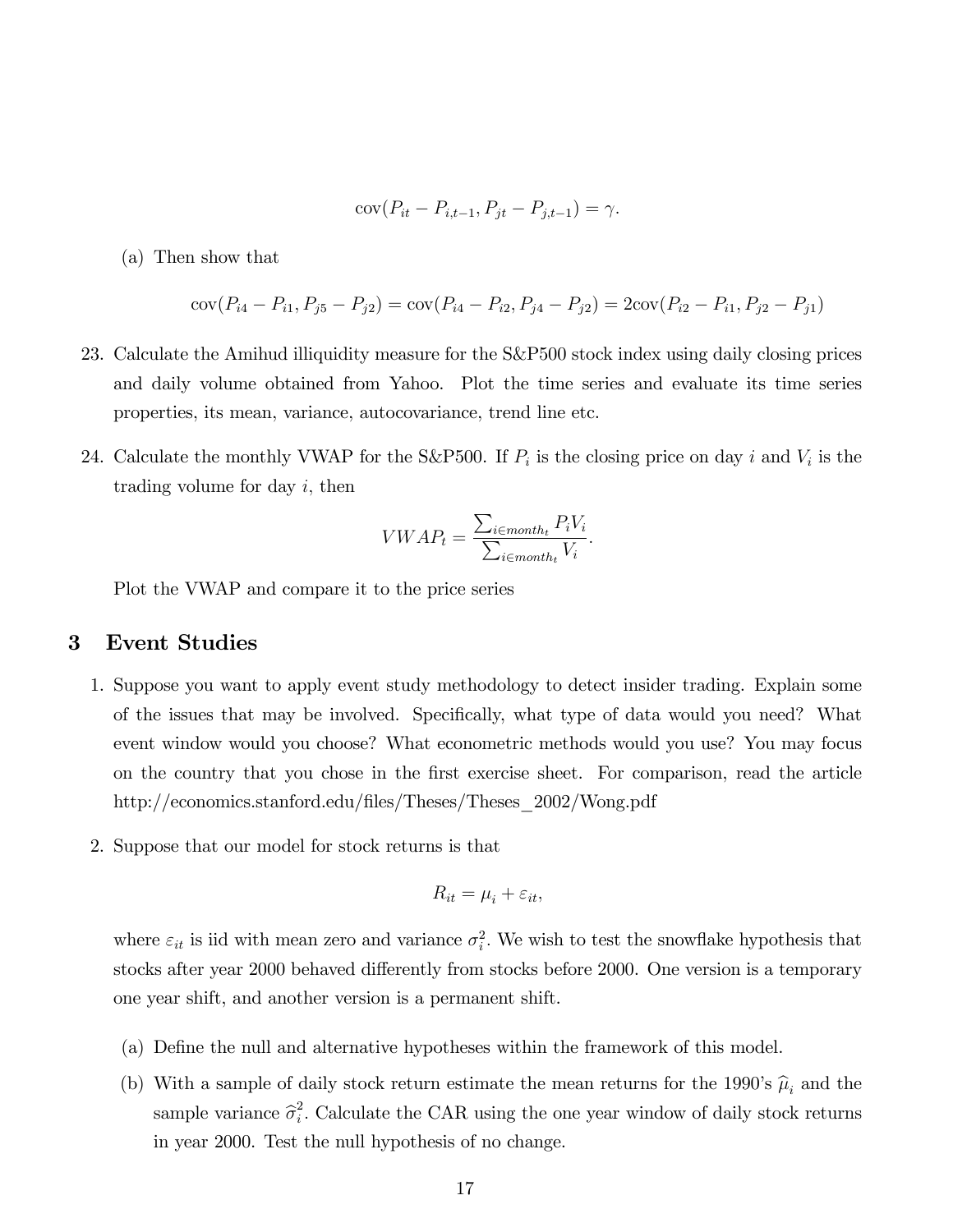- (c) Instead calculate the mean returns from year 2000 for each stock and carry out a test of the hypothesis based on the difference of two means paradigm. Compare the results.
- (d) Now consider a longer event window and see how the results change.
- 3. Suppose that our null model for stock returns is that

$$
R_{it} = \mu_t + \varepsilon_{it},
$$

where  $\varepsilon_{it}$  is iid with mean zero and variance  $\sigma_t^2$ . That is, stocks have time varying mean and variance the same for all stocks. We wish to test the hypothesis that large stocks behave differently from small stocks.

- (a) Define the alternative hypothesis within this model.
- (b) With a sample of daily large and small stock returns (e.g., Fama French portfolios) estimate the mean returns  $\hat{\mu}_t$  and the sample variance  $\hat{\sigma}_t^2$  $t_t$  for each t. Test the null hypothesis of identical means.
- (c) Now consider a wider stratiÖcation on size and see how the results change.
- 4. You want to test the hypothesis that the advent of computerized trading badly affected market quality. Suppose that before January 1st 2008 there was no computerized trading and after there was bucketfulls in the FTSE100 market but not in the FTSE250 market. Explain how you might test this hypothesis. Carry this test out using daily data on the two stock indexes.
- 5. The Dow Jones stock market index is an historically important bellweather of the US stock market. Its components as of January, 2013 are shown below along with the market cap in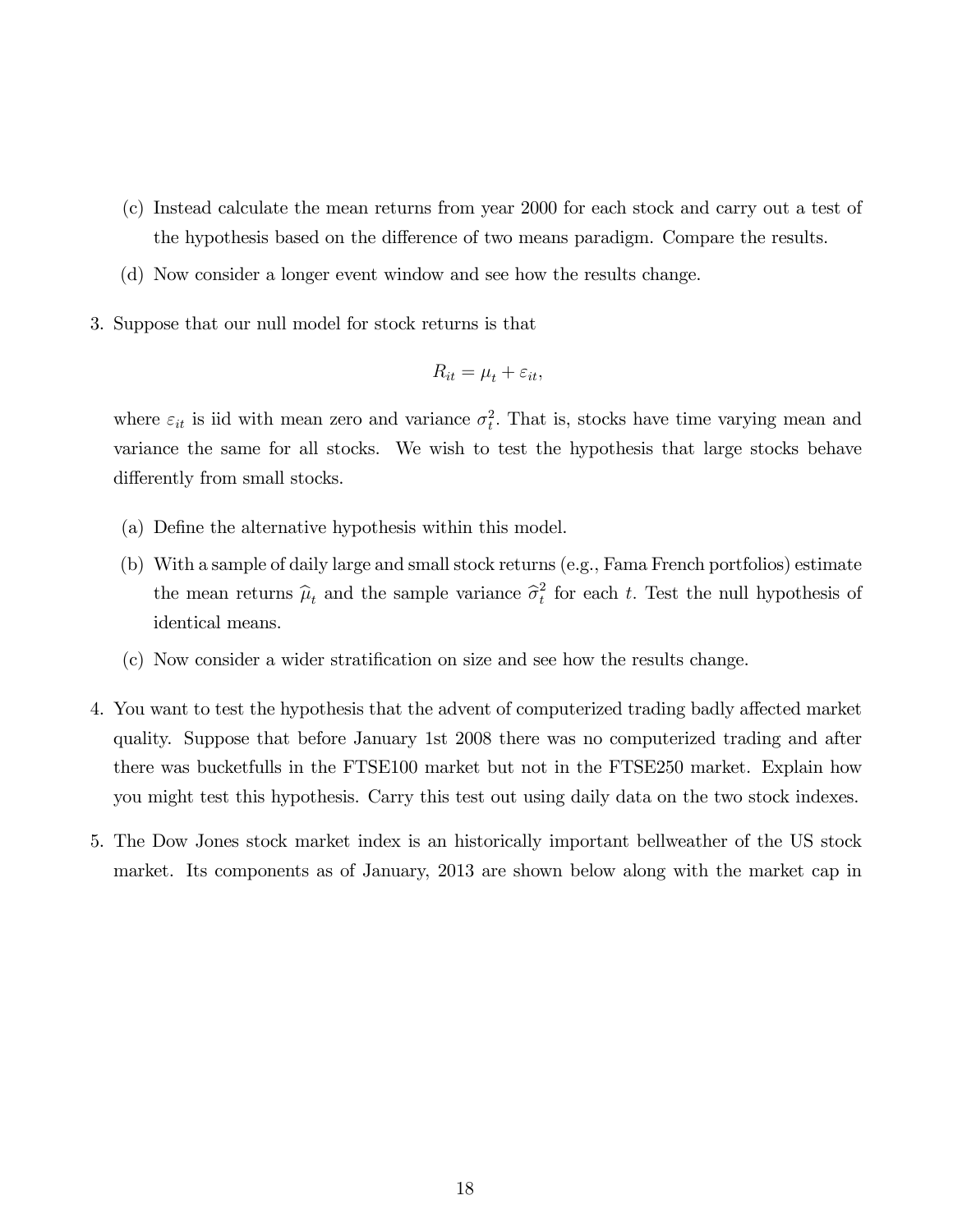| Name                 | $Cap$ \$b | 2013   | 2020   | Name             | $Cap$ \$b | 2013  | 2020   |
|----------------------|-----------|--------|--------|------------------|-----------|-------|--------|
| Alcoa Inc.           | 9.88      | 21.60  | 21.42  | JP Morgan        | 172.43    | 44.66 | 141.09 |
| AmEx                 | 66.71     | 58.75  | 125.85 | Coke             | 168.91    | 37.60 | 54.99  |
| Boeing               | 58.58     | 99.07  | 333.22 | McD              | 90.21     | 90.12 | 200.79 |
| Bank of America      | 130.52    | 12.03  | 35.64  | <b>MMM</b>       | 65.99     | 94.78 | 180    |
| Caterpillar          | 62.07     | 93.50  | 150.53 | Merck            | 127.59    | 41.34 | 41.34  |
| Cisco Systems        | 108.74    | 20.34  | 48.42  | <b>MSFT</b>      | 225.06    | 27.62 | 160.62 |
| Chevron              | 216.27    | 110.39 | 121.43 | Pfizer           | 191.03    | 25.91 | 39.14  |
| du Pont              | 42.64     | 47.04  | 63.50  | Proctor & Gamble | 188.91    | 69.39 | 123.41 |
| Walt Disney          | 92.49     | 51.10  | 148.20 | AT&T             | 200.11    | 35.00 | 38.86  |
| General Electric     | 222.31    | 20.52  | 11.93  | Travelers        | 28.25     | 72.86 | 137.51 |
| Home Depot           | 94.47     | 63.48  | 219.66 | United Health    | 53.21     | 54.54 | 292.50 |
| HP                   | 29.49     | 6.82   | 20.79  | United Tech      | 77.89     | 84.00 | 153.14 |
| <b>IBM</b>           | 219.20    | 196.35 | 135.42 | Verizon          | 126.43    | 44.27 | 61.05  |
| Intel                | 105.20    | 21.38  | 60.84  | Wall Mart        | 231.02    | 69.24 | 119.94 |
| $\mathrm{Johnson}^2$ | 198.28    | 70.84  | 145.97 | Exxon Mobil      | 405.60    | 88.71 | 70.90  |

billions of dollars and the prices on Jan 2nd 2013 and Jan 2nd 2020.

We also show the components as of January 2020 along with their market cap. For comparison,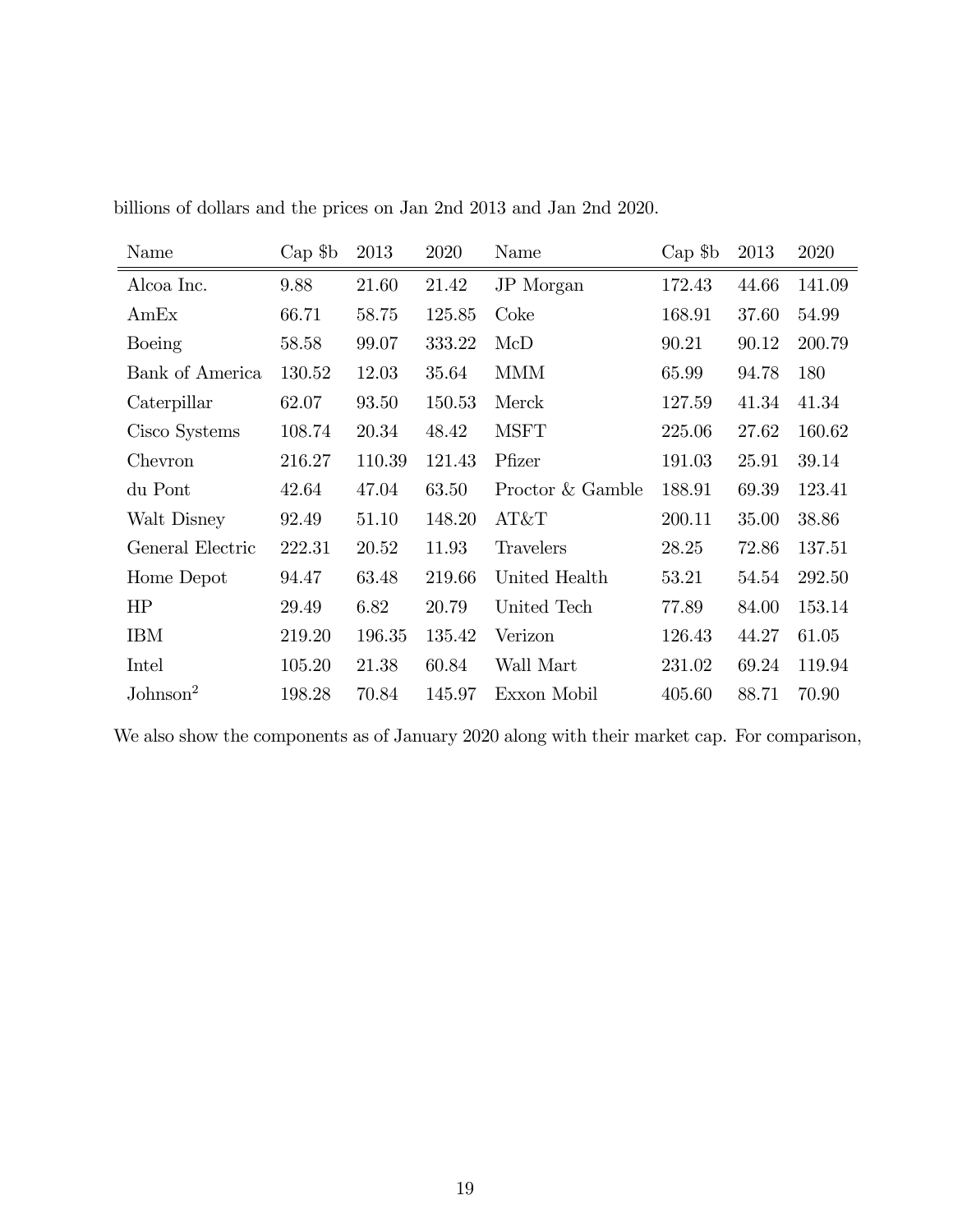| Name                 | $Cap$ \$b | 2013   | 2020   | Name             | $Cap$ \$b | 2013  | 2020   |
|----------------------|-----------|--------|--------|------------------|-----------|-------|--------|
| Apple                | 1300      | 78.43  | 300.35 | JP Morgan        | 425       |       |        |
| AmEx                 | 102       |        |        | Coke             | 234.3     |       |        |
| Boeing               | 187.3     |        |        | McD              | 157       |       |        |
| Goldman Sachs        | 87        | 131.66 | 234.32 | <b>MMM</b>       | 101.8     |       |        |
| Caterpillar          | 82.1      |        |        | Merck            | 221       |       |        |
| Cisco Systems        | 200       |        |        | <b>MSFT</b>      | 1000      |       |        |
| Chevron              | 217       |        |        | Pfizer           | 219       |       |        |
| Dow chemical         | 39        |        |        | Proctor & Gamble | 309       |       |        |
| Walt Disney          | 261       |        |        | <b>Nike</b>      | 158       | 25.92 | 120.20 |
| Walgreen             | 45        |        |        | Travelers        | 35        |       |        |
| Home Depot           | 245       |        |        | United Health    | 284       |       |        |
| Visa                 | 438       | 38.85  | 191.12 | United Tech      | 132       |       |        |
| IBM                  | 122       |        |        | Verizon          | 242       |       |        |
| Intel                | 255       |        |        | Wall Mart        | 325       |       |        |
| Johnson <sup>2</sup> | 385       |        |        | Exxon Mobil      | 287       |       |        |

US GDP in 2012 was \$tr16.197 and in 2019 \$tr21.44<sup>1</sup>

Suppose you want to test whether being admitted to the index has a positive effect on your performance and being delisted has a negative effect. We can divide the stocks into three categories: Remainers (in Dow in 2013 and 2020), Leavers (in Dow in 2013 but not in 2020), and Joiners (in Dow in 2020 but not in 2013). 2013).

(a) Given the stock prices of the three groups of stocks reported above calculate their buy and hold returns over the period 2013-2020 and carry out a test of the hypothesis that

<sup>1</sup>On September 20, 2013, Goldman Sachs, Nike, Inc., and Visa Inc. replaced Alcoa, Bank of America, and Hewlett-Packard. Visa replaced Hewlett-Packard because of the split into HP Inc. and Hewlett Packard Enterprise. On March 19, 2015, Apple Inc. replaced AT&T, which had been a component of the DJIA since November 1916. Apple became the fourth company traded on the NASDAQ to be part of the Dow. On September 1, 2017, DowDuPont replaced DuPont. DowDuPont was formed by the merger of Dow Chemical Company with DuPont. On June 26, 2018, Walgreens Boots Alliance replaced General Electric, which had been a component of the DJIA since November 1907, after being part of the inaugural index in May 1896 and much of the 1896 to 1907 period. On April 2, 2019, Dow Inc. replaced DowDuPont. Dow, Inc. is a spin-off of DowDuPont, itself a merger of Dow Chemical Company and DuPont.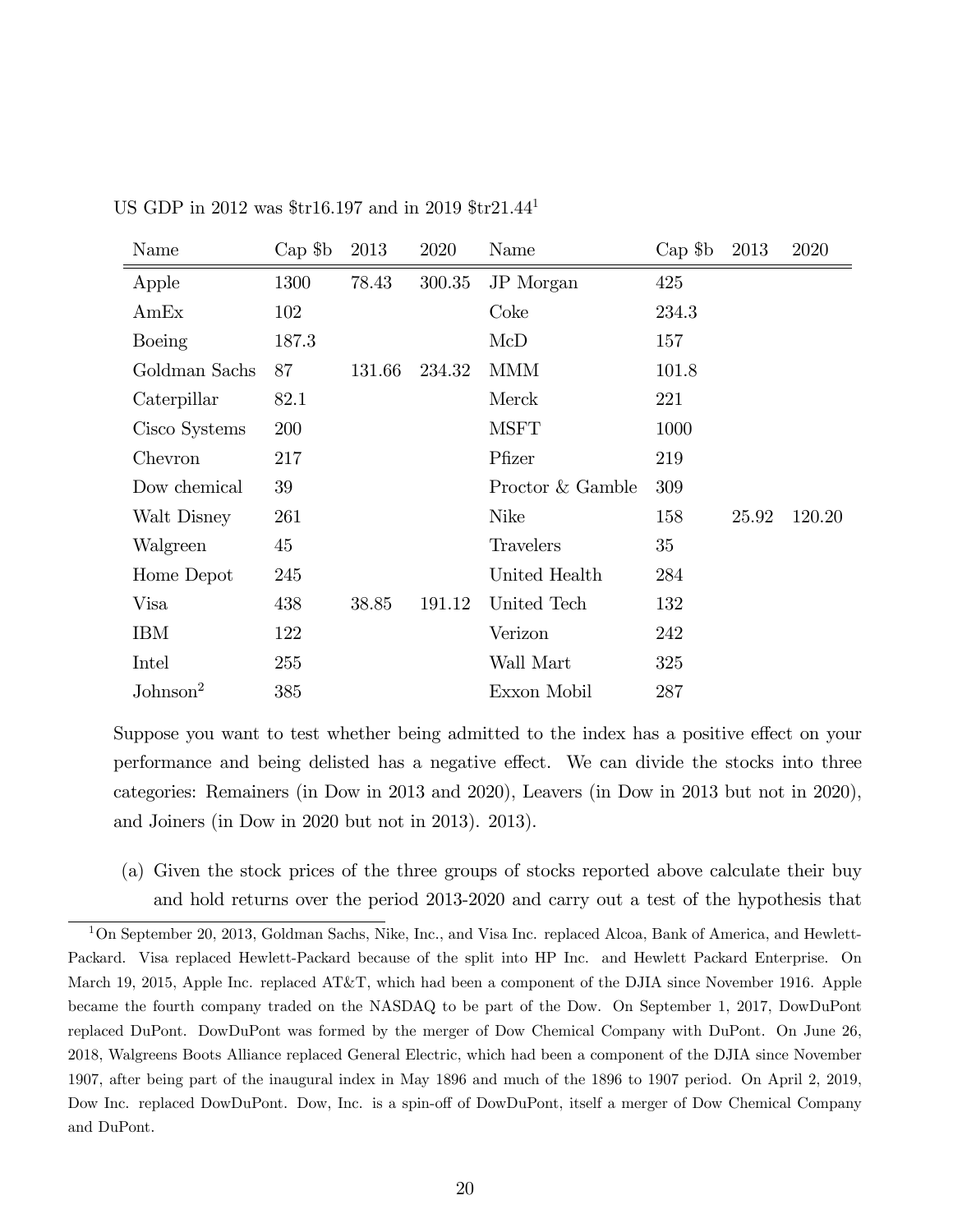$\mu_{joiners} = \mu_{leavers} = \mu_{remaines}$ . You may assume that stock returns are exactly normally distributed.

(b) Then consider the market model

$$
R_{it} = \alpha_i + \beta_i R_{mt} + \varepsilon_{it},
$$

where  $R_{mt}$  is the return on the market portfolio. Estimate this model for the Dow Jones daily stock returns and compare the values of  $\hat{\alpha}_i$  estimated for the three groups of stocks.

6. Suppose that stock returns  $R_{it}$  obey the following market model

$$
R_{it} = \alpha_i + \beta_i R_{mt} + \delta_i 1 (t = t_0) + \varepsilon_{it},
$$

where  $t = 1, \ldots, t_0 - 1, t_0, t_0 + 1, \ldots, T$ ,  $i = 1, \ldots, N$ , and  $\varepsilon_{it}$  obey the usual regression assumptions.

- (a) What do the parameters  $\{\delta_i, i = 1, ..., N\}$  measure?
- (b) How could you test the null hypothesis that  $\delta_1 = \delta_2 = \cdots = \delta_N = 0$ ?
- (c) How could you test the null hypothesis that  $\delta_1 = \delta_2 = \cdots = \delta_N$ ?
- 7. Suppose that for  $R_t = (R_{1t}, \ldots, R_{nt})^{\intercal}$

$$
R_t = \Theta x_t + \varepsilon_t,
$$

where  $x_t = (1, R_{mt})^{\dagger}$ , and  $t = 1, \ldots, T$ . Suppose that  $\varepsilon_t \sim N(0, \Omega_{\varepsilon})$  independent of  $X =$  $(x_1^\mathsf{T}, \ldots, x_T^\mathsf{T})$  $T_T$ )<sup>T</sup>. The OLS estimator of  $\Theta$ , where  $\Theta^{\intercal} = (\theta_1, \ldots, \theta_n)$  with  $\theta_i = (\alpha_i, \beta_i)^{\intercal}$ , is

$$
\widehat{\Theta} = \sum_{t=1}^{T} R_t x_t^{\intercal} \left( \sum_{t=1}^{T} x_t x_t^{\intercal} \right)^{-1}.
$$

Suppose that we observe the returns over the event window  $T + 1, \ldots, T + \tau$ , and let  $\widehat{\varepsilon}_{T+j} =$  $R_{T+j} - \widehat{\Theta} x_{T+j}, j = 1, \ldots, \tau$ , and let  $\widehat{\varepsilon}^* = (\widehat{\varepsilon}_{T+1}, \ldots, \widehat{\varepsilon}_{T+\tau})^{\intercal} \in \mathbb{R}^{n\tau}$ .

(a) Show that under the null hypothesis of no effect (i.e., no change between  $\{1, \ldots, T\}$  and  ${T + 1, \ldots, T + \tau}$ 

$$
\widehat{\varepsilon}^* \sim N(0, V)
$$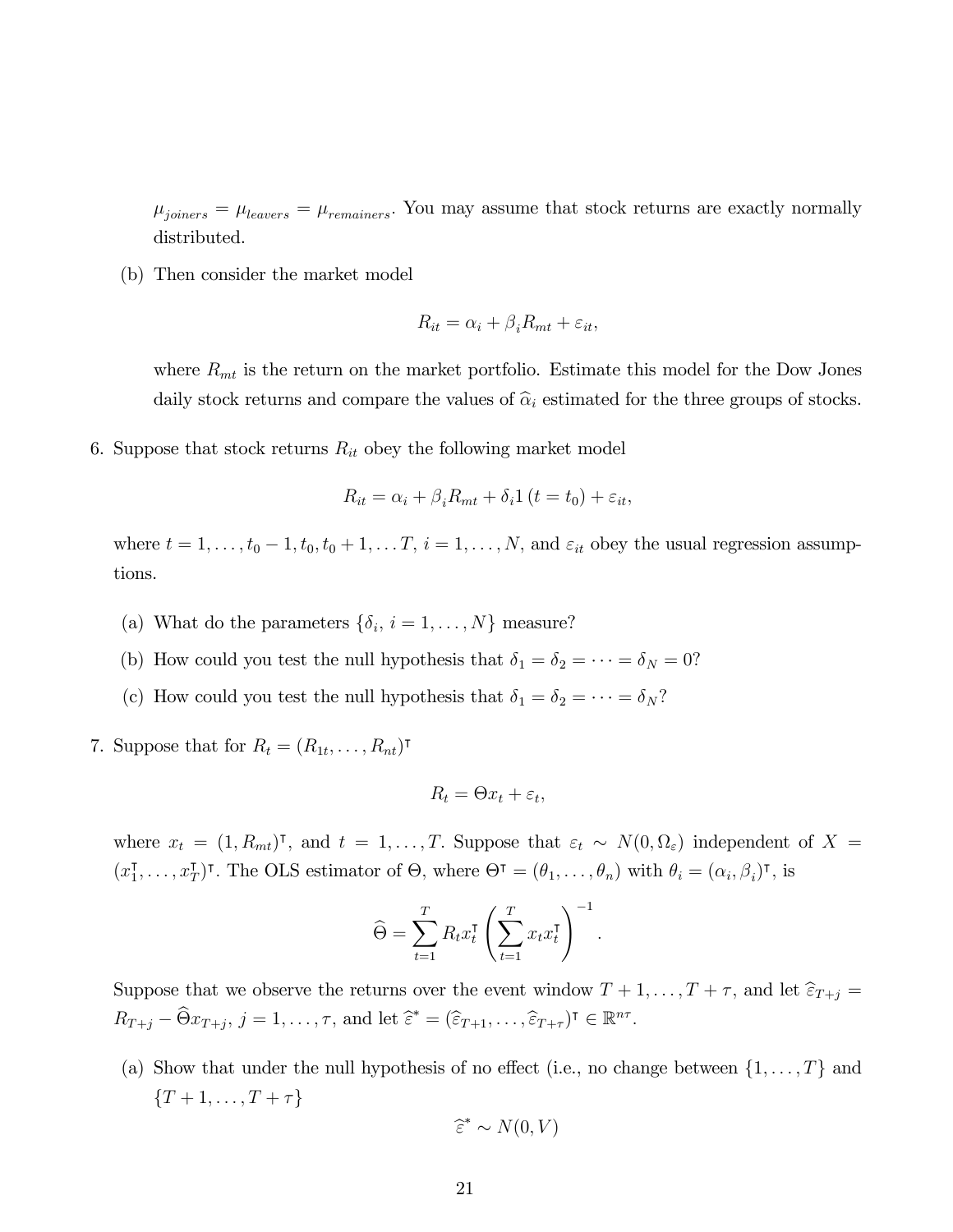$$
V = \left(I_{\tau} + \frac{1}{T}M_{T,\tau}\right) \otimes \Omega_{\varepsilon}
$$

$$
M_{T,\tau} = \left(\frac{1}{T}x_{T+j}^{\mathsf{T}} \left(\frac{1}{T}\sum_{t=1}^{T}x_{t}x_{t}^{\mathsf{T}}\right)^{-1}x_{T+k}\right)_{j,k}.
$$

Here,  $\otimes$  denotes the matrix Kronecker product.

(b) Define the average CAR

$$
\widehat{CAR}(\tau) = \frac{1}{n} \sum_{i=1}^n \widehat{CAR}_i(\tau) = \frac{1}{n\tau} \sum_{i=1}^n \sum_{s=1}^\tau \widehat{\varepsilon}_{i,T+s}.
$$

Show how to carry out the test of no effect

- i. When T is large
- ii. When T is not so large
- (c) DeÖne the Wald statistic

$$
W = \widehat{\varepsilon}^{*T} \widehat{V}^{-1} \widehat{\varepsilon}^*,
$$

where  $\hat{V}$  is a consistent estimator of V. Compare this test with the CAR based test.

## 4 Market Model, CAPM, APT

1. For the data you selected in problem 1,

- (a) Using the full sample regress the excess returns of the individual stocks on the index return and perform tests that the intercept is zero. Report the point estimates, t-statistics, and whether or not you reject the CAPM. Compare the results according to whether you use the iid standard errors or the heteroskedasticity consistent ones.
- (b) For each stock perform the same test over each of two subsamples of equal size, and report the point estimates, t-statistics, and whether or not you reject the CAPM in each subperiod
- (c) Perform joint tests of the CAPM using both stocks using the F-test statistic for the whole period and each subperiod.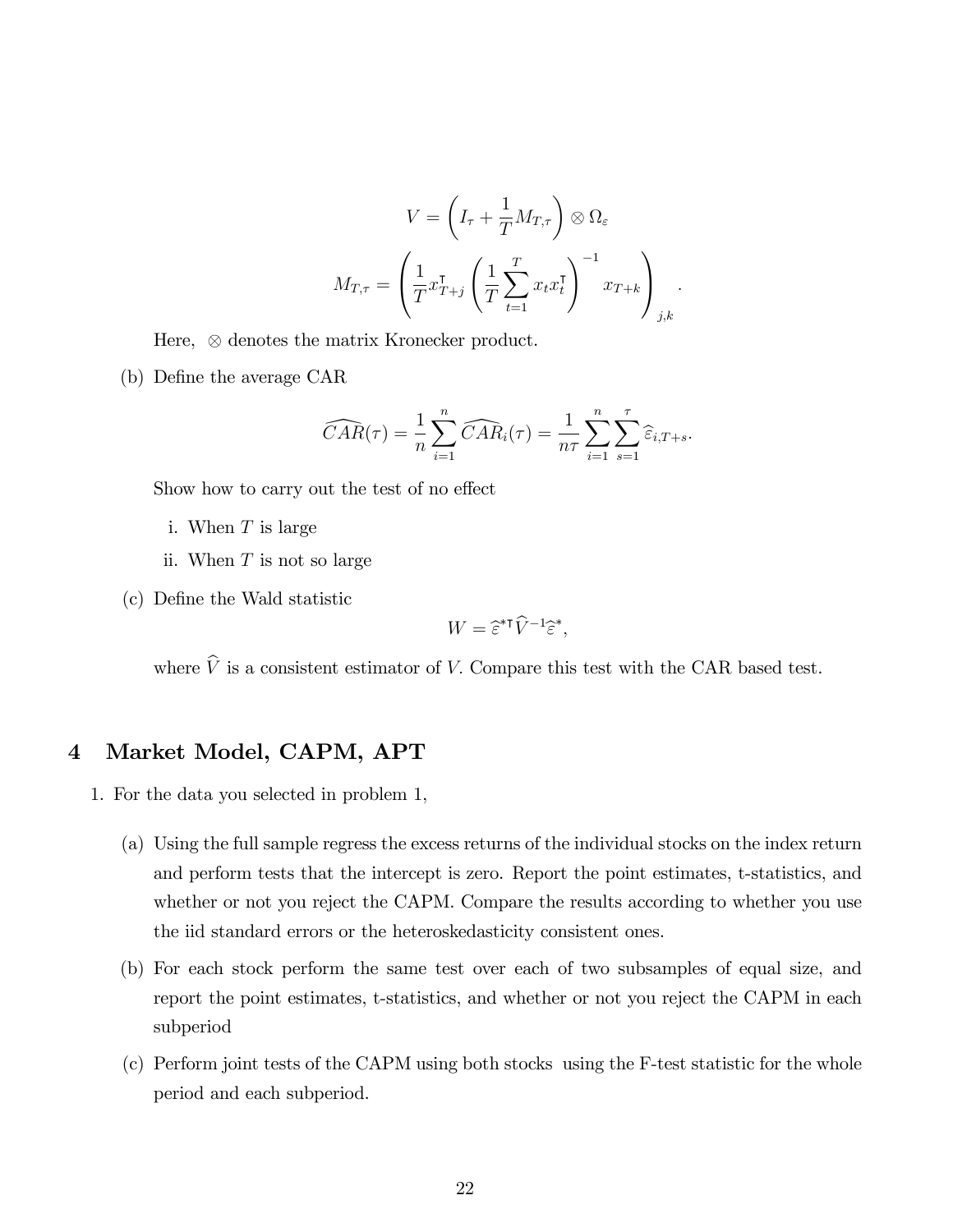2. Suppose that R is a random variable with mean  $\mu$  and variance  $\sigma^2$ , while  $R_f$  is a non random risk free rate. Consider the portfolio

$$
R_p(w) = wR + (1 - w)R_f
$$

for  $w \in \mathbb{R}$ .

- (a) Calculate the mean and variance of  $R_p(w)$  as a function of  $\mu$ ,  $\sigma^2$ , and  $R_f$
- (b) Determine the optimal choice of  $w$  that maximizes the mean variance utility function

$$
U(w) = m(w) - \gamma s^2(w),
$$

where  $m(w) = E(R_p(w))$  and  $s^2(w) = \text{var}(R_p(w))$  and  $\gamma$  is a risk aversion parameter.

- 3. Suppose that X and Y are mean  $\mu$  random variables with var $X = \sigma_X^2$  and var $Y = \sigma_Y^2$  and suppose that  $cov(X, Y) = \sigma_{XY} = \sigma_X \sigma_Y \rho_{XY}$  with  $|\rho_{XY}| \leq 1$ . You invest a fraction  $\omega$  of your wealth in X and  $1 - \omega$  in Y, called portfolio  $P(\omega)$ . Show that:
	- (a) (no short sales case) For all  $\omega \in [0, 1]$

$$
\text{var}(P(\omega)) \le \max\{\sigma_X^2, \sigma_Y^2\}
$$

(b) Now allow  $\omega \in \mathbb{R}$ . Show that the optimal  $\omega$  satisfies

$$
\omega_{opt} = \frac{\sigma_Y^2 - \sigma_X \sigma_Y \rho_{XY}}{\text{var}(X - Y)}
$$

(provided var $(X - Y) > 0$ ), and for this value

$$
\text{var}(P(\omega_{opt})) \le \min\{\sigma_X^2, \sigma_Y^2\}
$$

Under what conditions would  $\omega$  be negative?

4. A set  $S \in \mathbb{R}^n$  is convex if

$$
\lambda x + (1 - \lambda)y \in S, \quad x, y \in S, \lambda \in [0, 1].
$$

(a) Show that the set of mean variance efficient portfolios is convex.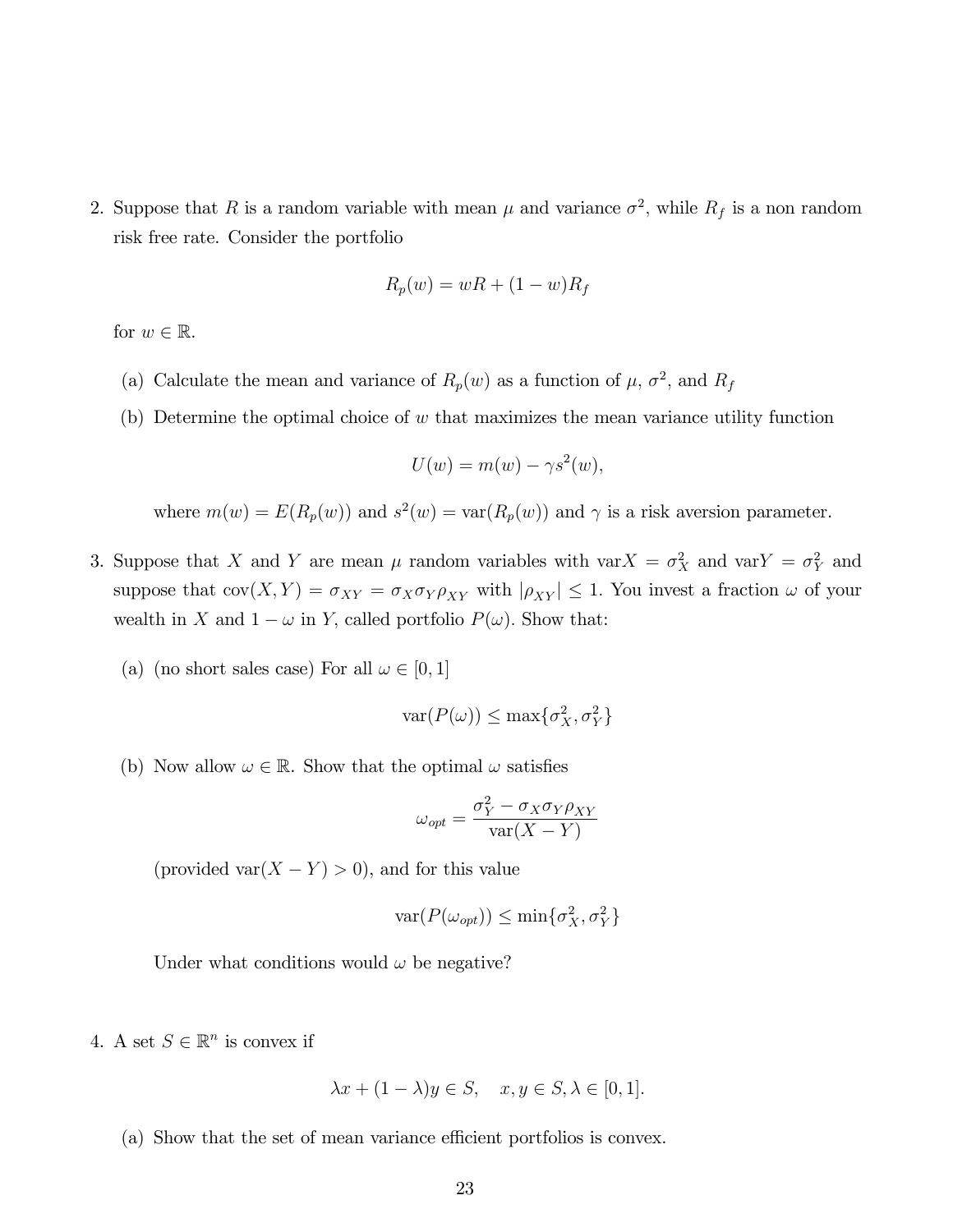5. Suppose that the  $n \times n$  covariance matrix of stock returns satisfies

$$
\Sigma = bb^{\mathsf{T}} + \sigma^2 I_n,
$$

where  $b=(b_1,\ldots,b_n)^\intercal$ .

- (a) What is the variance of the equally weighted portfolio?
- (b) What is the variance of the global minimum variance portfolio?
	- i. In the case that b is a vector of random variables from the uniform on  $[0, 1]$  distribution
	- ii. In the case that  $b = \beta i_n$  for some positive scalar  $\beta$ .
- 6. Suppose that you have initial wealth  $W_0$  that you can divide into a risky asset with payoff  $\mathcal{R} \geq 0$  per dollar invested and a riskless asset that pays off  $R_f \geq 1$  per dollar invested. You choose a fraction  $\omega \in [0, 1]$  to invest in the risky asset. The wealth next period is

$$
W_1 = W_0 \left( \omega \mathcal{R} + (1 - \omega) R_f \right).
$$

The payoff at period n if the same proportion is invested every period and if the risky asset payo§s are iid is

$$
W_n = W_0 \prod_{i=1}^n (\omega \mathcal{R}_i + (1 - \omega) R_f).
$$

Suppose that  $W_0 = 1$  and that utility is logarithmic, that is, you see to choose  $\omega$  to maximize  $E(\log W_n)$ . Discuss the optimal choice of  $\omega$  in the case where n is large.

7. The information ratio of a security with payoff  $R$  relative to a benchmark with random payoff  $R_b$  is

$$
IR = \frac{E\left(R - R_b\right)}{\sqrt{\text{var}(R - R_b)}}
$$

:

- (a) Given data  $\{R_t, R_{bt}, t = 1, \ldots, T\}$  how would you estimate the information ratio.
- (b) How would you test the hypothesis that  $IR = 0$  versus the hypothesis that  $IR > 0$ . You may assume that the data are i.i.d.
- 8. Find enclosed daily data (from 19630701 to 20181231) on the Fama French five factors, MAR-KET, HML, SMB, RMW, and CMA, and the risk free rate Rf, where MARKET is the excess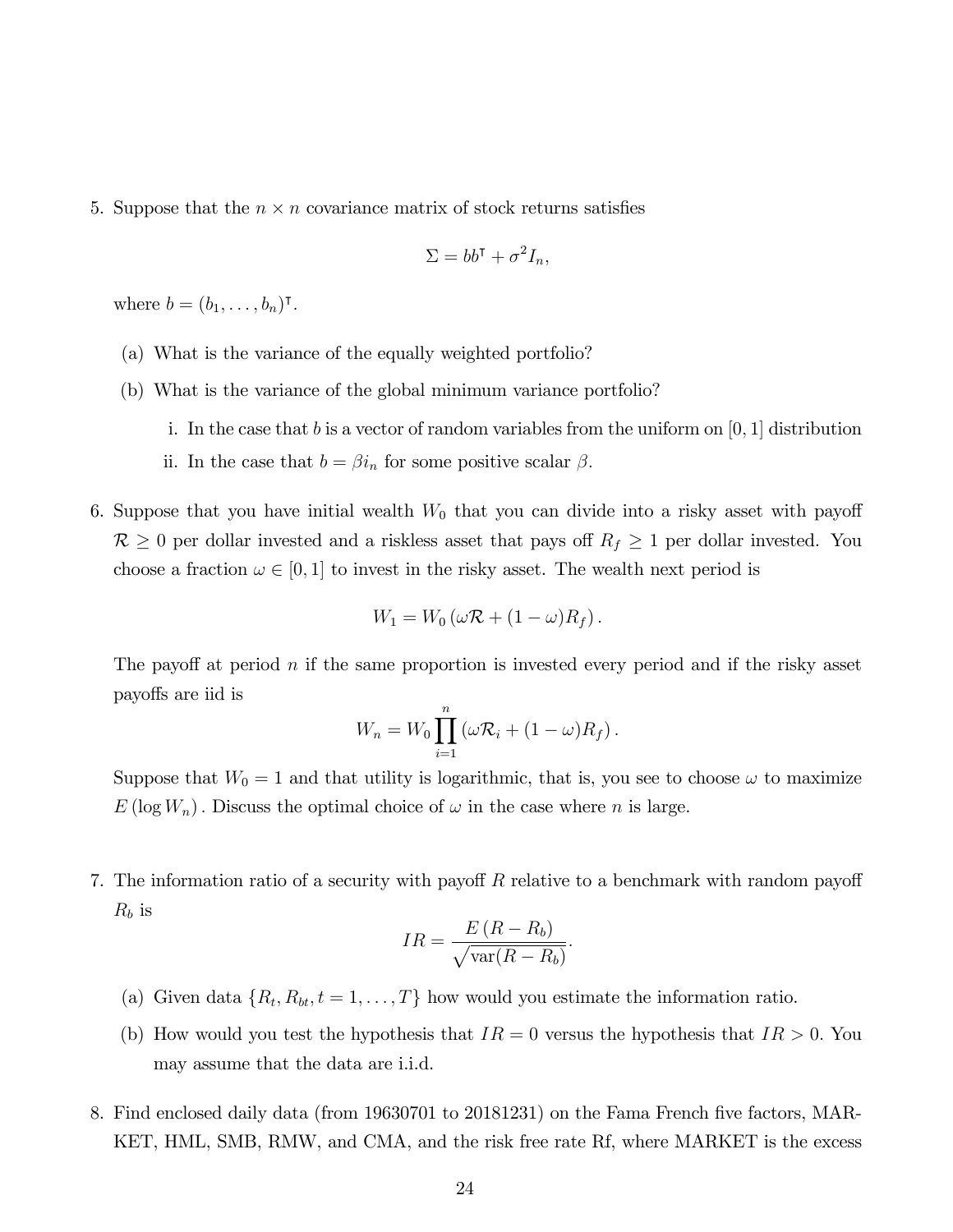return (relative to the risk free rate) on the CRSP value weighted market portfolio, HML, SMB, RMW, and CMA are the returns on zero net investment portfolios as described on Ken French's website. The calculations can be performed in Excel and/or Eviews, but also in other software packages, as you prefer.

- (a) Compute the sample statistics of all the stock return series and the risk free rate series, i.e., the mean, standard deviation, skewness and kurtosis. Are these return series approximately normal?
- (b) Compute the first 20 autocorrelation coefficients for all the series and test whether the series is linearly predictable or not using the acf test, the Box-Pierce, and the variance ratio. Comment on your results.
- (c) Now divide the time period into decades and repeat the analysis from part b. Comment on your results.
- 9. The Fama French portfolios (HML, SMB, RMW, and CMA) are zero net investment portfolios. What should be their expected returns? Define a test of this hypothesis and carry it out on the four FF portfolios. Comment on your results.
- 10. Suppose that

$$
E_i = \gamma_0 + \beta_i \gamma_1 + \beta_i^3 \gamma_2,
$$

where  $E_i = E(R_{it} - R_{ft})$  and

$$
\beta_i = \frac{\text{cov}(R_{it} - R_{ft}, R_{mt} - R_{ft})}{\text{var}(R_{mt} - R_{ft})}.
$$

Here,  $R_{it}$  are the returns on asset i at time t,  $R_{ft}$  is the risk free rate known at time  $t-1$ , and  $R_{mt}$  is the return on the market portfolio at time t.

- (a) What implications does the CAPM make about  $\gamma_0, \gamma_1, \gamma_2$ ?
- (b) Explain why

$$
\beta_i = \frac{\text{cov}(R_{it}, R_{mt})}{\text{var}(R_{mt})}.
$$

(c) You want to test the CAPM with the data  $\{R_{it}, R_{mt}, R_{ft}, t = 1, \ldots, T, i = 1, \ldots, n\}.$ Here,  $n$  is large and  $T$  is large. Describe the Fama-Macbeth methodology for carrying out this test.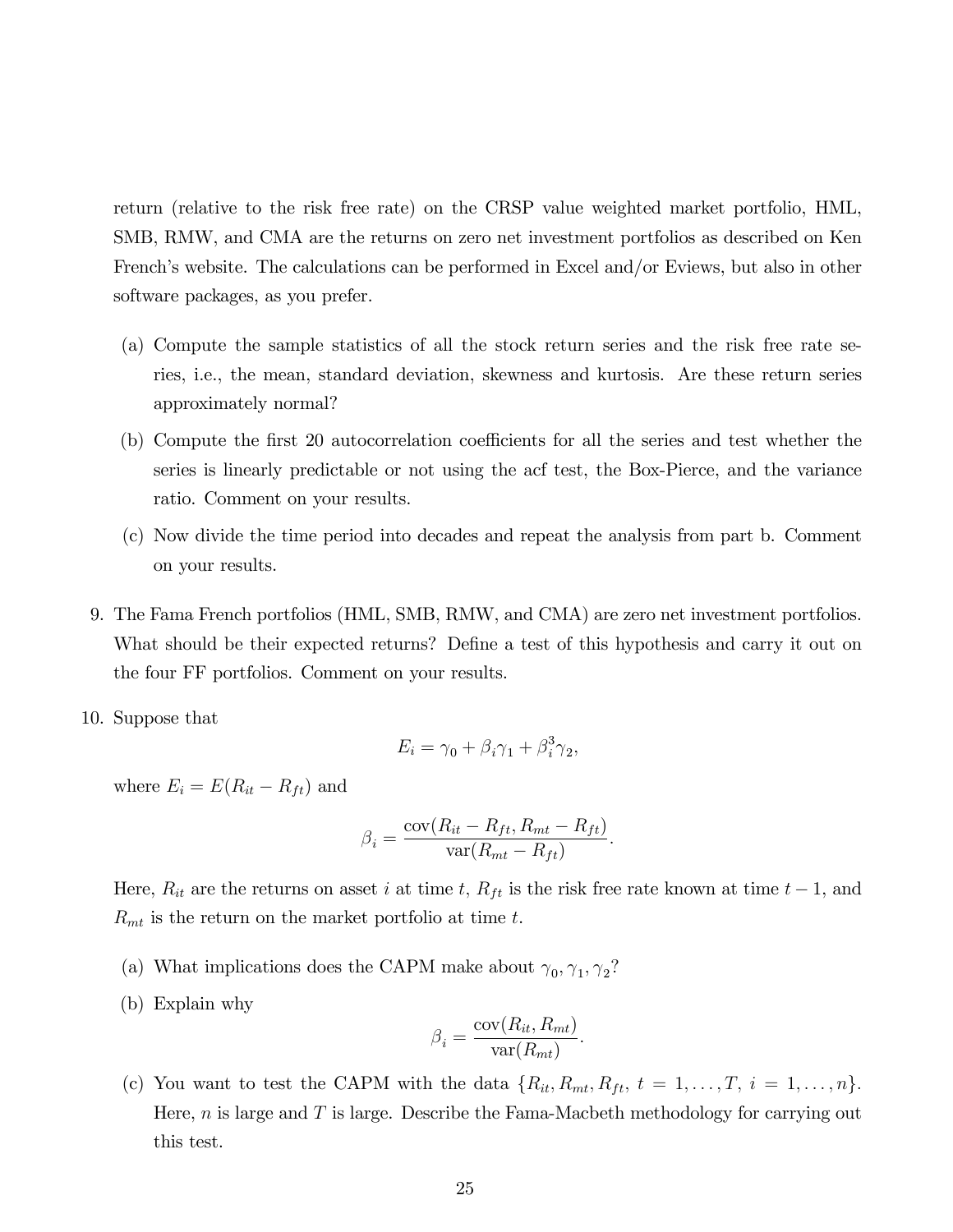(d) Will this test work in this case when the risk free rate is not observed but an unbiased proxy  $R_{ft}^*$  is available that satisfies  $E(R_{ft}^*) = R_{ft}$ ? Or rather how should you modify the test to make it work? (Hint, you can define

$$
\widehat{E}_i^* = \frac{1}{T} \sum_{t=1}^T (R_{it} - R_{ft}^*) ,
$$

which is a consistent estimator of  $E_i$ .)

- (e) What is an alternative way of testing the CAPM when there is no risk free rate?
- 11. Suppose that the  $n \times n$  covariance matrix satisfies

$$
\Omega = B\Sigma B^{\rm T}
$$

where the  $n \times K$  matrix B is of rank  $K \leq n$  and  $\Sigma = I_K$ .

(a) Show that there exists an  $n \times K$  orthonormal matrix  $B^*$  with  $B^*B^{*^T} = I_n$  and a diagonal matrix  $\Sigma^*$  with

$$
\Omega=B^* \Sigma^* B^{*\mathsf{T}}.
$$

- (b) Show the converse.
- 12. Consider the market model

$$
R_{it} = \alpha_i + \beta_i R_{mt} + \varepsilon_{it},
$$

where  $\varepsilon_{it}$  are iid with mean zero and variance  $\sigma_i^2$ , while  $R_{mt}$  is iid with mean  $\mu_m$  and variance  $\sigma_m^2$ .

(a) Show that the  $n \times n$  covariance matrix of returns  $R_t = (R_{1t}, \ldots, R_{nt})^{\dagger}$  satisfies

$$
\Omega = \sigma_m^2 \beta \beta^{\rm T} + D
$$

for some diagonal matrix D:

- (b) What is the conditional variance matrix of  $R_t$  given  $R_{mt}$ ?
- 13. Suppose that the fundamental price  $P^*$  satisfies

$$
P_{it}^* = P_{it-1}^* + \varepsilon_{it},
$$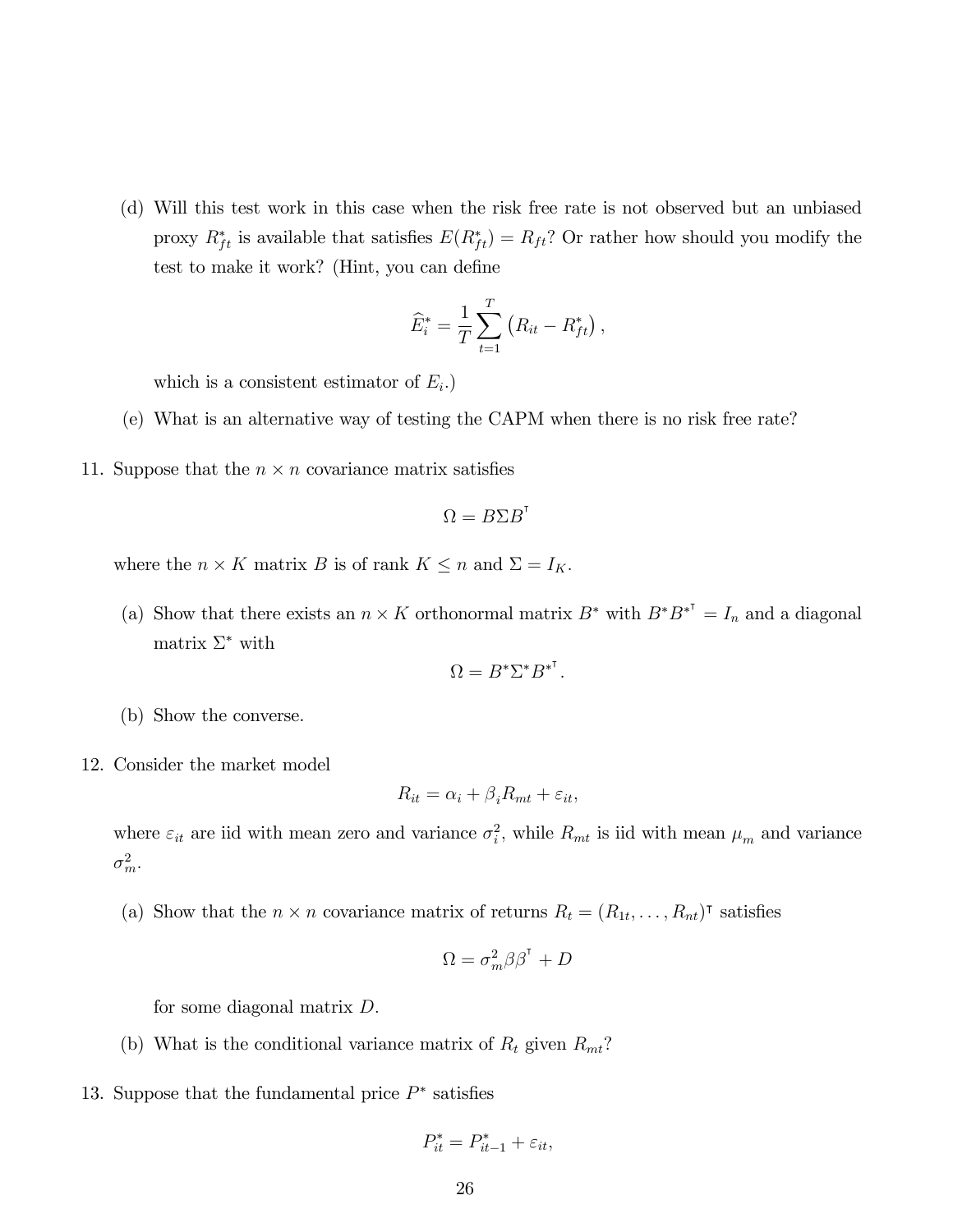where  $\varepsilon_{it}$  are i.i.d. with mean zero across both i and t. Buy and sell orders arrive randomly. The full spread is  $s_i$  and the half-spread is  $s_i/2$ . We have for each firm

$$
P_{it} = P_{it}^* + Q_{it} \frac{s_i}{2}
$$

;

where  $Q_{it}$  is a trade direction indicator,  $+1$  for buy and  $-1$  if customer is selling. Assume that  $Q_{it}$  is i.i.d. across i and t with equal probability of  $+1$  and  $-1$  and unrelated to  $P_{it}^*$ . Suppose that one considers a portfolio with weights  $\{w_i\}_{i=1}^n$  and let  $P_t^w = \sum_{i=1}^n w_i P_{it}$  denote the value of the portfolio at time t. Obtain an expression for the autocorrelation of  $P_t^w$  in two cases

- (a) The portfolio is well diversified, i.e.,  $w_i = 1/n$  with n very large
- (b) The portfolio consists of a large position in the first asset and a diversified position across the remaining large set of assets, i.e.,  $w_1 = 0.5$  and  $w_j = 1/2n$  for  $j = 2, 3, \ldots$
- 14. In the country of Dupostan there are only 2 securities whose returns  $R_{1t}$  and  $R_{2t}$  are observed over time periods  $t = 1, \ldots, T$ . The market portfolio is formed from the equal mixture of 1 and 2, i.e.,  $R_{mt} = 0.5R_{1t} + 0.5R_{2t}$ . The risk free rate is exactly zero. Describe how you would test the CAPM in this world.
- 15. What role does the assumption of normality play in testing the Capital Asset Pricing Model? What is the evidence regarding normality in stock returns? If stock returns are not normal and indeed have heavy tailed distributions with some extreme outliers, what are the properties of the standard normal-based tests of this hypothesis?
- 16. Suppose that stock returns satisfy the market model

$$
R_{it} = \alpha_i + \beta_i R_{mt} + \varepsilon_{it},
$$

and no risk free rate is observed.

- (a) Suppose that  $n = 2$ . Find unit cost portfolio weights  $w_1, w_2$  that define a market neutral portfolio in terms of  $\beta_1, \beta_2$ .
- (b) Suppose that  $n = 3$ . Find unit cost portfolio weights  $w_1, w_2, w_3$  that define a market neutral portfolio in terms of  $\beta_1, \beta_2, \beta_3$ .
- (c) The zero beta portfolio is defined as the market neutral portfolio of assets  $i = 1, \ldots, n$ with minimum variance. Write down the Lagrangean for this problem and solve for the weights of the zero beta portfolio.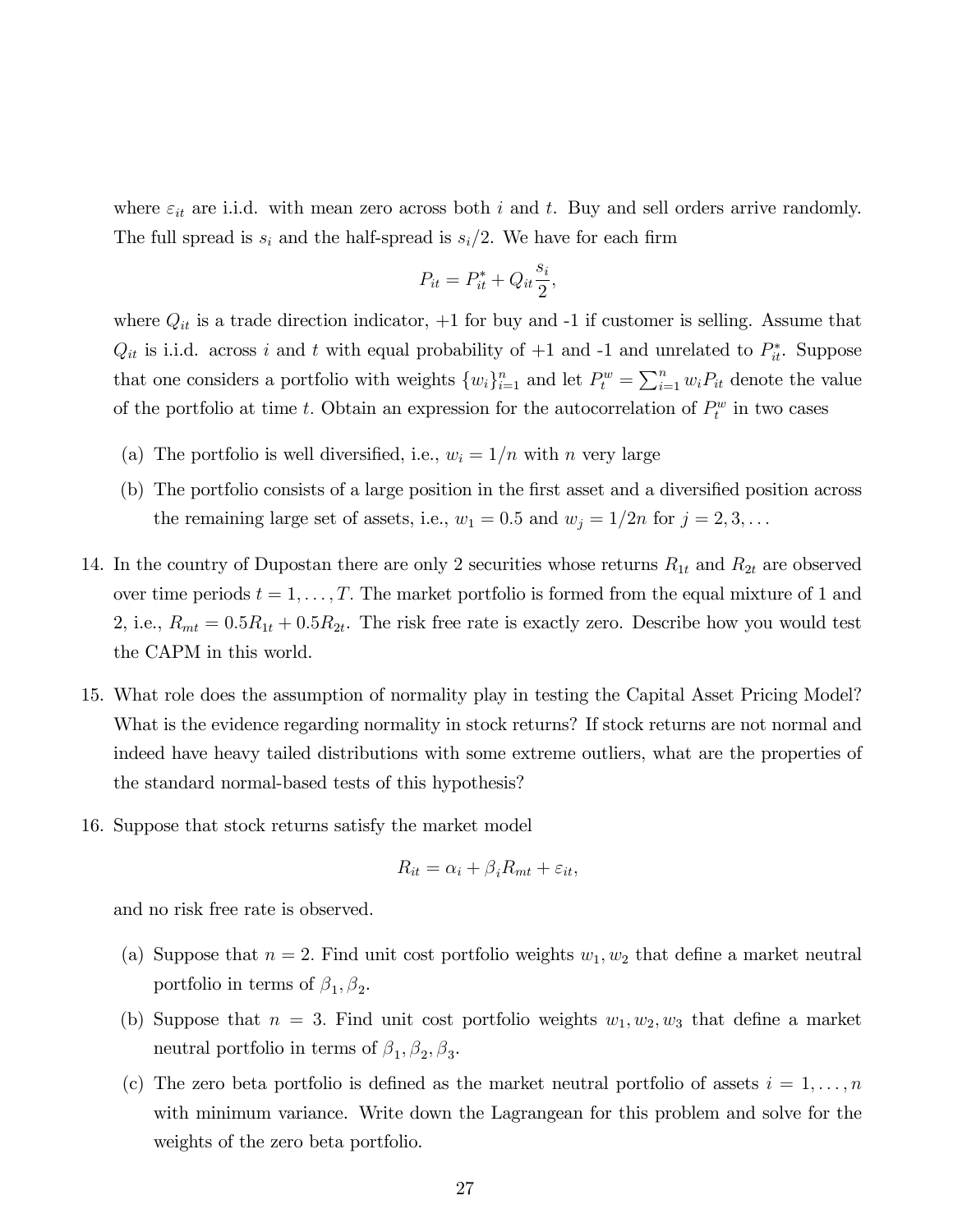- (d) Explain why this is the same as the frontier portfolio (mean variance efficient) that is uncorrelated with the market portfolio.
- (e) Given a sample of suitable data how would you estimate the weights of the zero beta portfolio?
- 17. Suppose that

$$
Z_{it} = \beta_i Z_{mt} + \varepsilon_{it},
$$

where the usual assumptions apply. Now suppose that we estimate

$$
\widehat{\beta}_i = \frac{\sum_{t=1}^T Z_{mt} Z_{it}}{\sum_{t=1}^T Z_{mt}^2}
$$

for  $i = 1, \ldots, N$ . Suppose we just work with the two extreme assets according to their estimated betas. Let  $\beta_{\text{max}} = \beta_{i_{\text{max}}}$  and  $\beta_{\text{min}} = \beta_{i_{\text{min}}}$ , where

$$
i_{\max} = \arg \max_{1 \le i \le N} \widehat{\beta}_i \quad ; \quad i_{\min} = \arg \min_{1 \le i \le N} \widehat{\beta}_i.
$$

DeÖne the estimated risk premium from the cross-sectional regression of excess returns

$$
\widehat{\gamma} = \frac{\overline{Z}_{i_{\text{max}}}\widehat{\beta}_{\text{max}} + \overline{Z}_{i_{\text{min}}}\widehat{\beta}_{\text{min}}}{\widehat{\beta}_{\text{max}}^2 + \widehat{\beta}_{\text{min}}^2}.
$$

Investigate the performance of  $\hat{\gamma}$  for simulated data. Specifically, suppose that  $\beta_i \sim U[0, 2]$ , while  $\varepsilon_{it}$ ,  $Z_{mt}$  are all standard normal and independent of each other. Consider different size  $T, N.$ 

- 18. The **Durbin-Wu-Hausman** test is based on comparing two estimators. Consider the market model and define the vector of unrestricted and restricted estimators of  $\beta$ ,  $\widehat{\beta}$  and  $\widetilde{\beta}$  respectively.
	- (a) Construct a test of the CAPM, that  $\alpha = 0$  using this approach.
	- (b) Does this test have power against all alternatives?
- 19. Suppose that asset returns satisfy

$$
R_{it} - E(R_{it}) = f_t b_i + \varepsilon_{it}
$$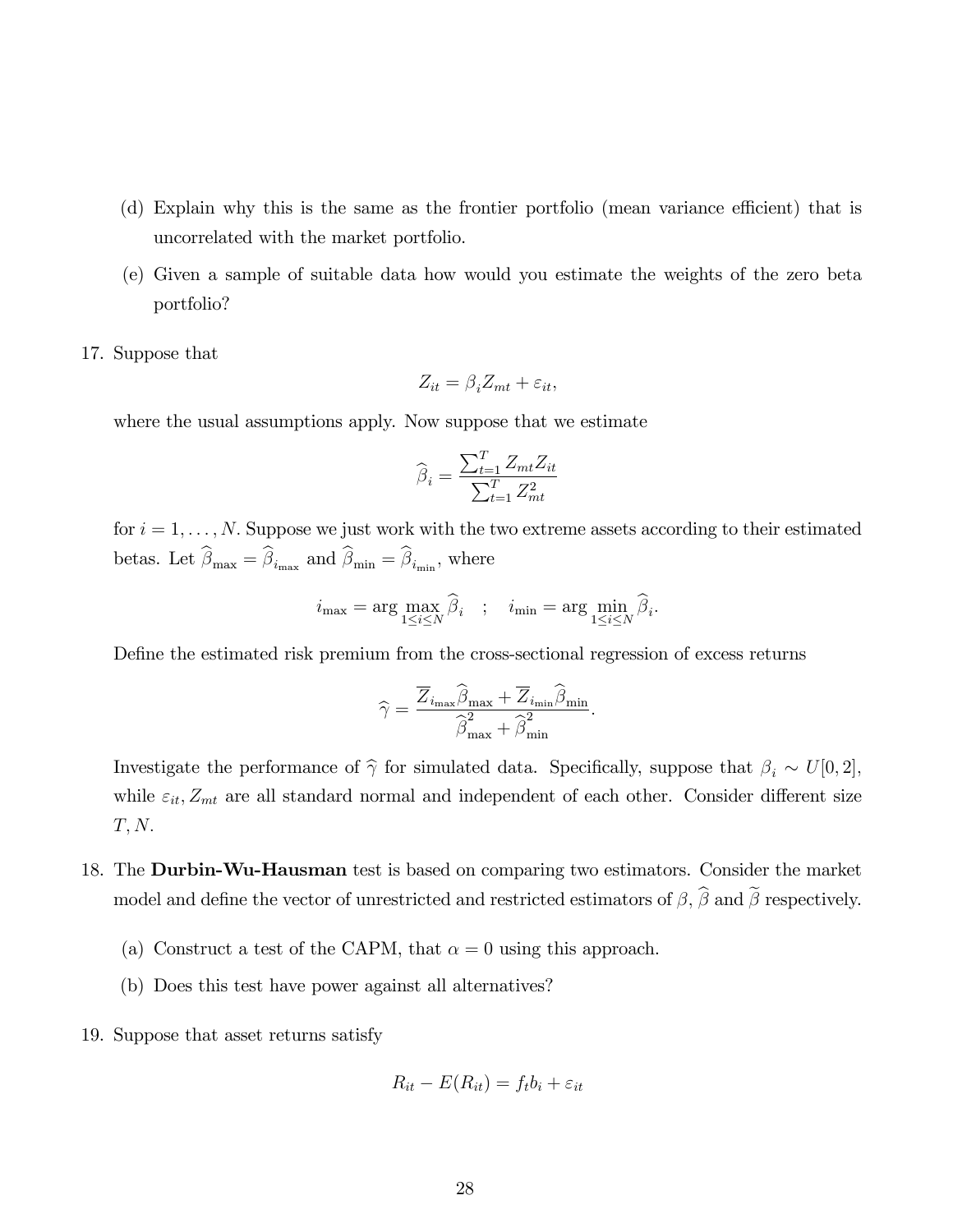where  $\varepsilon_{it}$  are i.i.d. with mean zero and variance  $\sigma_{\varepsilon}^2$ . The time series of scalar factors  $\{f_t\}$  and the cross section of scalar loadings  $\{b_i\}$  are unobserved. Calculate the two matrices  $\Omega$ ,  $\Sigma$  with typical elements

$$
\Omega_{ij} = \frac{1}{T} \sum_{t=1}^{T} (R_{it} - E(R_{it})) (R_{jt} - E(R_{jt}))
$$

$$
\Sigma_{ts} = \frac{1}{n} \sum_{i=1}^{n} (R_{it} - E(R_{it})) (R_{is} - E(R_{is}))
$$

Suppose that  $f_t$  are i.i.d.  $N(0, 1)$  and  $b_i$  are i.i.d.  $N(0, 1)$  and both processes are independent of all of  $\varepsilon$ .

- (a) Obtain the probability limit of  $\Omega$  as T gets big
- (b) Obtain the probability limit of  $\Sigma$  as n gets big.
- 20. Suppose that

$$
R_{it} - R_{ft} = \alpha_i + \beta_i (R_{mt} - R_{ft}) + \varepsilon_{it},
$$

where we don't observe  $R_{mt}$  but we observe a proxy  $f_t$  that obeys

$$
f_t = \pi_0 + \pi_1(R_{mt} - R_{ft}) + \eta_t,
$$

where  $\eta_t$  is mean zero given all the right hand side variables.

- (a) How can one test the CAPM  $(\alpha_i = 0)$  in this case?
- (b) Suppose that the risk free rate is not observed and instead

$$
R_{it} = \alpha_i + \beta_i R_{mt} + \varepsilon_{it}.
$$

How can one test the Black version of the CAPM (that  $\alpha_i = (1 - \beta_i)\gamma$  for some  $\gamma$ ) in this case?

21. The Sharpe-Lintner CAPM predicts that

$$
var(R_{mt})E(R_{it} - R_{ft}) - cov(R_{it} - R_{ft}, R_{mt} - R_{ft})E(R_{mt} - R_{ft}) = 0
$$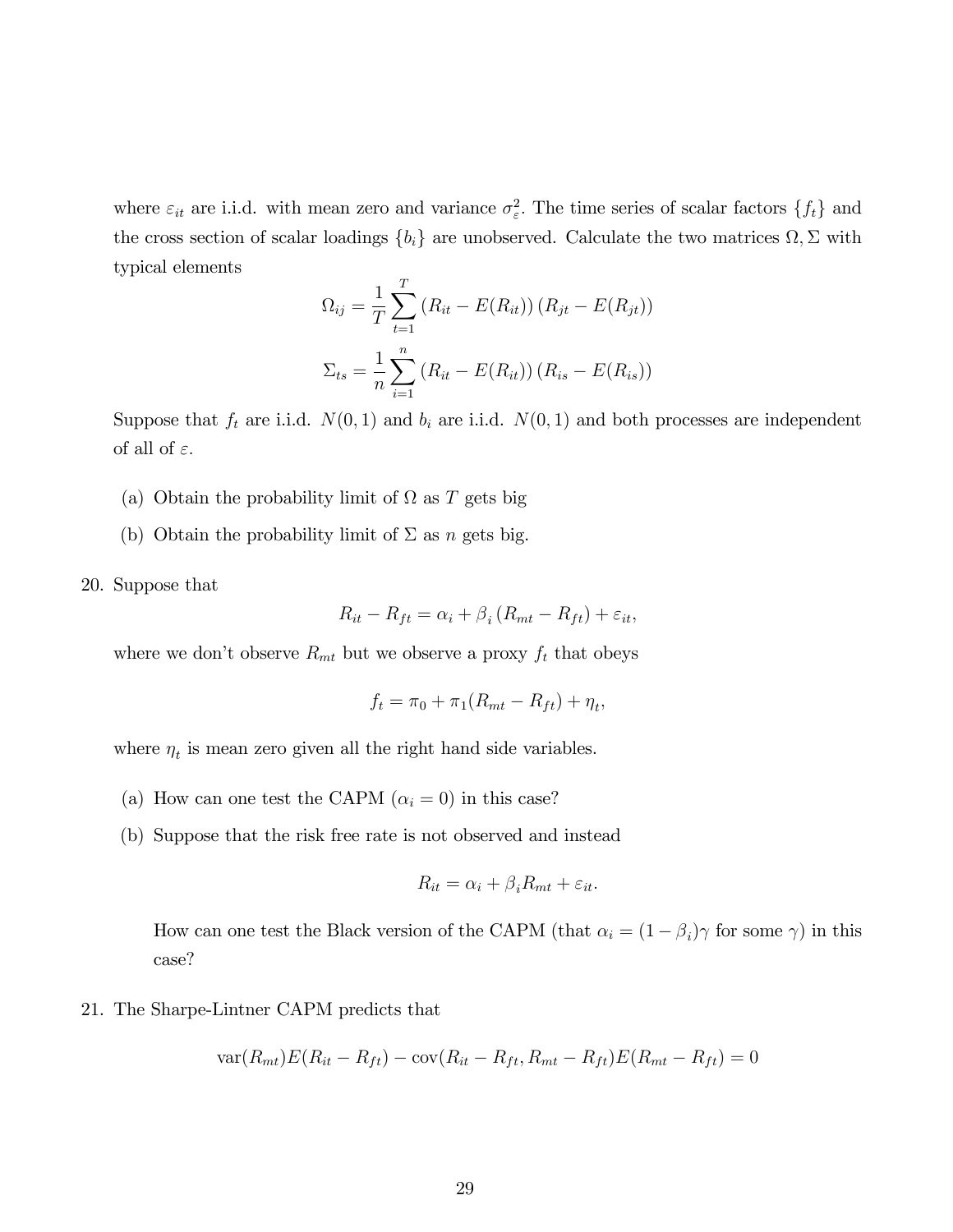for each asset  $i$ . Provide a test of this restriction using the estimated quantities:

$$
\widehat{\text{var}}(R_{mt}) = \frac{1}{T-1} \sum_{t=1}^{T} (R_{mt} - \overline{R}_{m})^{2}
$$

$$
\widehat{E}(R_{it} - R_{ft}) = \frac{1}{T} \sum_{t=1}^{T} (R_{it} - R_{ft})
$$

$$
\widehat{\text{cov}}(R_{it} - R_{ft}, R_{mt} - R_{ft}) = \frac{1}{T-1} \sum_{t=1}^{T} (R_{it} - \overline{R}_{i}) (R_{mt} - \overline{R}_{m})
$$

$$
\widehat{E}(R_{mt} - R_{ft}) = \frac{1}{T} \sum_{t=1}^{T} (R_{mt} - R_{ft}),
$$

where  $\overline{R}_m = \sum_{t=1}^T R_{mt}/T$  and  $\overline{R}_i = \sum_{t=1}^T R_{it}/T$ .

22. Suppose that

$$
y_{it} = \mu + u_{it}, i = 1, ..., N, t = 1, ..., T
$$

where  $E(u_{it}) = 0$ . Suppose that

$$
u_{it} = \theta_i^{\mathsf{T}} f_t + \varepsilon_{it},
$$

where  $\varepsilon_{it}$  is i.i.d. and  $\theta_i$  and  $f_t$  are also i.i.d. random variables with mean zero. Calculate the covariance matrix  $\Sigma$  of the  $NT \times 1$  vector  $u = (u_{11}, \ldots, u_{NT})^{\dagger}$ . What is the covariance matrix of the  $N \times 1$  and  $T \times 1$  vectors

$$
\overline{u}_{time} = \left(\sum_{t=1}^T u_{1t}, \ldots, \sum_{t=1}^T u_{Nt}\right)^{\mathsf{T}} \qquad ; \qquad \overline{u}_{cross} = \left(\sum_{i=1}^N u_{i1}, \ldots, \sum_{i=1}^N u_{iT}\right)^{\mathsf{T}}.
$$

23. Suppose that for  $t = 1, \ldots, T$  and  $i = 1, \ldots, N$ 

$$
R_{it} = f_t + \varepsilon_{it},
$$

where  $f_t$  are iid with mean zero and variance  $\sigma_f^2$ , while  $\varepsilon_{it}$  are iid with mean zero and variance  $\sigma_{\varepsilon}^2$ , and  $f, \varepsilon$  are mutually independent.

(a) Write this model in vector form for the  $N \times 1$  vector  $R_t = (R_{1t}, \ldots, R_{Nt})^{\dagger}$ . Thereby calculate the  $N \times N$  matrix

$$
\Sigma = E(R_t R_t^{\intercal})
$$

in terms of  $\sigma_f^2$  and  $\sigma_{\varepsilon}^2$ . Why is this model called the equicorrelated case?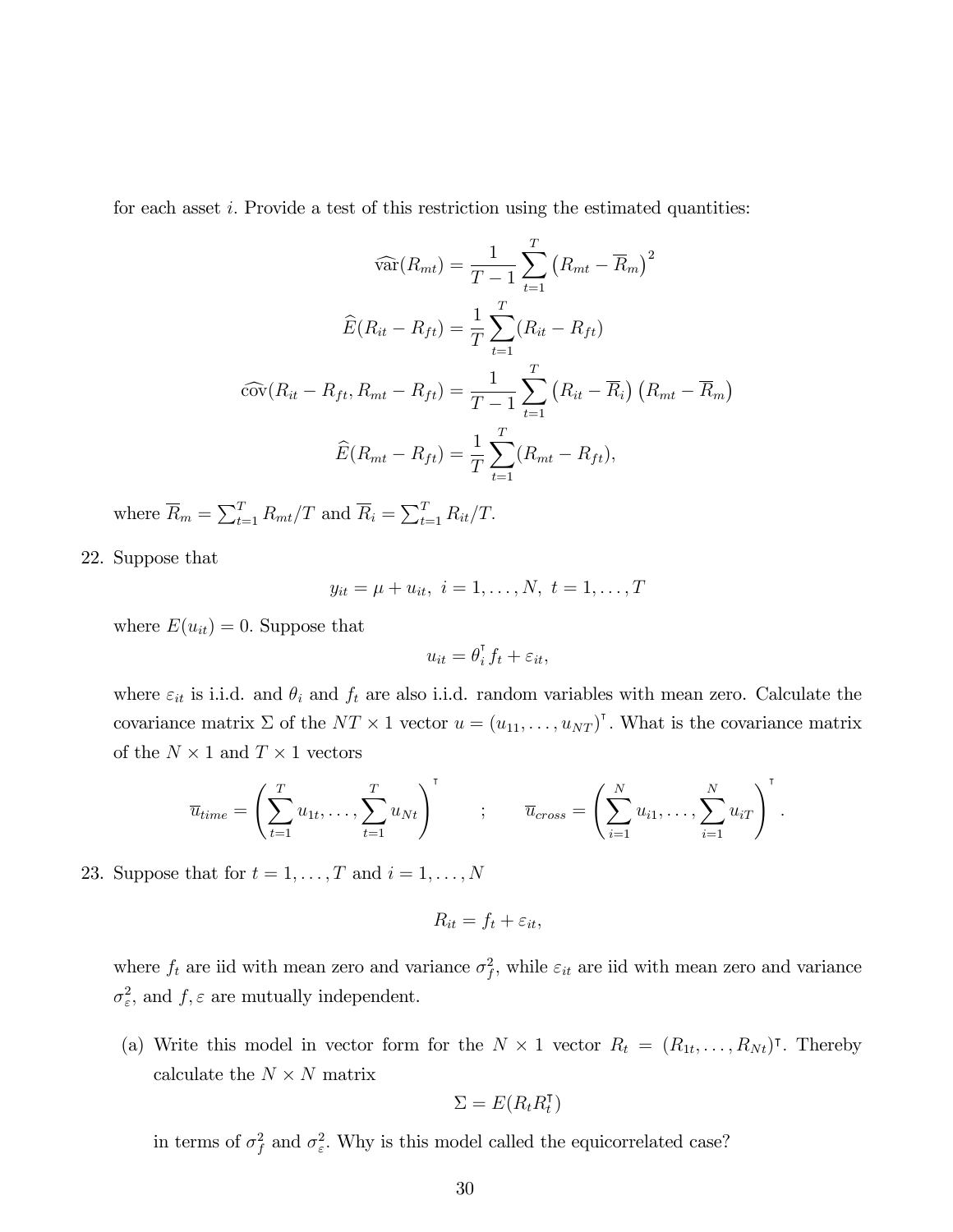- (b) What are the eigenvalues and eigenvectors of this matrix and what is  $\Sigma^{-1}$
- (c) Discuss estimation of  $\sigma_f^2$  and  $\sigma_{\varepsilon}^2$  when N is fixed and T is large
- (d) Write this model in vector form for the  $T \times 1$  vector  $R_i = (R_{i1}, \ldots, R_{iT})^T$ . Thereby calculate the  $T \times T$  matrix

$$
\Psi = E(R_i R_i^{\sf T})
$$

in terms of  $\sigma_f^2$  and  $\sigma_{\varepsilon}^2$ .

(e) Discuss estimation of  $\sigma_f^2$  and  $\sigma_{\varepsilon}^2$  when T is fixed and N is large.

#### 5 Time varying Expected returns and Fundamentals v Bubbles

1. Consider the following rational expectations model for stock returns

$$
r_t = \alpha + \beta E \left( r_{t+k} | \mathcal{F}_{t-1} \right) + \gamma x_t + \varepsilon_t,
$$

where  $E\left(\varepsilon_t|\mathcal{F}_{t-1}\right) = 0$  and  $x_t = \rho x_{t-1} + \eta_t$ , where  $E\left(\eta_t|\mathcal{F}_{t-1}\right) = 0$ . Suppose that  $|\beta|, |\rho| < 1$ .

(a) In the case where  $k = 0$ , show that

$$
r_t = \frac{\alpha}{1-\beta} + \frac{\beta \gamma \rho}{1-\beta} x_{t-1} + \gamma x_t + \varepsilon_t
$$

(b) In the case where  $k = 1$ , show that

$$
r_t = \frac{\alpha}{1 - \beta} + \frac{\gamma}{1 - \beta \rho} x_t + \varepsilon_t
$$

2. Work with the monthly Shiller data ie data.xls. from 1878-2019.12. Calculate the monthly series of  $K$  period returns by

$$
R_i(K) = \frac{P_{i+K} - P_i}{P_i}, \ i = 1, \dots, n - K,
$$

where  $n$  is the sample size 1788 monthly observations. Then compute the dividend price ratio  $D_i/P_i$  and the earnings price ratio  $E_i/P_i$ .

- (a) For  $K = 1, 12, 24, 36, 48, 60$  plot  $R_i(K)$  against  $D_i/P_i$  and against  $E_i/P_i$ . Comment on the relationship
- (b) Calculate the sample acf for  $D_i/P_i$  and  $E_i/P_i$  and for  $R_i(K)$  for  $K = 1, 12, 24, 36, 48, 60$ and comment on the results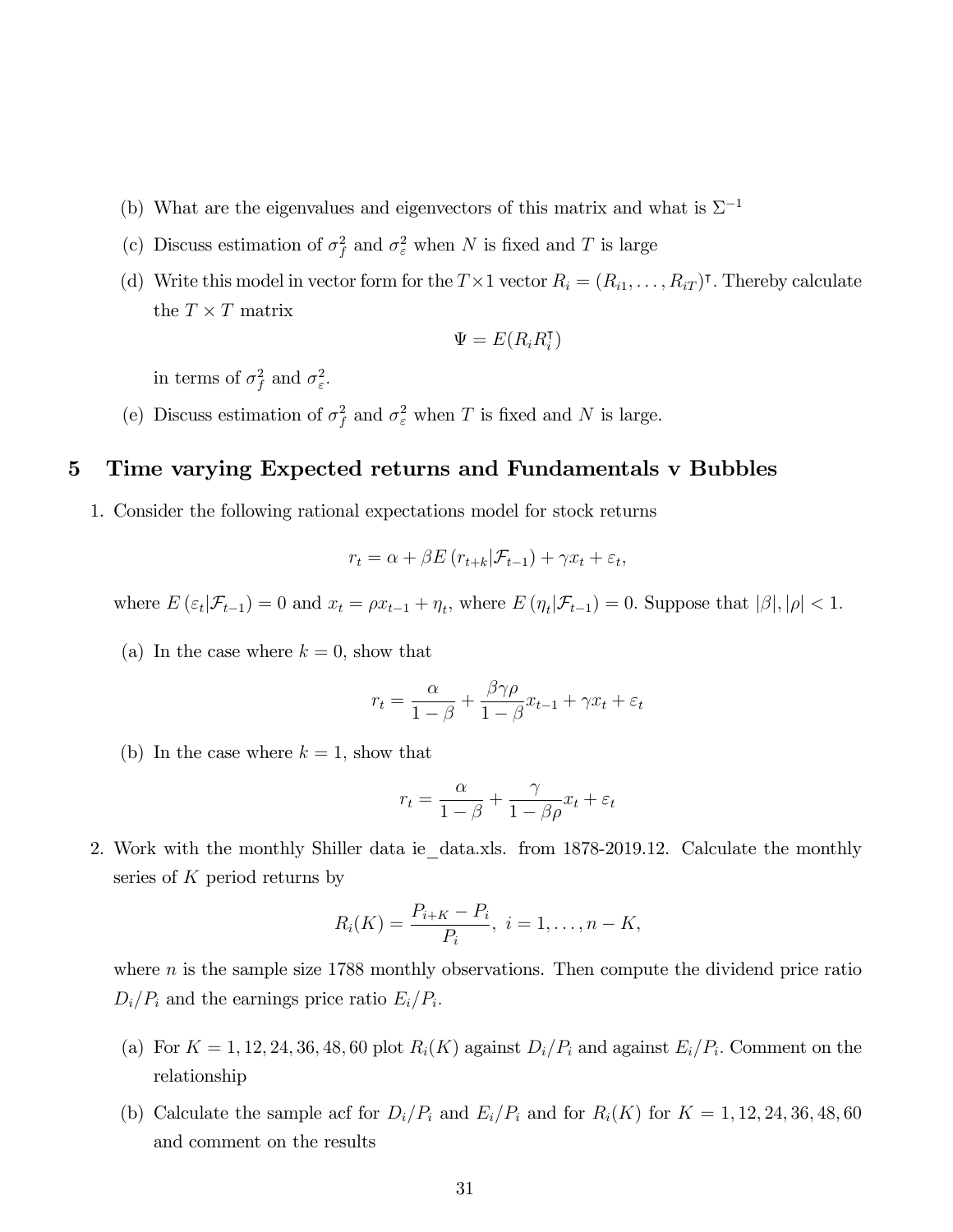(c) Now run the regression

$$
R_i(K) = \alpha + \beta \frac{D_i}{P_i} + \gamma \frac{E_i}{P_i} + \delta \frac{1}{P_i} + \varepsilon_i
$$

using the full sample and comment on the magnitude of the coefficients and their statistical significance. Calculate the acf of the residuals from this regression.

- (d) Make a forecast for  $R_n(12)$  based on  $D_n/P_n$ ,  $E_n/P_n$ , and  $1/P_n$ . Bet the house on it.
- (e) Now consider the regression

$$
R_i(K) = \alpha + \beta \frac{D_i}{P_i} + \gamma \frac{D_{i-1}}{P_{i-1}} + \varepsilon_i
$$

3. Slowly varying expected returns. Suppose that

$$
r_{t+1} = \mu + x_t + \varepsilon_{t+1},
$$

where

$$
x_{t+1} = \phi x_t + \xi_{t+1}, \quad -1 < \phi < 1
$$

and  $\varepsilon_t, \xi_s$  are mutually independent for all t, s and are individually i.i.d. with mean zero and variances  $\sigma_{\varepsilon}^2$  and  $\sigma_{\xi}^2$ .

- (a) Calculate  $E(r_t)$ ,  $var(r_t)$ ,  $E_t(r_{t+1})$ , and  $var_t(r_{t+1})$ .
- (b) Compute the unconditional autocorrelation function

$$
\rho(k) = \frac{\text{cov}(r_t, r_{t-k})}{\text{var}(r_t)}
$$

- (c) Is this consistent with the empirical evidence regarding autocorrelation of return series? What about the evidence for the autocorrelation of squared returns?
- 4. Suppose that expected returns are a constant plus AR(1) process

$$
\mu_t = E_t [r_{t+1}] = r + x_t
$$

$$
x_{t+1} = \phi x_t + \xi_{t+1}, \quad -1 < \phi < 1
$$

Suppose also that log dividends follow a random walk, i.e.,

$$
d_{t+1} = m + d_t + v_t,
$$

where  $v_t$  are i.i.d. with mean zero and variance  $\sigma_v^2$ .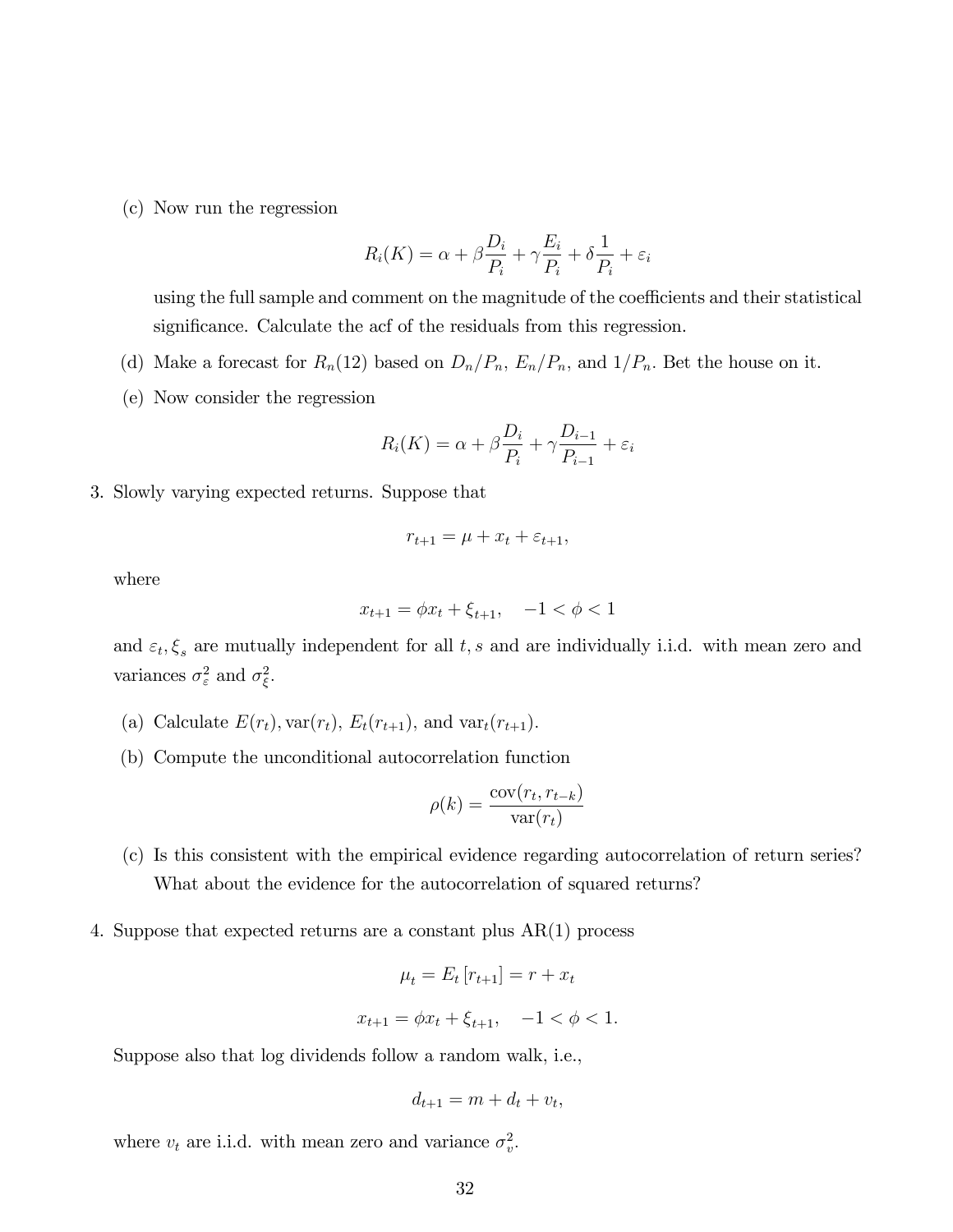(a) Show that

$$
d_t - p_t = c + \frac{x_t}{1 - \rho \phi}.
$$

- (b) How could you test this hypothesis?
- 5. It is often claimed that using overlapping data like in predictive regression does not add bias, for example, Cochrane (See Problem set 1, Q2, Business 35905 on website): "No, neither coefficients nor  $R^2$  are affected by overlapping data". It is the purpose of this question to explore these claims. Suppose that

$$
r_{t+1} = \beta x_t + \varepsilon_{t+1}
$$

where  $E(\varepsilon_{t+1}|\mathcal{F}_t) = 0$  and  $x_t$  is a dynamic process

$$
x_{t+1} = \phi x_t + \eta_{t+1},
$$

where  $E(\eta_{t+1}|\mathcal{F}_t) = 0$ . Suppose that  $\varepsilon_t$  and  $\eta_s$  are mutually independent for all t, s. Define the OLS estimator

$$
\widehat{\beta} = \left(\sum_{t=1}^{T-1} x_t^2\right)^{-1} \sum_{t=1}^{T-1} x_t r_{t+1}
$$

Define the aggregated returns  $r_{t+1:t+K} = r_{t+1} + \ldots + r_{t+K}$  for each L. Define the overlapping OLS estimator

$$
\widehat{\beta}(K) = \left(\sum_{t=1}^{T-K} x_t^2\right)^{-1} \sum_{t=1}^{T-K} x_t r_{t+1:t+K} \tag{1}
$$

for each  $K = 1, 2, \ldots$ 

(a) Write this model as

$$
r_{t+1:t+K} = \beta(K)x_t + u_{t+1:t+K},
$$

and give expressions for  $\beta(K)$  and  $u_{t:t+K} = \varepsilon_{t+1} + \ldots + \varepsilon_{t+K} + \beta \eta_{t+1} + \cdots + \beta \phi^{K-1} \eta_{t+K-1}$ .

- (b) Argue that  $E(u_{t+1:t+K}|\mathcal{F}_t) = 0.$
- (c) Suppose that  $(x_t, \varepsilon_t)$  is a stationary weak dependent process and let  $M = E(x_t^2)$ .
	- i. Show that  $E(\widehat{\boldsymbol{\beta}}) = \boldsymbol{\beta}$
	- ii. Show that

$$
E(\widehat{\beta}(K)) = \beta(K) - \frac{1}{T} \frac{\sum_{j=1}^{\infty} E\left(x_{t+j}^2 x_t u_{t+1:t+K}\right)}{E^2(x_t^2)} + O(T^{-2}).
$$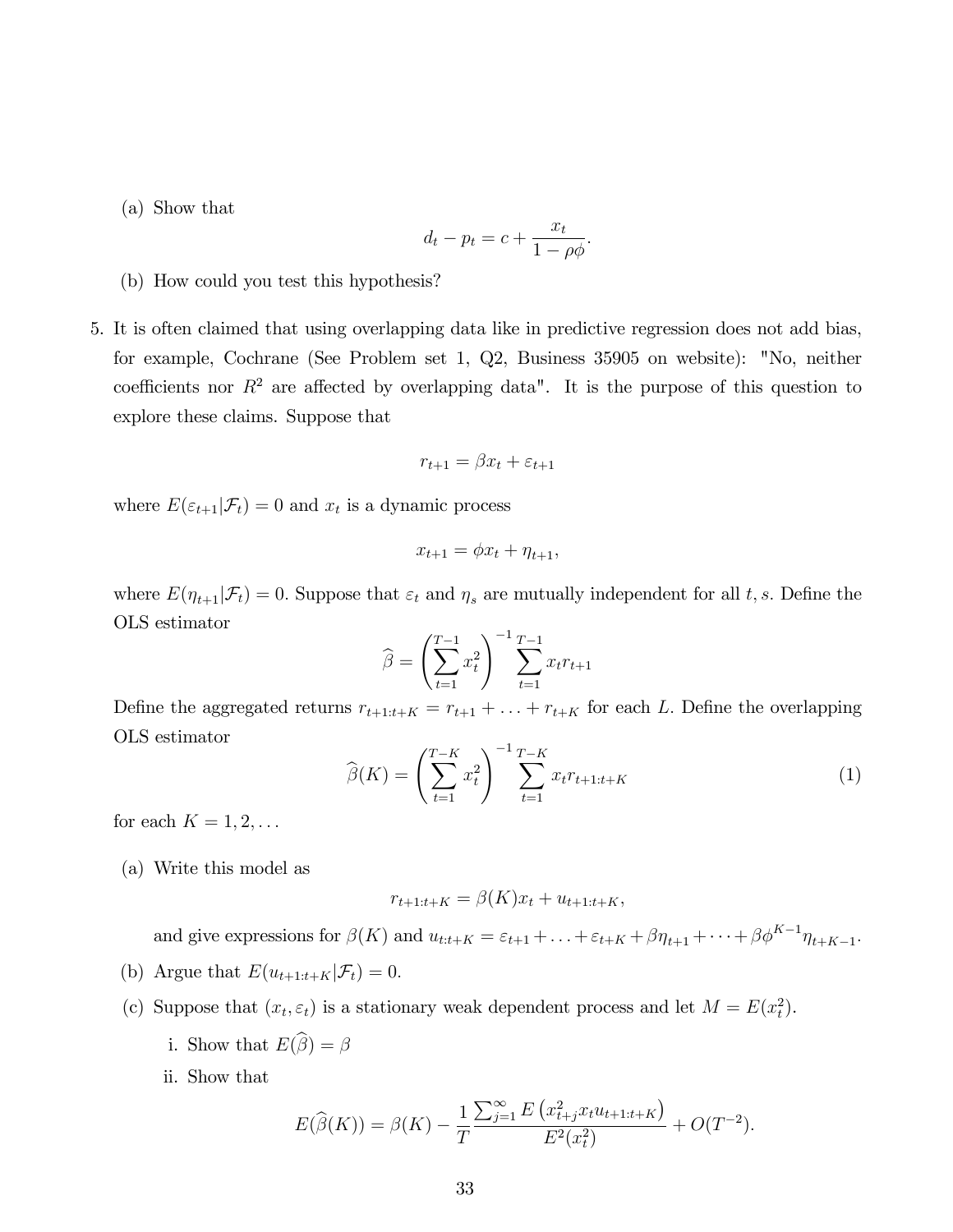iii. Show that typically  $E\left(x_{t+j}^2 x_t u_{t+1:t+K}\right) > 0$ .

6. Blanchard and Watson (1982) model. Suppose that

$$
B_{t+1} = \begin{cases} \frac{1+R}{\pi}B_t + \eta_{t+1} & \text{with probability } \pi \\ \eta_{t+1} & \text{with probability } 1-\pi \end{cases}
$$

where  $\eta_t$  is i.i.d. with mean zero and variance one.

- (a) What are the properties of the bubble process? What is  $E_t(B_{t+1})$ ? What is var $_t(B_{t+1})$ ?
- (b) What is the chance that the bubble lasts for more than 5 periods?
- (c) Suppose that we observed prices that satisfy

$$
P_t = P_t^* + B_t
$$

$$
P_t^* = P_{t-1}^* + u_t
$$

where  $u_t$  is normally distributed with mean zero and variance one and  $u_t$  and  $\eta_t$  are mutually independent. Show that  $P_t$  is a martingale process when  $R = 0$ .

7. Suppose that a firm pays out dividends  $D_t$  every year and its stock price at time t satisfies

$$
P_t = E_t \left[ \frac{P_{t+1} + D_{t+1}}{1 + R} \right] = \frac{E_t P_{t+1}}{1 + R} + \frac{E_t D_{t+1}}{1 + R},
$$

where  $R$  is the positive discount rate. Show that the price satisfies

$$
P_t = P_t^* + B_t
$$

where  $P_t^*$  is the "fundamental price"  $P_t^* = \sum_{n=1}^{\infty}$  $i=1$  $\left(\frac{1}{1}\right)$  $\frac{1}{1+R}$ <sup>i</sup>  $E_t D_{t+i}$  and  $B_t$  is any stochastic process that satisfies

$$
B_t = \frac{E_t B_{t+1}}{1+R}.
$$

Consider the following bubble process

$$
B_{t+1} = (1+R)B_t + \eta_{t+1},
$$

where  $\eta_t$  is independent and identically distributed (iid) with distribution  $N(0, \sigma_\eta^2)$ .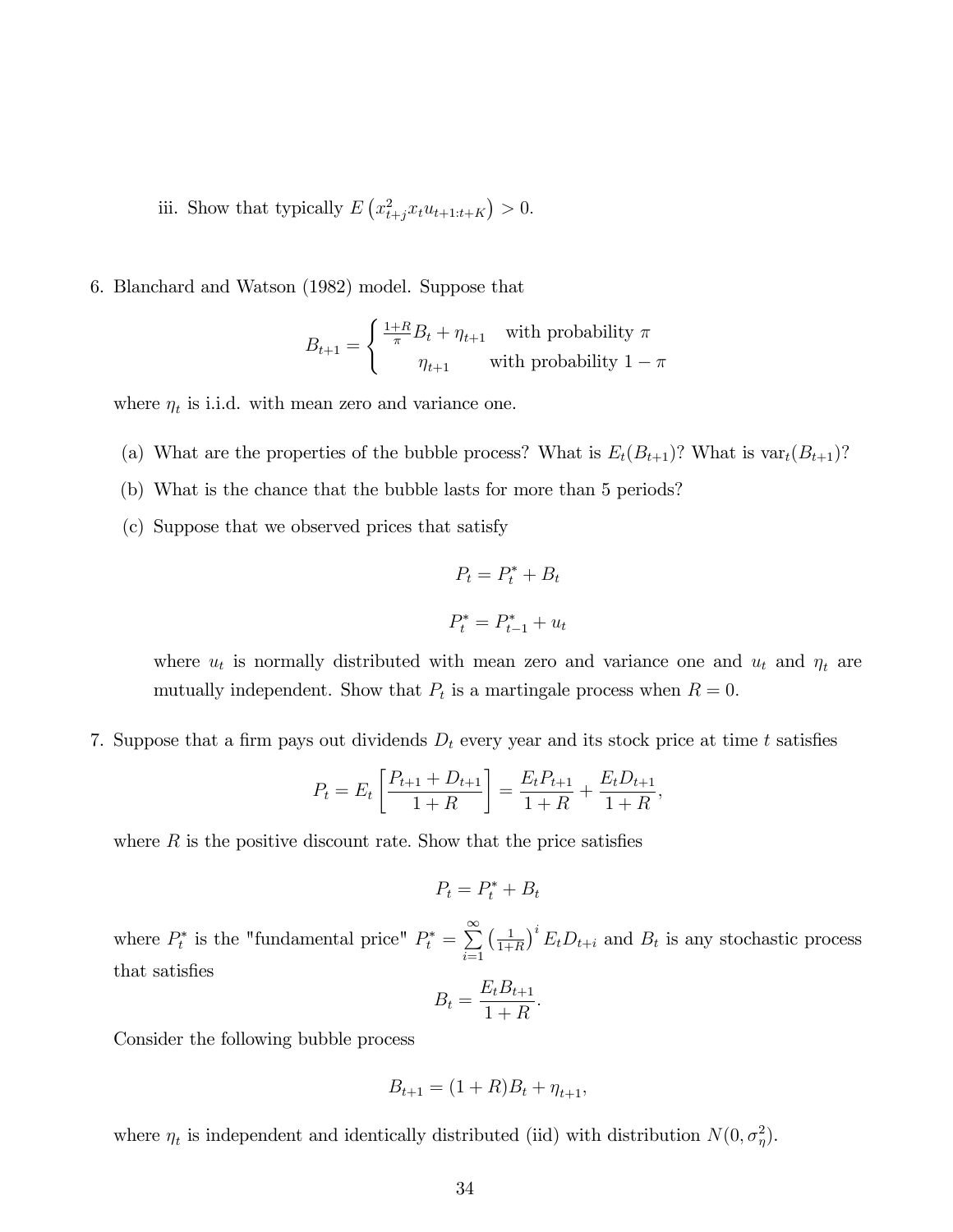- (a) What are the time series properties of the bubble process?
- (b) Suppose that the dividend process  $D_t$  is also i.i.d. with positive mean  $\mu$ , what are the properties of the fundamental price  $P_t^*$  and the actual price  $P_t = P_t^* + B_t$ ?
- (c) Discuss the plausibility of this model.
- (d) Given data on  $P_t$ ,  $D_t$  do you think it would be possible to distinguish this case from the case without the rational bubble, i.e., the case where  $B_t = 0$  for all time?
- 8. Suppose that a firm pays out dividends  $D_t$  every year and define the perfect foresight price at time  $t$  satisfies

$$
P_t^* = \sum_{i=0}^{\infty} \left(\frac{1}{1+R}\right)^i D_{t+i}.
$$

Let  $J_t$  be some information set that may be smaller than the agent's information set  $I_t$ , and let

$$
\overline{P}_t = E(P_t^*|J_t).
$$

Recall that  $P_t = E(P_t^* | I_t)$ .

(a) Show that

$$
\text{var}(P_t) \geq \text{var}(\overline{P}_t)
$$

(b) Show that

$$
\text{var}(P_t^* - \overline{P}_t) \ge \text{var}(P_t^* - P_t)
$$

9. Compare the following two models for stock prices using the S&P500 daily data

$$
\log(P_t) = \alpha + \beta t + \varepsilon_t
$$

$$
\log(P_t) = \alpha + \beta \log(P_{t-1}) + \varepsilon_t.
$$

That is, estimate the parameters  $\alpha$ ,  $\beta$  in each model and evaluate graphically the residuals from each regression.

10. Suppose that the return to holding painting  $i$  in period  $t$  is

$$
r_{it}^o = \mu_t + \varepsilon_{it},
$$

where  $\mu_t$  is the common component and  $\varepsilon_{it}$  is an error term that is i.i.d. across time with mean zero and variance  $\sigma_i^2$ . Suppose that painting i is bought at time  $t_{bi}$  and sold at time  $t_{si}$  with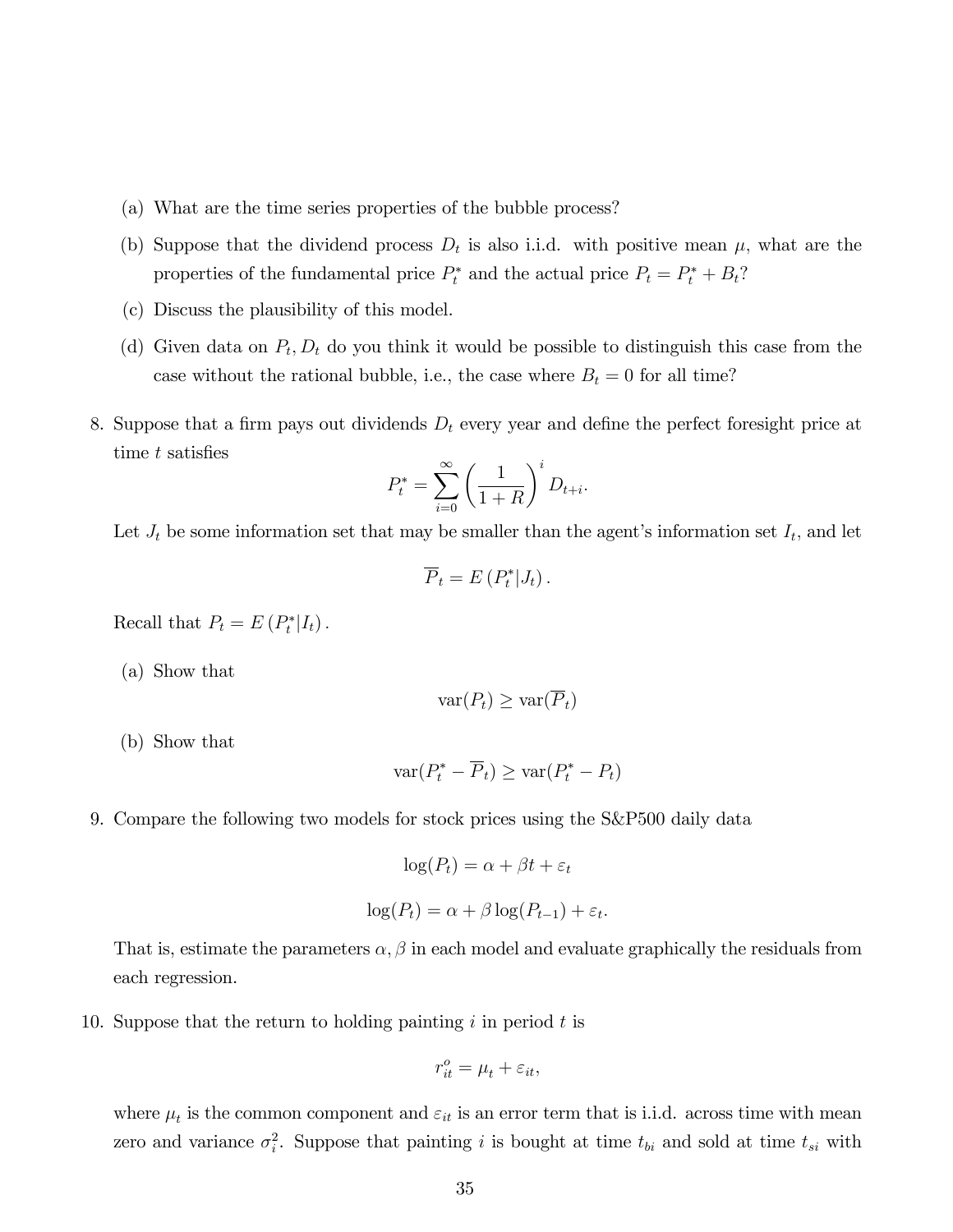$t_{bi} < t_{si}$  and the prices are only observed at these times. The holding return on painting i (assuming it was bought and sold exactly once) is

$$
r_i = \sum_{t=t_{bi}}^{t=t_{si}} \mu_t + \sum_{t=t_{bi}}^{t=t_{si}} \varepsilon_{it}, \ i = 1, \dots, n.
$$

(a) Therefore write

$$
r = A\mu + u,
$$

where r is the  $n \times 1$  vector containing  $r_1, \ldots, r_n$  and A is a known  $n \times T$  matrix of zeros and one, while u is an  $n \times 1$  vector of error terms.

- (b) Thereby, show how to estimate  $\mu_t$ ,  $t = 1, \ldots, T$  when  $n > T$ .
- 11. The dividend yield for the Dow Jones stocks in 2013 and in 2020 are shown in the tables below. Calculate the correlation and rank correlation between the 2013 values and the 2020 values (where both are available) and comment on your results.

|                      | $\%D/P$ |                     | $\%D/P$ |
|----------------------|---------|---------------------|---------|
| Alcoa Inc.           | 1.39    | JP Morgan           | 2.86    |
| AmEx                 | 1.30    | Coke                | 2.94    |
| Boeing               | 2.65    | McD                 | 3.35    |
| Bank of America      | 0.67    | <b>MMM</b>          | 2.50    |
| Caterpillar          | 2.36    | Merck               | 4.18    |
| Cisco Systems        | 2.86    | <b>MSFT</b>         | 3.57    |
| Chevron              | 3.38    | Pfizer              | 3.59    |
| du Pont              | 3.66    | <b>P&amp;Gamble</b> | 3.08    |
| Walt Disney          | 1.71    | AT&T                | 5.12    |
| General Electric     | 3.39    | Travelers           | 2.44    |
| Home Depot           | 1.98    | United Health       | 1.73    |
| HP                   | 3.14    | United Tech         | 2.46    |
| IBM                  | 1.89    | Verizon             | 4.71    |
| Intel                | 4.47    | Wall Mart           | 2.51    |
| Johnson <sup>2</sup> | 3.36    | Exxon Mobil         | 2.76    |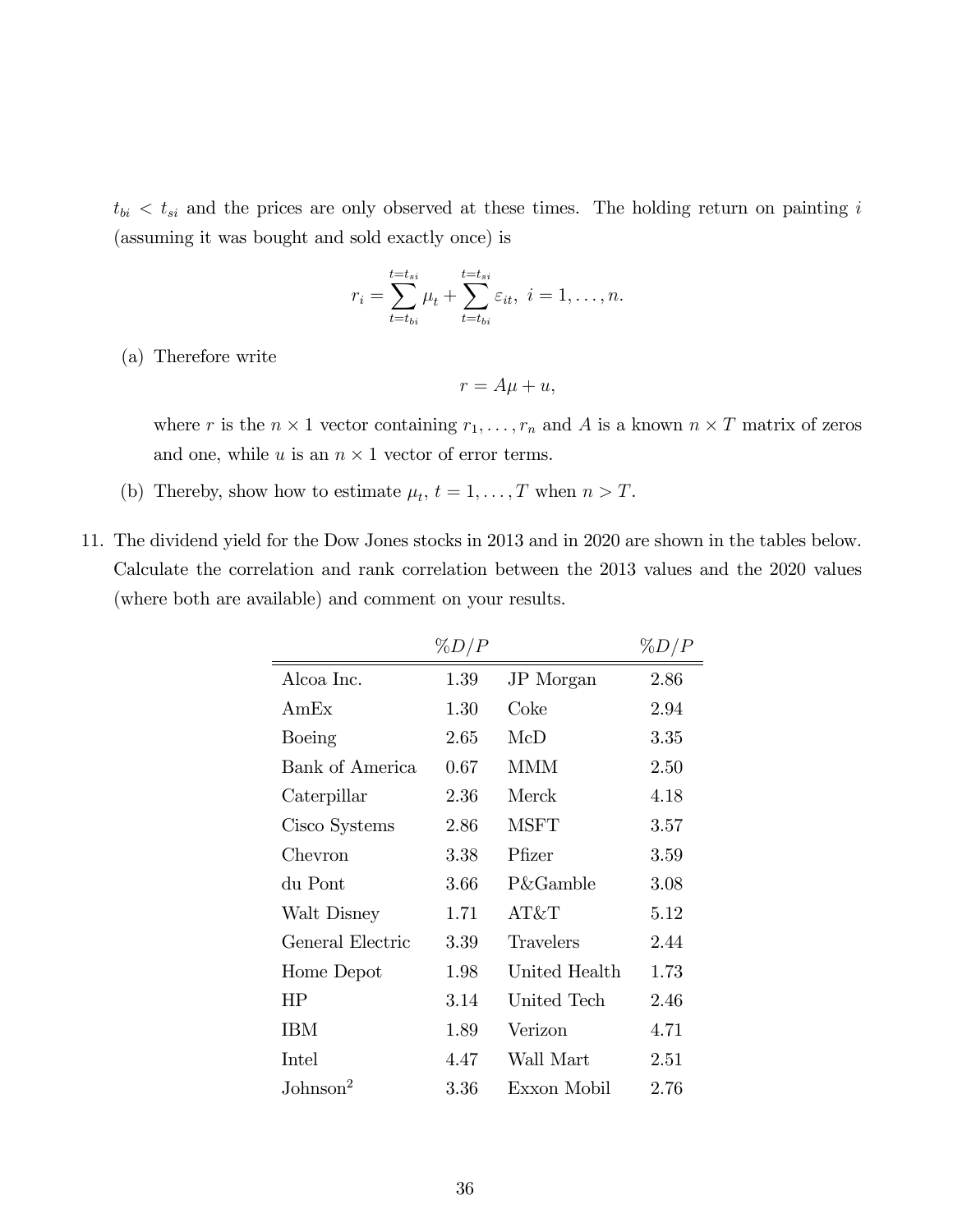| Name                 | $D/P\%$  | Name             | $D/P\%$ |
|----------------------|----------|------------------|---------|
| Apple                | 0.98     | JP Morgan        | 2.65    |
| AmEx                 | 1.28     | Coke             | 2.73    |
| Boeing               | 2.49     | McD              | 2.32    |
| Goldman Sachs        | 2.17     | <b>MMM</b>       | 3.71    |
| Caterpillar          | 3.00     | Merck            | 2.96    |
| Cisco Systems        | 3.11     | <b>MSFT</b>      | 1.11    |
| Chevron              | 4.73     | Pfizer           | 4.24    |
| Dow chemical         | NA       | Proctor & Gamble | 2.36    |
| Walt Disney          | 1.27     | Nike             | 0.96    |
| Walgreen             | $3.53\,$ | Travelers        | 2.45    |
| Home Depot           | 2.22     | United Health    | 1.43    |
| Visa                 | 0.57     | United Tech      | 1.96    |
| IBM                  | 4.32     | Verizon          | NA.     |
| Intel                | 2.05     | Wall Mart        | 1.84    |
| $\mathrm{Johnson}^2$ | 2.53     | Exxon Mobil      | 5.81    |

12. Suppose that  $X$  and  $Y$  are jointly lognormally distributed, i.e.,

$$
\begin{pmatrix} \log X \\ \log Y \end{pmatrix} \sim N \left( \begin{pmatrix} \mu_X \\ \mu_Y \end{pmatrix}, \begin{pmatrix} \sigma_X^2 & \sigma_{XY} \\ \sigma_{XY} & \sigma_Y^2 \end{pmatrix} \right).
$$

(a) Then show that

$$
\frac{E(X)}{SD(X)} = \frac{1}{\sqrt{\exp{(\sigma_X^2)} - 1}}
$$

$$
\frac{\text{cov}(X, Y)}{\sqrt{\text{var}(X)\text{var}(Y)}} = \frac{\exp{(\sigma_{XY}) - 1}}{\sqrt{[\exp{(\sigma_X^2)} - 1][\exp{(\sigma_Y^2)} - 1]}}
$$

(b) Show also that

$$
\log E(Y|X) = a + \beta \log X, \quad \beta = \frac{\sigma_{XY}}{\sigma_X^2}, \quad a = \mu_Y - \beta \mu_X + \frac{1}{2} \left( \sigma_Y^2 - \frac{\sigma_{YX}^2}{\sigma_X^2} \right)
$$

$$
\log(E(XY)) = \mu_X + \mu_Y + \frac{1}{2} \left( \sigma_X^2 + \sigma_Y^2 + 2\sigma_{XY} \right) \neq E \left( \log(XY) \right) = \mu_X + \mu_Y.
$$
  
Suppose that  $\sigma_X^2 = k = \sigma_Y^2$  and  $\sigma_{XY} = k\rho$ , where  $k = 1, 2, ...$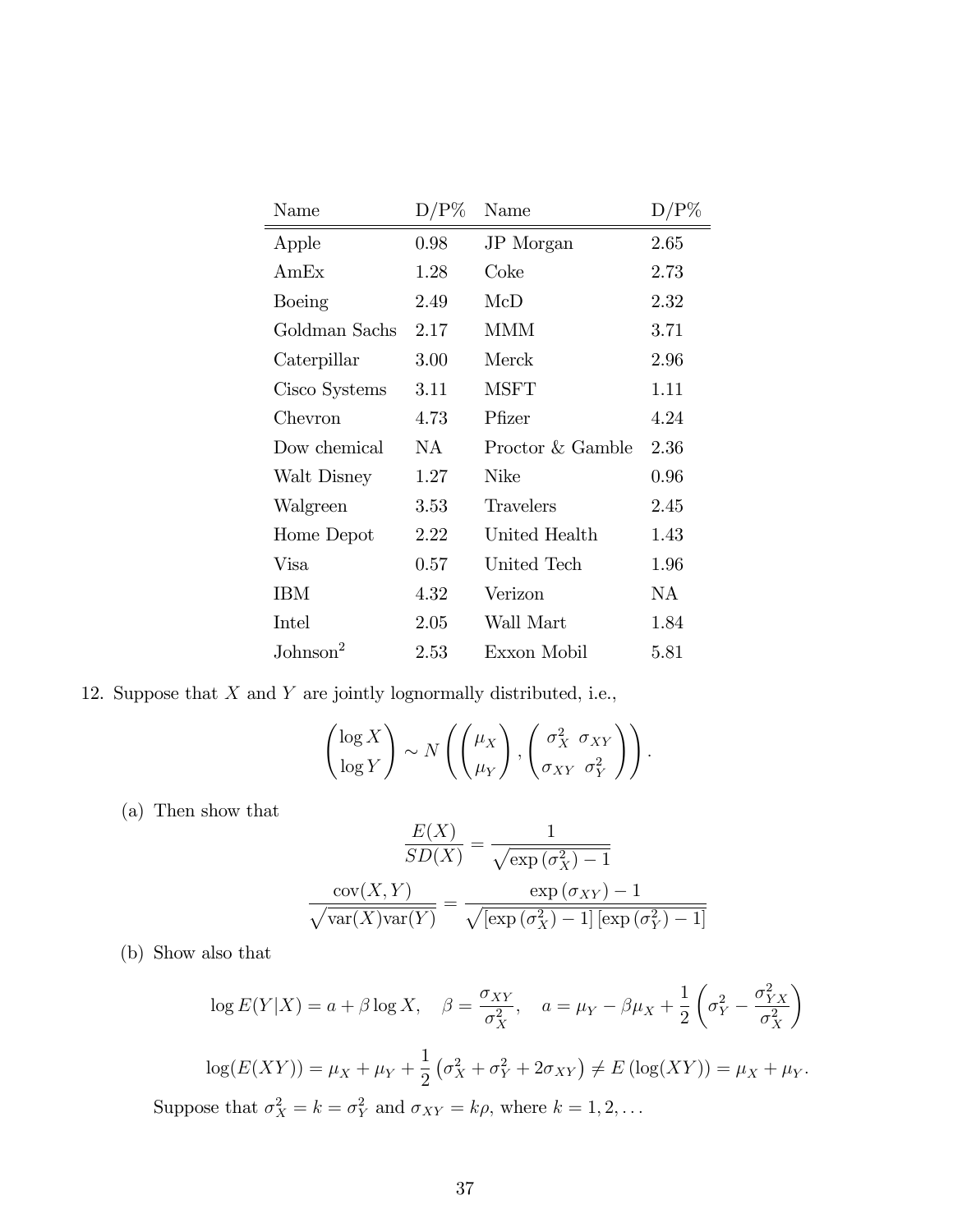13. Use the FF market return  $R_{mt}$  and risk free rate  $R_{ft}$  daily, weekly and monthly frequency. Let  $X_t = (R_{mt}, R_{f,t+1})^{\dagger}$  and estimate the Vector Autoregression

$$
X_t = a + AX_{t-1} + \varepsilon_t.
$$

Define the k-period ahead forecast based for  $k = 1, 4, 5$ .

#### 6 Volatility

1. Using daily stock price data, calculate the daily gross return, the over night gross return, and the intraday gross return:

$$
\mathcal{R}(t)=\frac{P_C(t)}{P_C(t-1)}, \quad \mathcal{R}_O(t)=\frac{P_O(t)}{P_C(t-1)}, \quad \mathcal{R}_I(t)=\frac{P_C(t)}{P_O(t)}.
$$

- (a) Calculate the sample mean and variance of these three quantities and discuss your results with relation to the calendar time/trading time issue.
- 2. Suppose that stock prices P follows a geometric Brownian motion

$$
d\log P(t) = \mu dt + \sigma dB(t),
$$

where B is standard Brownian motion. Suppose that we observe transaction price  $P(t_j)$  at time  $t_j \in [0, 1], j = 0, 1, \ldots, n$ , and let  $r_{t_j} = \log P(t_j) - \log P(t_{j-1}).$ 

- (a) What is the distribution of  $r_{t_j}$ ?
- (b) What is the joint distribution of  $r_{t_1}, \ldots, r_{t_n}$ ? Hence write down the log likelihood for  ${r_{t_1}, \ldots, r_{t_n}}$  and obtain the Maximum Likelihood Estimators of  $\mu, \sigma^2$
- (c) DeÖne the realized volatility (RV) for the interval

$$
\widehat{\sigma}_{[0,1]}^2 = \sum_{j=1}^n r_{t_j}^2.
$$

Derive its Mean Squared Error.

3. Suppose that we observe transaction price  $P_{t_j}$  at time  $t_j \in [0,1], j = 0,1,\ldots,n$ , where  $t_j$  are ordered realizations from a uniform on [0, 1]. Suppose that  $P_{t_j}$  is uniform on  $[\theta_0, \theta_1]$ . Consider the high/low volatility estimators

$$
V^{HL} = \frac{P_H - P_L}{P_L}
$$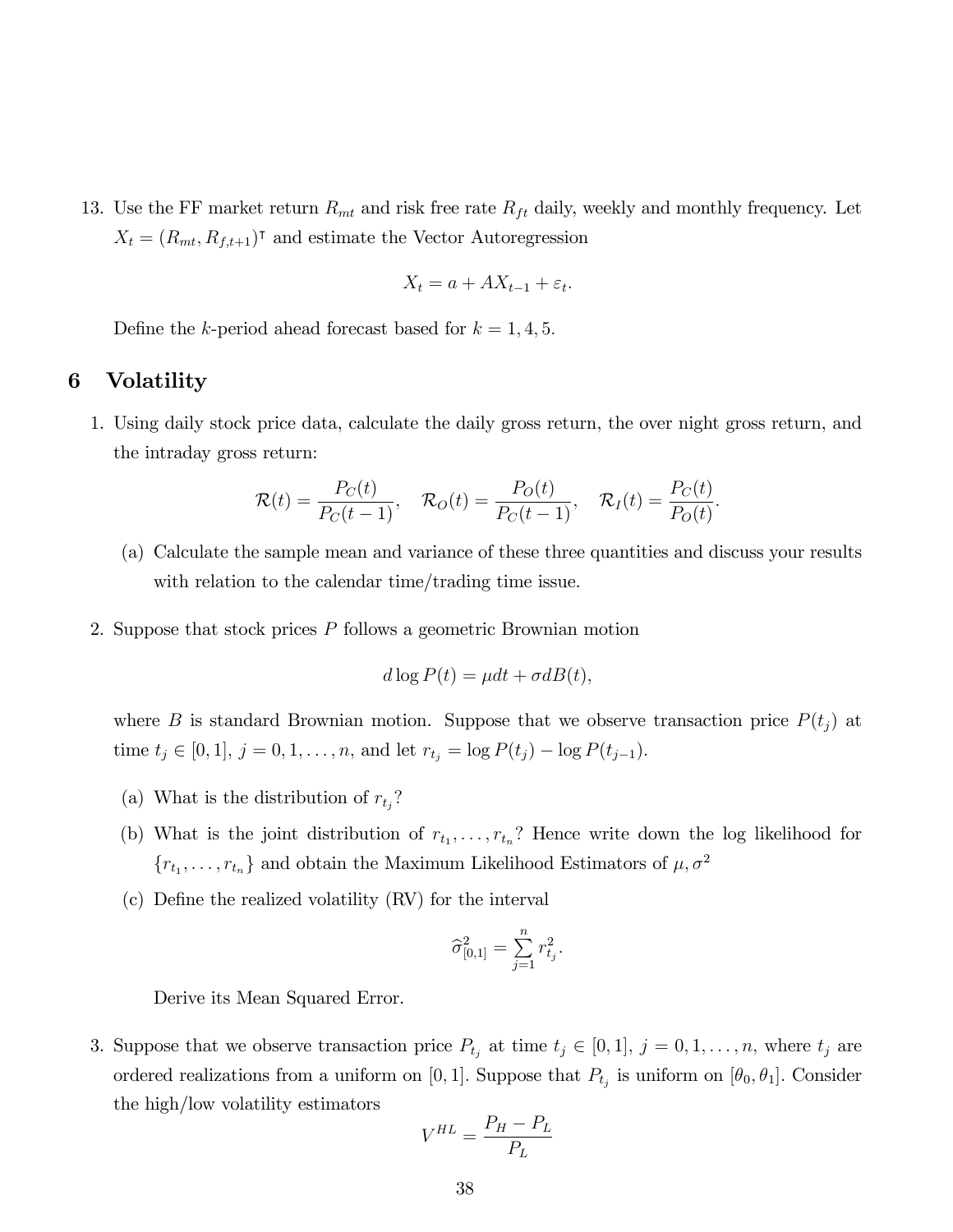$$
V^P = \frac{\left(\log P_H - \log P_L\right)^2}{4\log 2},
$$

where  $P_H = \max_{0 \le j \le n} P_{t_j}$  and  $P_L = \min_{0 \le j \le n} P_{t_j}$ . In this case what do  $V^{HL}$  and  $V^P$  estimate and how does this relate to the volatility of  $P$  as estimated by the realized volatility calculated as

$$
\sum_{j=1}^{n} (P_{t_j} - P_{t_{j-1}})^2
$$

- 4. Compute  $V^{HL}$ ,  $V^P$ , and  $V^{RS}$  for daily S&P500 data. Also calculate the sample cross autocovariance function between these volatility estimators and the intraday return measures (or rather the log,  $\log R_I(t)$  version of them) defined above and comment on the results.
- 5. Let  $x_t = (\log \mathcal{R}_I(t), V_t^P)^\intercal$  and estimate the vector autoregression

$$
x_t = a_0 + Ax_{t-1} + \varepsilon_t
$$

using daily data on the S&P500. Hence, estimate for  $k = 1, 2$ 

$$
E\left(\log \mathcal{R}_I(t+k)|x_t,x_{t-1},\ldots\right)
$$

and plot the estimated conditional expectation.

6. Suppose that  $x_t = (\mathcal{R}_I(t), V_t^P)^\intercal$  is conditionally lognormally distributed with

$$
y_t = \begin{pmatrix} \log \mathcal{R}_I(t) \\ \log V_t^P \end{pmatrix}
$$

satisfying

$$
y_t = a_0 + Ay_{t-1} + \varepsilon_t,
$$

where  $\varepsilon_t \sim N(0, \Sigma)$ .

(a) Now estimate

$$
E\left(\mathcal{R}_I(t+1)|x_t,x_{t-1},\ldots\right)
$$

and plot the estimated conditional expectation. Use the expressions given in exercise x above.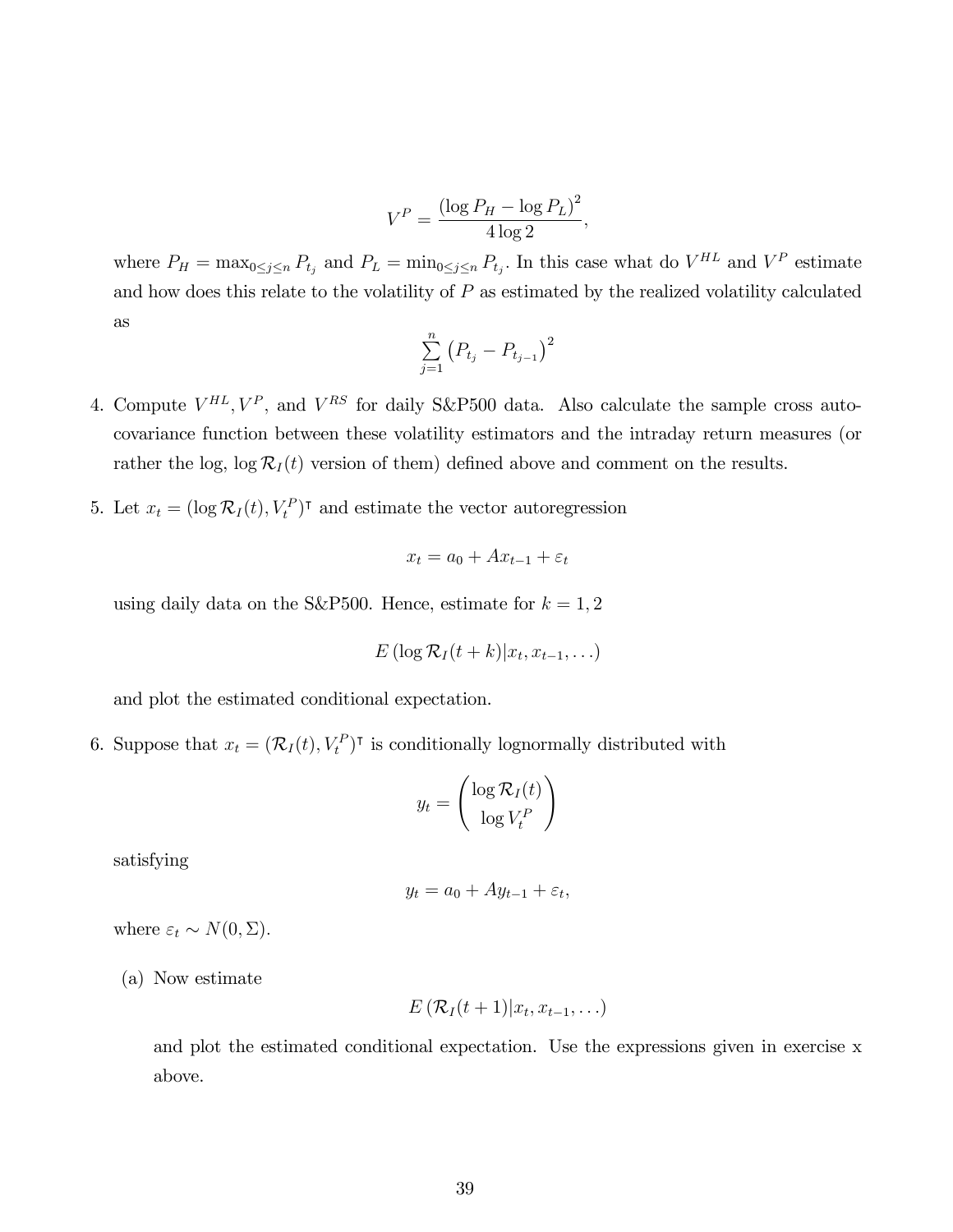7. Suppose that  $y$  follows a  $GARCH(1,1)$  process

$$
y_t = \sigma_t \varepsilon_t
$$
  

$$
\sigma_t^2 = \omega + \beta \sigma_{t-1}^2 + \gamma y_{t-1}^2,
$$

where  $\varepsilon_t$  is i.i.d. mean zero and variance one with some distribution for which  $E(|\varepsilon_t|) = \mu_j(\varepsilon)$ ,  $j = 3, 4, \ldots$ .

(a) Show that

$$
E(y_t^4) < \infty \Longleftrightarrow \gamma^2 < \frac{1}{\mu_4(\varepsilon)}
$$

(b) Show that the kurtosis of  $y$  satisfies

$$
\kappa_4(y) = \frac{\mu_4(\varepsilon) - 3 + 2\mu_4(\varepsilon)\gamma^2}{(1 - \mu_4(\varepsilon)\gamma^2)}.
$$

8. Consider the IGARCH(1,1) process,

$$
y_t = \sigma_t \varepsilon_t
$$

$$
\sigma_t^2 = \omega + \beta \sigma_{t-1}^2 + (1 - \beta) y_{t-1}^2.
$$

This process is not weakly stationary. The differenced process

$$
\sigma_t^2 - \sigma_{t-1}^2 = \omega + (1 - \beta)(\varepsilon_{t-1}^2 - 1)\sigma_{t-1}^2
$$

has mean  $\omega$  for all t (given starting values) as does

$$
y_t^2 - y_{t-1}^2 = \sigma_t^2 - \sigma_{t-1}^2 + (\varepsilon_t^2 - 1)\sigma_t^2 - (\varepsilon_{t-1}^2 - 1)\sigma_{t-1}^2.
$$

Recall that linear nonstationary processes, like unit root processes, can be made stationary by differencing.

- (a) Is this process  $y_t^2$  difference stationary under some conditions?
- 9. Suppose that

$$
y_t = \sigma_t \varepsilon_t
$$

$$
\sigma_t^2 = \omega + \gamma y_{t-1}^2,
$$

where  $\varepsilon_t$  is i.i.d. with mean zero and variance one.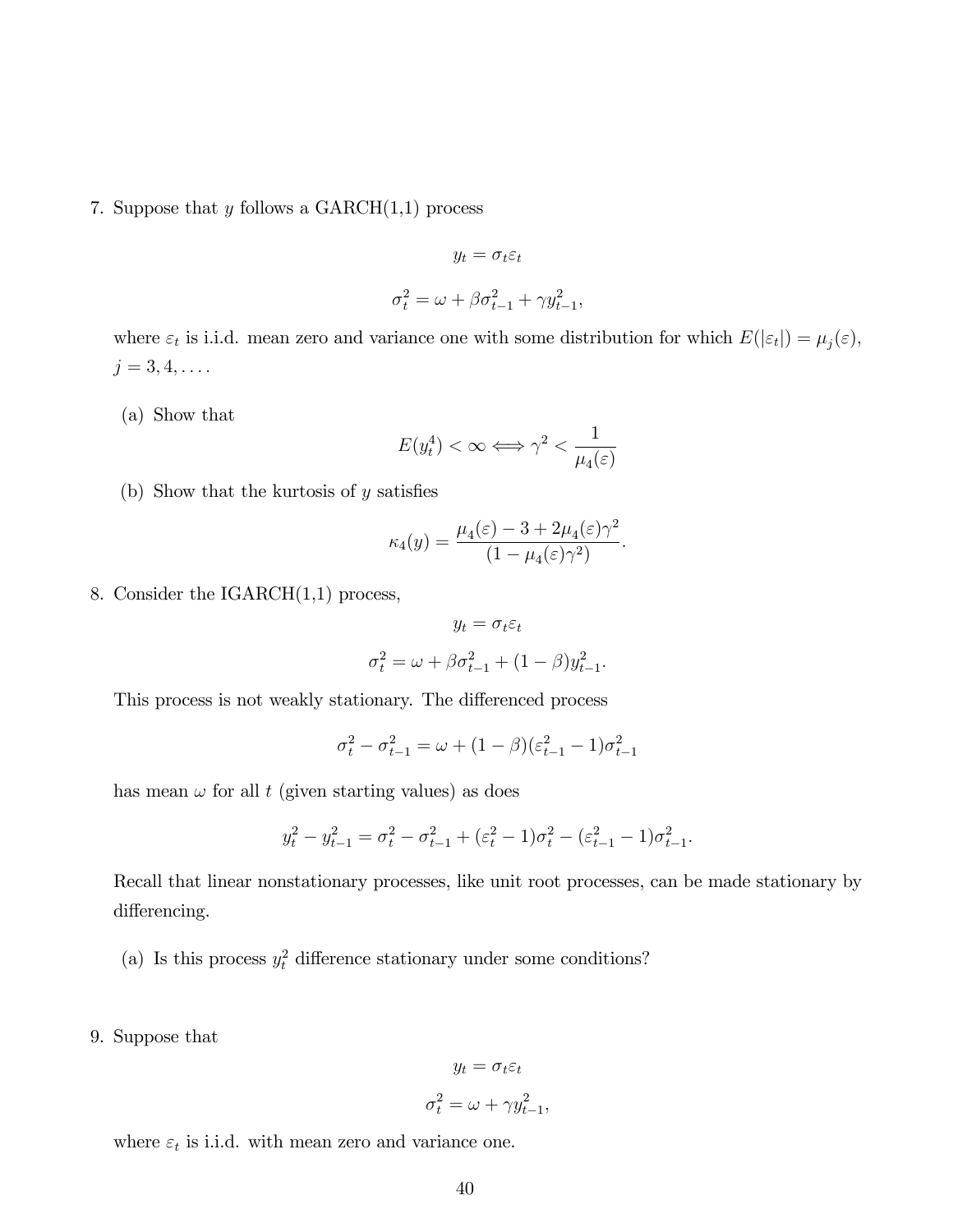- (a) Derive the autocovariance function of  $x_t = y_t^2$ . Use this to suggest a method for estimating  $\omega, \gamma.$
- (b) Derive the autocovariance function of  $x_t = y_t^4$ .
- (c) Estimate the sample autocovariance of powers of the daily stock return data you obtained in exercise 1 and comment on the results.
- 10. Consider the GARCH (1,2) model:

$$
r_t = h_t^{1/2} \eta_t
$$

$$
h_t = \omega + \beta h_{t-1} + \gamma_1 r_{t-1}^2 + \gamma_2 r_{t-2}^2
$$

where  $h_t$  is the conditional variance of time t returns and  $\eta_t$  is a mean zero and unit variance series.

- (a) Explain the restrictions on the parameters of the GARCH(1,2) model required to ensure that the long-run unconditional variance exists,
- (b) Describe the unconditional variance in terms of these parameters,
- (c) Discuss how the values of the parameters a§ect the persistence of the response of dynamic volatility to a return shock.
- (d) Suppose that  $\eta_t$  is standard normal. What is the 99% Value at Risk for returns?
- 11. Suppose that

$$
y_t = \varepsilon_t \sigma_t
$$
  

$$
\sigma_t^2 = \omega + \beta \sigma_{t-1}^2 + \gamma y_{t-1}^2,
$$

where  $\varepsilon_t$  are i.i.d. standard normal.

- (a) What is  $E(y_t^2|y_{t-1}, y_{t-2}, \ldots)$ ?
- (b) What is  $E(y_t^2|y_{t-2}, y_{t-3}, \ldots)$ ?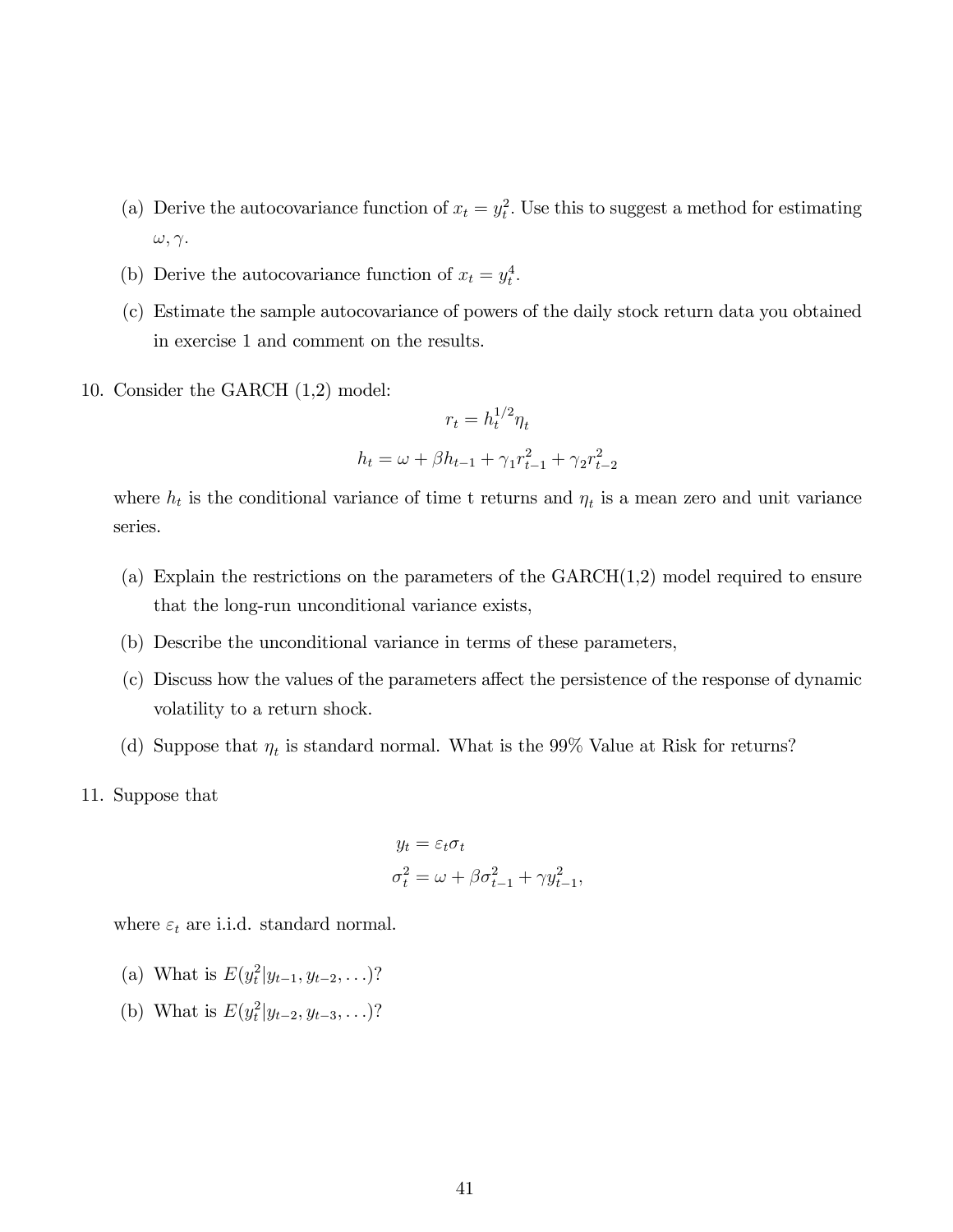(c) What is  $E(y_t^2|y_{t-j})$ ? You may calculate this by simulation methods. Intuitively expect that it is a quadratic function but this is hard to prove. If  $\beta = 0$  (ARCH(1) case) we have

$$
E(y_t^2|y_{t-1}) = \omega + \gamma y_{t-1}^2
$$
  
\n
$$
E(y_t^2|y_{t-2}) = \omega + \gamma E(y_{t-1}^2|y_{t-2}) = \omega + \gamma(\omega + \gamma y_{t-2}^2)
$$
  
\n
$$
E(y_t^2|y_{t-j}) = \omega \sum_{l=0}^{j-1} \gamma^l + \gamma^j y_{t-j}^2
$$

for all  $j$ . In this case the univariate regression functions are all quadratic with different coefficients.

## 7 Continuous Time Processes

- 1. Suppose that the stock price  $P_t = B_t^2$ , where  $B_t$  is standard Brownian motion.
	- (a) Is this process a martingale?
	- (b) Calculate  $E(P_t | \{P_s, s < t\})$ .
- 2. Show that for  $B_t$  standard Brownian motion we have

$$
\int_0^t B_s dB_s = \frac{1}{2}B_t^2 - \frac{1}{2}t \sim \frac{t}{2}(\chi_1^2 - 1).
$$

3. Suppose that  $Y_t$ ,  $t \geq 0$  and  $Z_t$ ,  $t \geq 0$  are standard Brownian motions independent of each other. Let

$$
X_t = Y_t^2 + Z_t^2.
$$

(a) Show that

$$
E_t\left(X_{t+h}-X_t\right)=2h
$$

(b) Show that

$$
E_t [(X_{t+h} - X_t)^2] = 8h^2 + 4hX_t.
$$

4. Suppose that  $B_t, t \geq 0$  is standard Brownian motion and let  $G : \mathbb{R}_+ \to \mathbb{R}_+$  be a strictly increasing function and let

$$
Y_t = B_{g_t},
$$

where  $g_t = G(t)$ .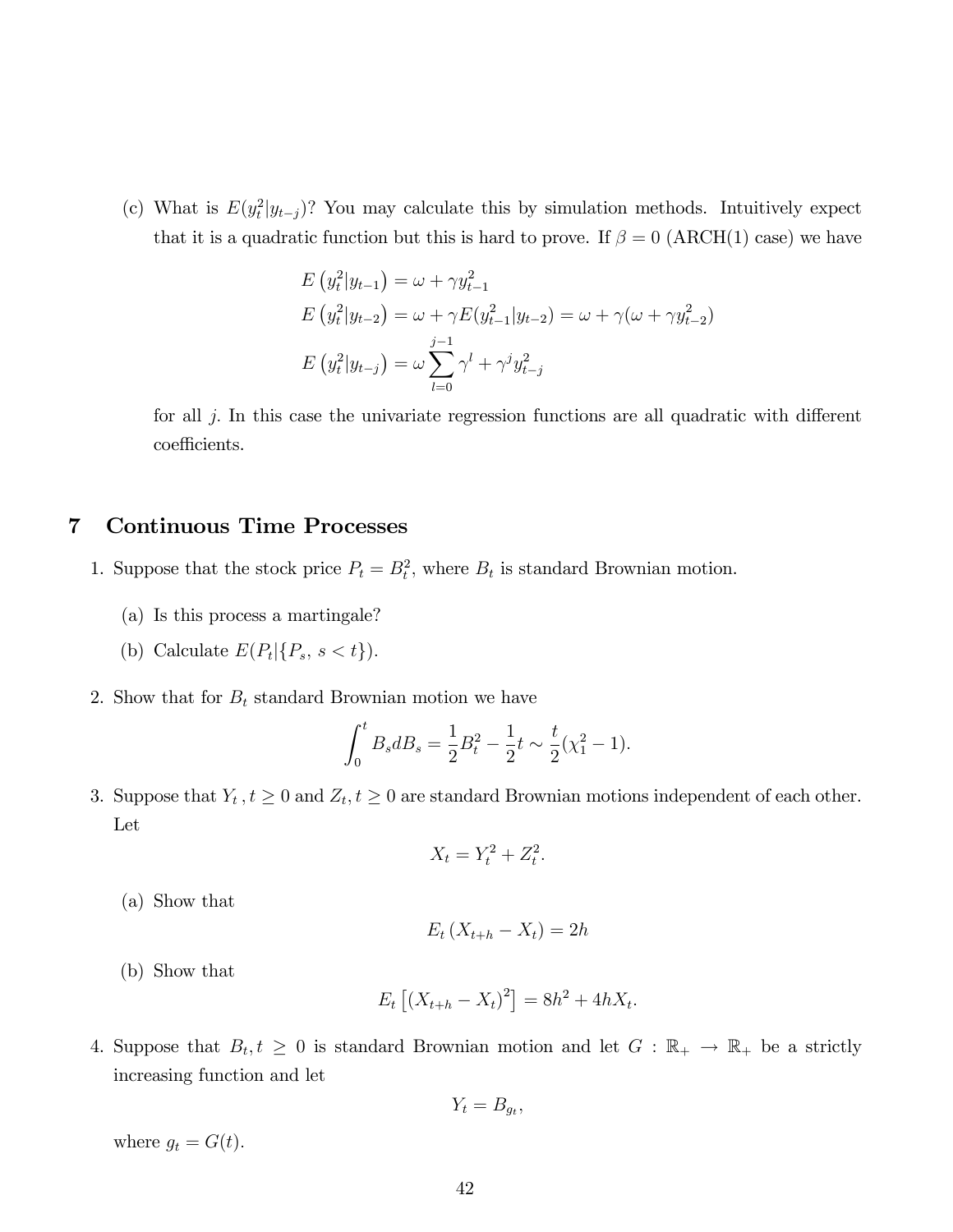- (a) Calculate  $E_t(Y_{t+h} Y_t)$  and  $E_t[(Y_{t+h} Y_t)^2]$ .
- (b) Consider the process  $X_t = \int_0^t \sigma^2(s) dB_s$ , where  $\sigma^2(\cdot)$  is a deterministic function of time. Let  $G(t) = \int_0^t \sigma^2(s)ds$ . Therefore show that  $X_t = B_{g_t}$ .
- 5. Consider the common discrete time model

$$
z_{t+1} = \mu(z_t) + \sigma(z_t)\varepsilon_{t+1}
$$

with  $\varepsilon_t$  i.i.d. mean zero and variance and  $\mu(\cdot), \sigma(\cdot)$  are functions of a scalar state variable  $z_t$ . Show that this process cannot be in the Affine class unless  $\mu(\cdot), \sigma(\cdot)$  are both linear and  $\varepsilon_{t+1}$  is Gaussian.

6. A discrete time Markov process  $X_t$  is one for which the distribution of  $X_t$  given the past depends only on the most recent past, that is

$$
\Pr(X_t \le x | \mathcal{F}_{t-1}) = \Pr(X_t \le x | X_{t-1}).
$$

Say whether the following processes are Markov

- (a)  $X_t = \mu + \rho X_{t-1} + \varepsilon_t$ , where  $\varepsilon_t$  is i.i.d.  $N(0, 1)$
- (b)  $X_t = \mu + \rho X_{t-2} + \varepsilon_t$ , where  $\varepsilon_t$  is i.i.d.  $N(0, 1)$
- (c)  $X_t = \varepsilon_t + \theta \varepsilon_{t-1}$ , where  $\varepsilon_t$  is i.i.d.  $N(0, 1)$
- (d)  $X_t = \sigma_t \varepsilon_t$ , where  $\varepsilon_t$  is i.i.d.  $N(0, 1)$  and  $\sigma_t^2 = \omega + \gamma X_{t-1}^2$
- (e)  $X_t = \sigma_t \varepsilon_t$ , where  $\varepsilon_t$  is i.i.d.  $N(0, 1)$  and  $\sigma_t^2 = \omega + \beta \sigma_{t-1}^2 + \gamma X_{t-1}^2$
- (f)  $X_t = 1$  if  $X_{t-1} = X_{t-2}$  and  $X_t = -1$  if  $X_{t-1} \neq X_{t-2}$ , where  $X_1, X_2 = \pm 1$  with equal probability.

#### 8 Extreme Values

1. Suppose that X is standard Cauchy with density and c.d.f.

$$
f(x) = \frac{1}{\pi} \frac{1}{1+x^2}
$$

$$
F(x) = \frac{1}{2} + \frac{1}{\pi} \arctan(x).
$$

Let  $Y = a + bX$ .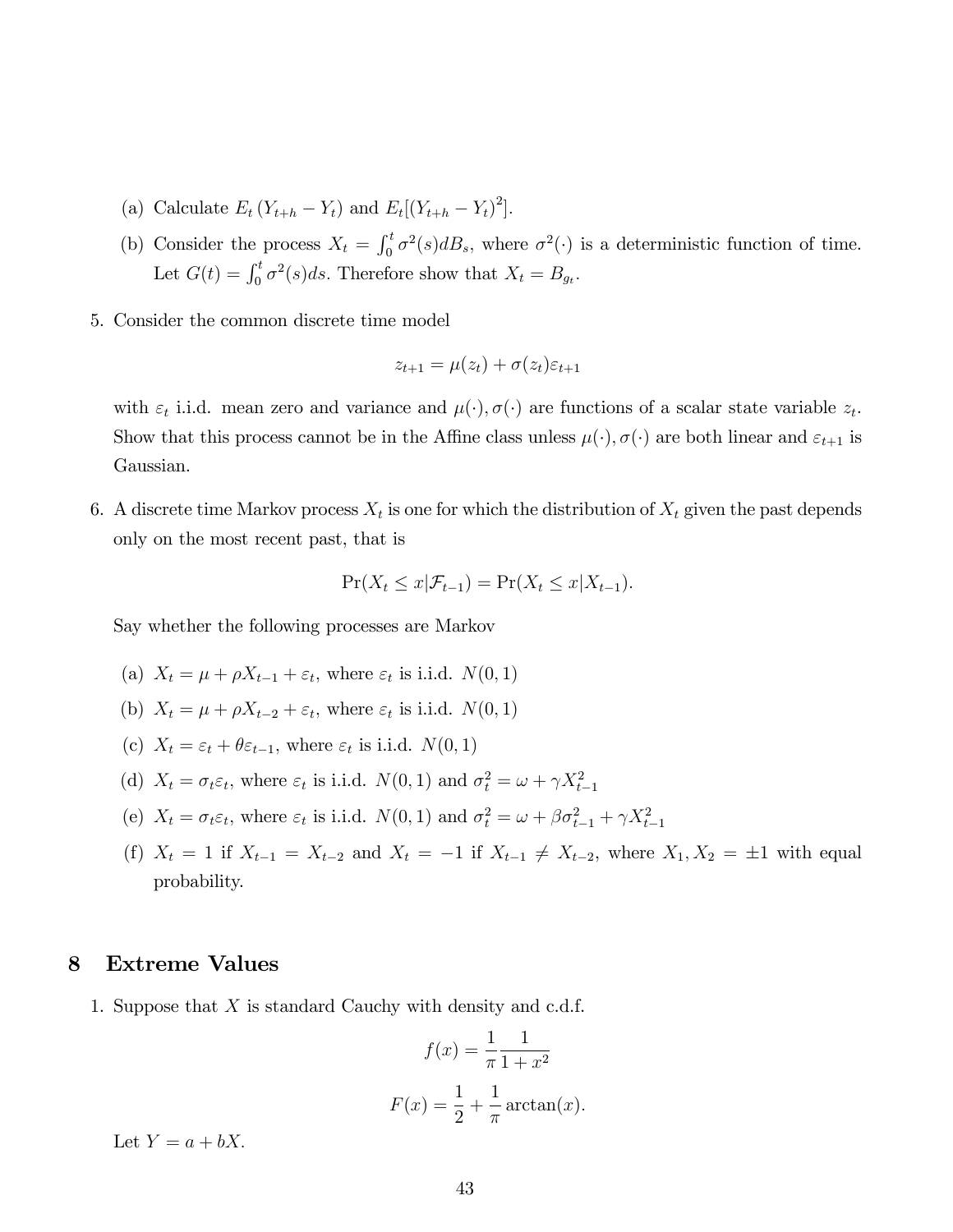- (a) What is the density and c.d.f. of Y:
- (b) Let  $M_n = \min_{1 \leq i \leq n} X_i$ . Then derive the limiting distribution of  $M_n$ .
- (c) Let  $M_n = \min_{1 \leq i \leq n} Y_i$ . Then derive the limiting distribution of  $M_n$ .
- (d) Derive the 99% Value at Risk for Y:

2. Suppose that X is Lomax distributed with survivor function and density function:

$$
1 - F(x|\alpha, \lambda) = \left(1 + \frac{x}{\lambda}\right)^{-\alpha}, \quad x \ge 0
$$
  

$$
f(x|\alpha, \lambda) = \frac{\alpha}{\lambda} \left(1 + \frac{x}{\lambda}\right)^{-\alpha - 1}, \quad x \ge 0
$$

for any  $\alpha, \lambda > 0$ .

- (a) Derive the quantile function of  $X$  and hence define the 99% Value at Risk.
- (b) Show that  $E(X^k) < \infty$  if and only if  $\alpha > k$  and specifically

$$
M = E(X) = \frac{\lambda}{\alpha - 1}, \quad \alpha > 1
$$

$$
V = \text{var}(X) = \frac{\alpha \lambda^2}{(\alpha - 2)(\lambda - 1)^2}, \quad \alpha > 2.
$$

(c) Show that

$$
\alpha = 1 + \frac{\lambda}{M}, \quad \lambda = M(\alpha - 1)
$$

$$
V = \frac{\lambda^2 (1 + \frac{\lambda}{M})}{(\frac{\lambda}{M} - 1)(\lambda - 1)^2}
$$

and hence that  $\lambda$  solves the cubic equation

$$
(1 - V)\lambda^{3} + (M + 2V + MV)\lambda^{2} - (2M + 1)V\lambda + MV = 0.
$$

Hence suggest a Method of Moments estimator for  $\lambda$  and hence  $\alpha$  when you have a sample  $X_1, \ldots, X_n$  drawn from this population.

(d) The skewness of  $X$  satisfies

$$
\kappa_3^2 = \frac{4(1+\alpha)^2}{(\alpha-3)^2} \frac{\alpha-2}{\alpha}
$$